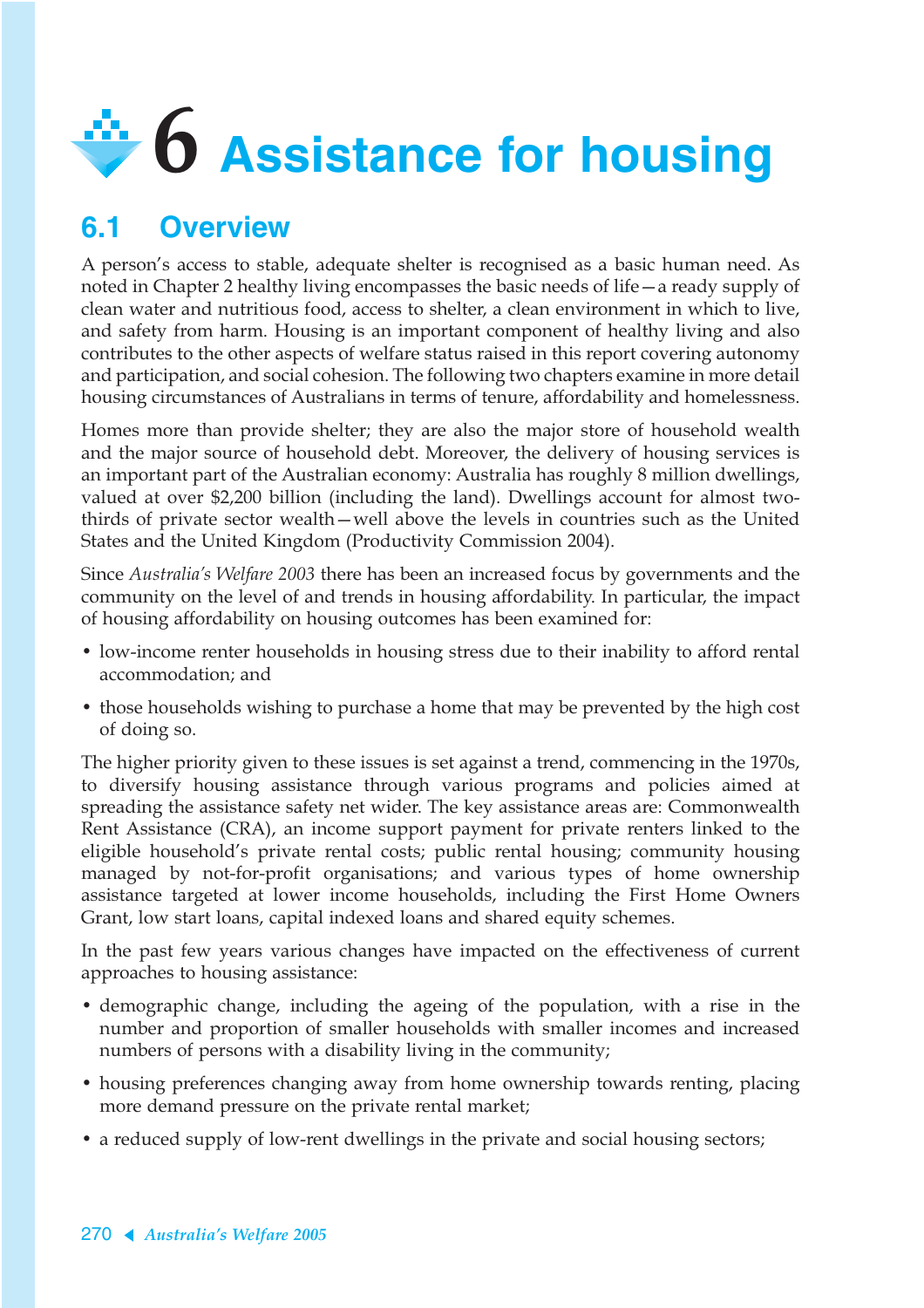- escalating house prices associated with low interest rates, assistance to home buyers and speculative behaviour by investors;
- concerns around the lack of acceptance of low-cost housing in the community and related innovation in the building industry; and
- labour market change and the related uneven changes in real incomes between income groups and across geographic regions of Australia.

These issues have been the subject of housing-related research undertaken by the Australian Housing and Urban Research Institute (AHURI), funded by Commonwealth, state and territory governments<sup>1</sup>, and are discussed later in this chapter.

The rest of this chapter examines in more detail the need for housing assistance reflected in housing affordability for low-income households as well as other demographic and social characteristics of the population. Assistance provided to households is examined in terms of government programs aimed at households that are renting covering private, public and community housing. The issue of homelessness is raised in this context but is discussed in more detail in Chapter 7. Assistance to home owners who are buying or have purchased their home is then examined. This level of reporting on housing programs raises a number of data development and measurement issues and the final section discusses these.

# **6.2 Housing affordability**

Recent research by AHURI has identified that finding affordable, secure and appropriate housing is a major problem for lower income Australian households. This problem has been increasing in size and depth and is now affecting moderate as well as low-income households (Milligan et al. 2005). The major concerns are:

- Limits to the ability of public and community housing stock to increase at a time of static or declining funding commitments under the Commonwealth–State Housing Agreement (CSHA). The need to target available vacancies to those most in need has diminished income from rent for state housing authorities. In many states and territories public housing stocks are aged. This has led to many public housing authorities having to dedicate CSHA capital funds to stock renewal, often at the expense of increasing the stock numbers of units in their portfolios (Hall & Berry 2004).
- CRA payments, while providing an important income supplement for eligible lowincome households, often are not able to fully alleviate housing stress after the payment is taken into account. Australia-wide, one-third of CRA recipients pay more than 30% of their income in rent. This ratio also varies geographically with variation in rental markets (i.e. the proportion of households still in housing stress is larger in certain metropolitan areas) (AIHW 2004d).

<sup>1.</sup> AHURI is a joint venture between governments and universities. Each year, research themes and key topics are reviewed and research areas identified. Up to \$2.6 million per annum is available for research to be undertaken by AHURI research centres, which are located in all states and territories.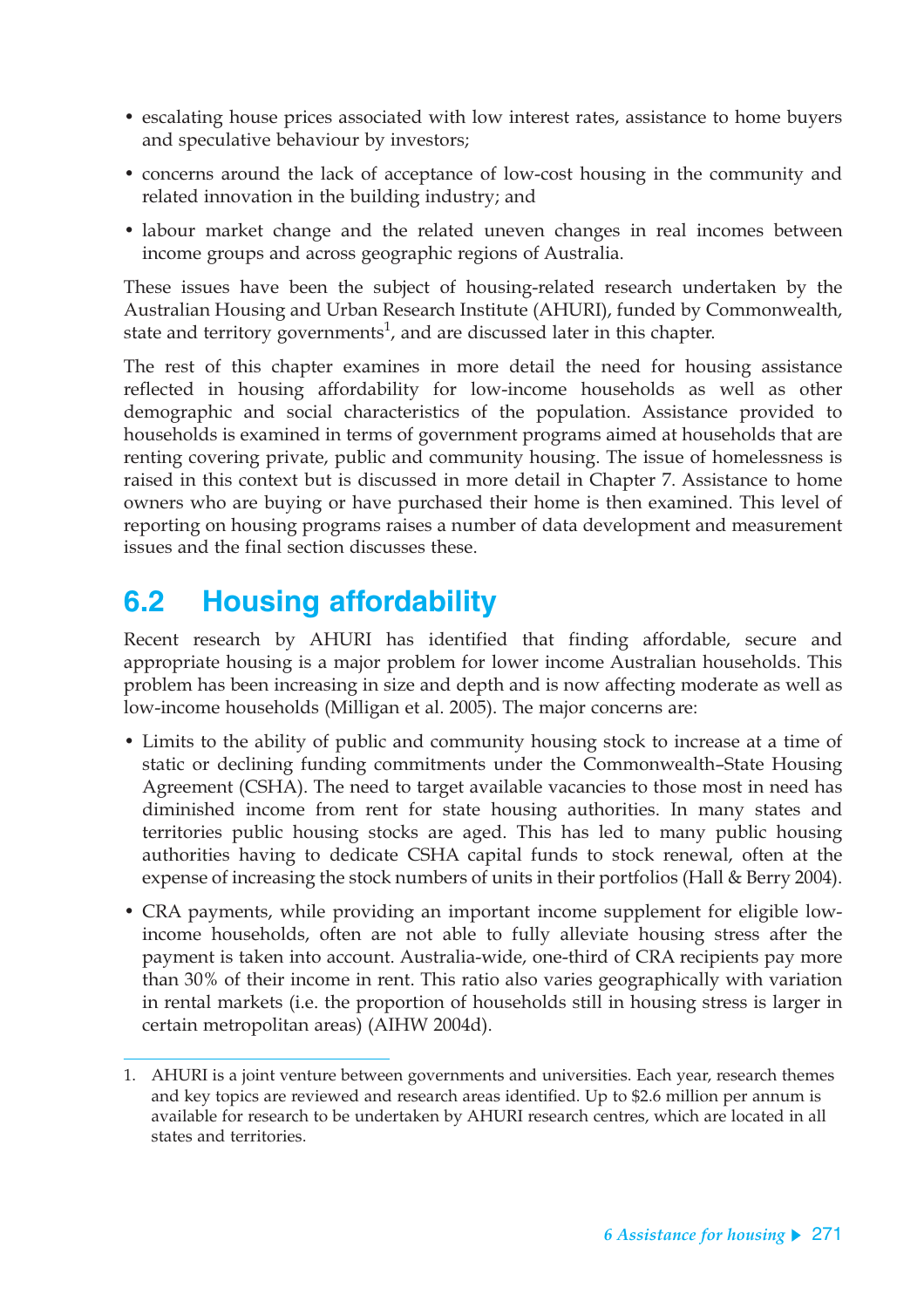- There is an overall shortage in the supply of private low-cost housing suitable for low-income households, with growth in the supply of private rental dwellings focused toward the high-rent end of the market (Yates, Wulff & Reynolds 2004).
- In the GST environment, uncertainty surrounds the respective ongoing roles of the Commonwealth and the states and territories in the provision of housing assistance.

Housing affordability is related to more than just the cost of housing. The following section examines the context in which housing affordability issues are occurring in terms of household income and debt.

#### **Household income**

Table 6.1 shows household income distribution by tenure type based on equivalised gross household income. In the lower income quintiles, public housing renters and owners without a mortgage are over-represented, while in the higher income groups owners with a mortgage are more common. Private renters are fairly evenly distributed across all income groups, accounting for between 16.9% and 22.0% in all quintiles.

Compared to all other tenure types, households renting from a state or territory housing authority are more likely to have a gross household income in the lowest quintile (66.2% of all public renters). In addition, only 14.2% of households renting from a state or territory housing authority have a gross income above the second quintile.

| <b>Equivalised</b><br>gross household<br>income<br>quintiles <sup>(a)</sup> | Owner<br>without<br>mortgage | Owner<br>with<br>mortgage | <b>Renter with</b><br>state or<br>territory<br>housing<br>authority | <b>Renter</b><br>with<br>private | <b>All other</b><br>landlord tenure types | All<br>persons |
|-----------------------------------------------------------------------------|------------------------------|---------------------------|---------------------------------------------------------------------|----------------------------------|-------------------------------------------|----------------|
| Lowest                                                                      | 25.6                         | 8.2                       | 66.2                                                                | 16.9                             | 26.0                                      | 19.6           |
| Second                                                                      | 20.6                         | 14.2                      | 19.6                                                                | 22.0                             | 23.2                                      | 18.7           |
| Third                                                                       | 17.6                         | 20.6                      | 9.2                                                                 | 21.4                             | 14.4                                      | 18.9           |
| Fourth                                                                      | 16.7                         | 26.3                      | 4.0                                                                 | 18.3                             | 18.3                                      | 19.9           |
| Highest                                                                     | 19.5                         | 30.7                      | $1.0^{(b)}$                                                         | 21.4                             | 18.0                                      | 22.9           |
| <b>Total</b>                                                                | 100                          | 100                       | 100                                                                 | 100                              | 100                                       | 100            |

| Table 6.1: Income quintiles of households, 2002 (per cent) |  |  |  |  |
|------------------------------------------------------------|--|--|--|--|
|------------------------------------------------------------|--|--|--|--|

(a) Excludes persons where household income was not known or was not adequately reported.

(b) Estimate has a relative standard error of between 25% and 50% and should be used with caution. Source: ABS 2004d.

## **Housing debt and borrowing for housing**

Since the beginning of the 1990s, household debt (comprising debt from owner-occupied housing, investor housing and personal debt) has increased more than three and a half times in real terms. Over the same period, real household disposable income has risen by around 30%. Consequently, household debt as a proportion of household disposable income has increased from 49% in 1990–91 to 143% in 2004 (Figure 6.1). The Reserve Bank of Australia (Productivity Commission 2003b: 14) notes this growth in household debt has been very rapid by international standards, with the result that Australia has moved from the lower end of the debt-to-income spectrum to close to the top.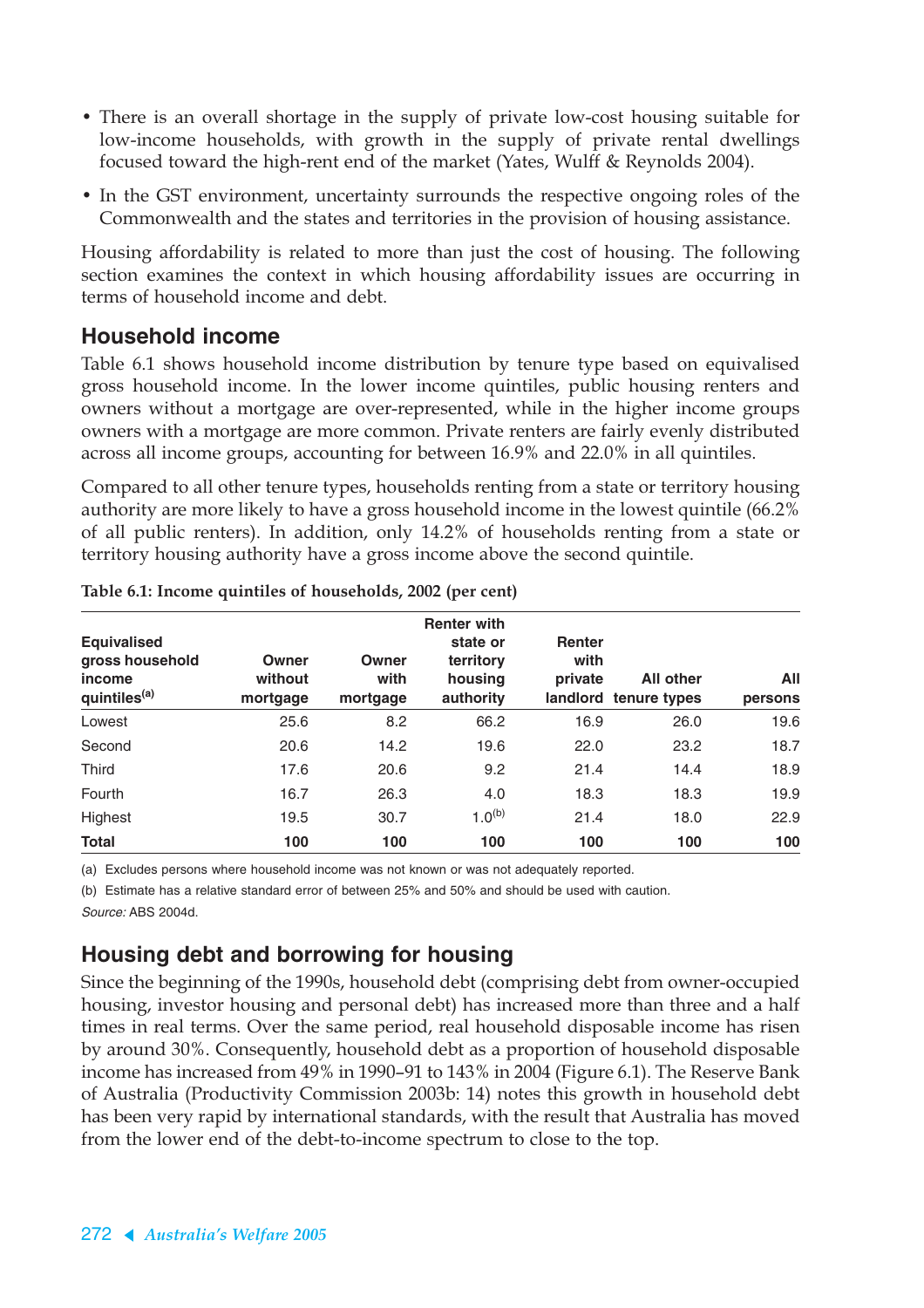

The major component of this rise in household debt has been the even greater increase in borrowing for housing. Such borrowing has grown more than fourfold in real terms since 1990, with housing-related debt accounting for 84% of total household debt in 2004, up from 69% in 1990. Not all of this debt is actually spent on housing services as an increasing number of households have been using borrowed funds secured against property for other purposes.

While in dollar terms most of the increase in borrowing since 1990 has been for owneroccupied dwellings, the rate of growth in loans for investment properties has been much higher. This has resulted in the share of investment loans in total housing-related debt held by the banks rising from 14% in 1990 to 33% in 2003 (Productivity Commission 2003b).

## **Recent focus on affordability**

The 2003 CSHA (Box 6.1) contains a broader focus on affordable housing than previous agreements. The last of its 11 principles seeks to 'promote a national, strategic, integrated and long term vision for affordable housing in Australia through a comprehensive approach by all levels of government'. The 2003 CSHA also specifically calls for the development of new programs that will involve the private sector in the financing and management of affordable housing delivery (Commonwealth of Australia 2003).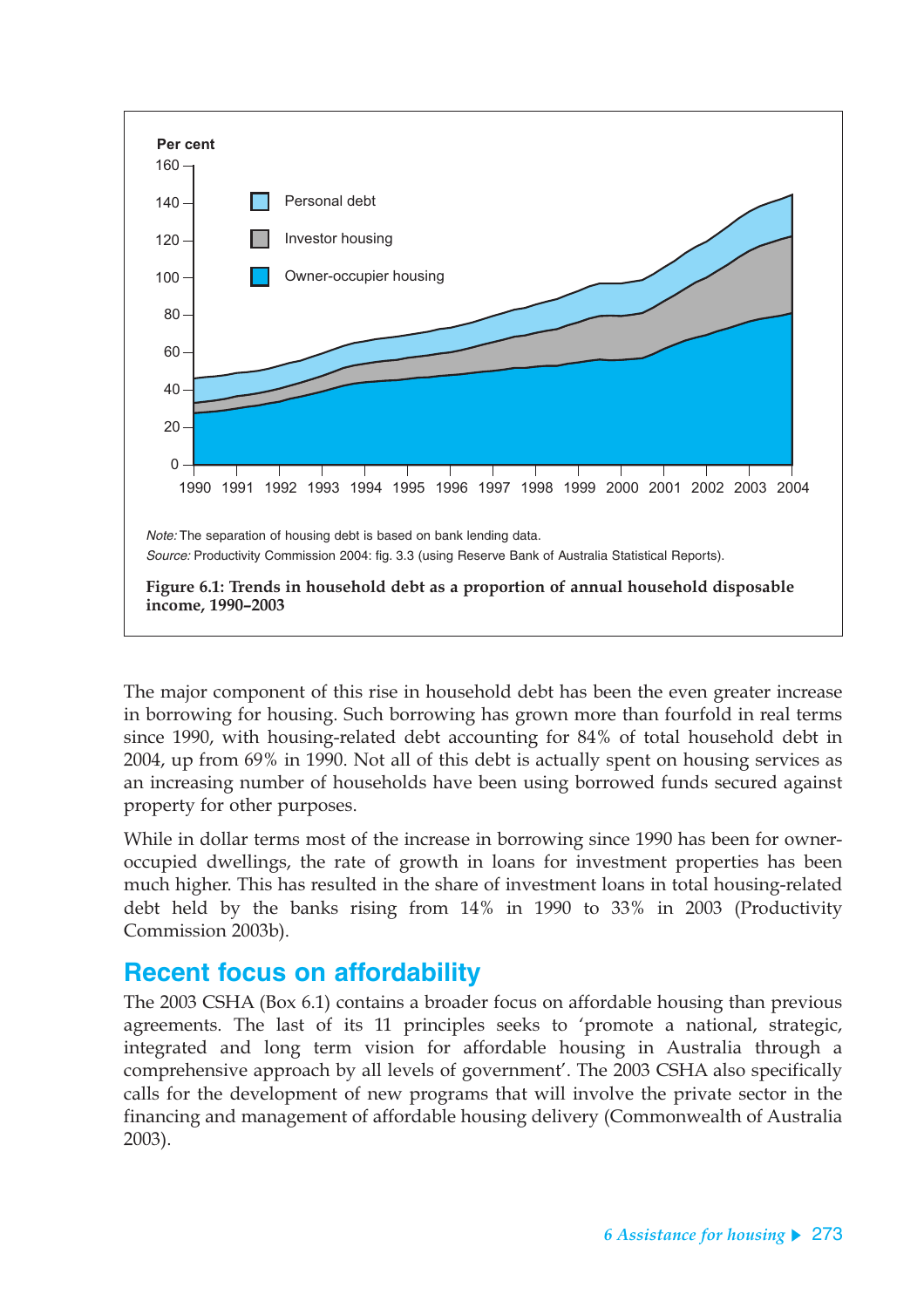#### **Box 6.1: The 2003 Commonwealth-State Housing Agreement (CSHA)**

*The 2003 CSHA will provide an estimated \$4.75 billion, primarily for public, community, Indigenous and crisis housing.*

*The 2003 CSHA consists of a multilateral agreement accompanied by bilateral agreements between the Commonwealth and each state and territory. The CSHA specifies the guiding principles, funding arrangements and operating procedures. It also specifies an outcomes measurement framework based on bilateral information and a core set of nationally consistent indicators and data for benchmarking purposes. This includes the National Housing Data Agreement (NHDA) as a subsidiary agreement to the CSHA. The Commonwealth and the states and territories will provide such data as are required under the Data Agreement, according to specified standards, and will provide specific funding for data management and other purposes. The bilateral housing agreements allow for flexibility in the delivery of housing assistance according to each jurisdiction's needs and priorities.*

*The major guiding principles underlying the CSHA include:*

- *to maintain a core Social Housing sector to assist people unable to access alternative suitable housing options;*
- *to develop and deliver affordable, appropriate, flexible and diverse housing assistance responses that provide people with choice and are tailored to their needs, local conditions and opportunities;*
- *to provide assistance in a manner that is non-discriminatory and has regard to consumer rights and responsibilities, including consumer participation;*
- *to commit to improving housing outcomes for Indigenous people in urban, rural and remote areas, through specific initiatives that strengthen the Indigenous housing sector and the responsiveness and appropriateness of the full range of mainstream housing options;*
- *to promote innovative approaches to leverage additional resources into Social Housing, through community, private sector and other partnerships; and*
- *to ensure that housing assistance supports access to employment and promotes social and economic participation.*

*The Commonwealth and the states and territories agree that the bilateral agreements will be the main instruments for approving housing assistance outcomes and objectives.*

Source: Commonwealth of Australia 2003.

Also, the Report of the Inquiry into First Home Ownership commissioned by the Commonwealth Government was released in 2004. The Treasurer had asked the Productivity Commission to undertake a public inquiry to evaluate the affordability and availability of housing for first home buyers, recognising that 'the ability to achieve home ownership continues to be of vital importance in maintaining family and social stability' (Treasury 2003). The Inquiry found that 'housing markets are large, diverse and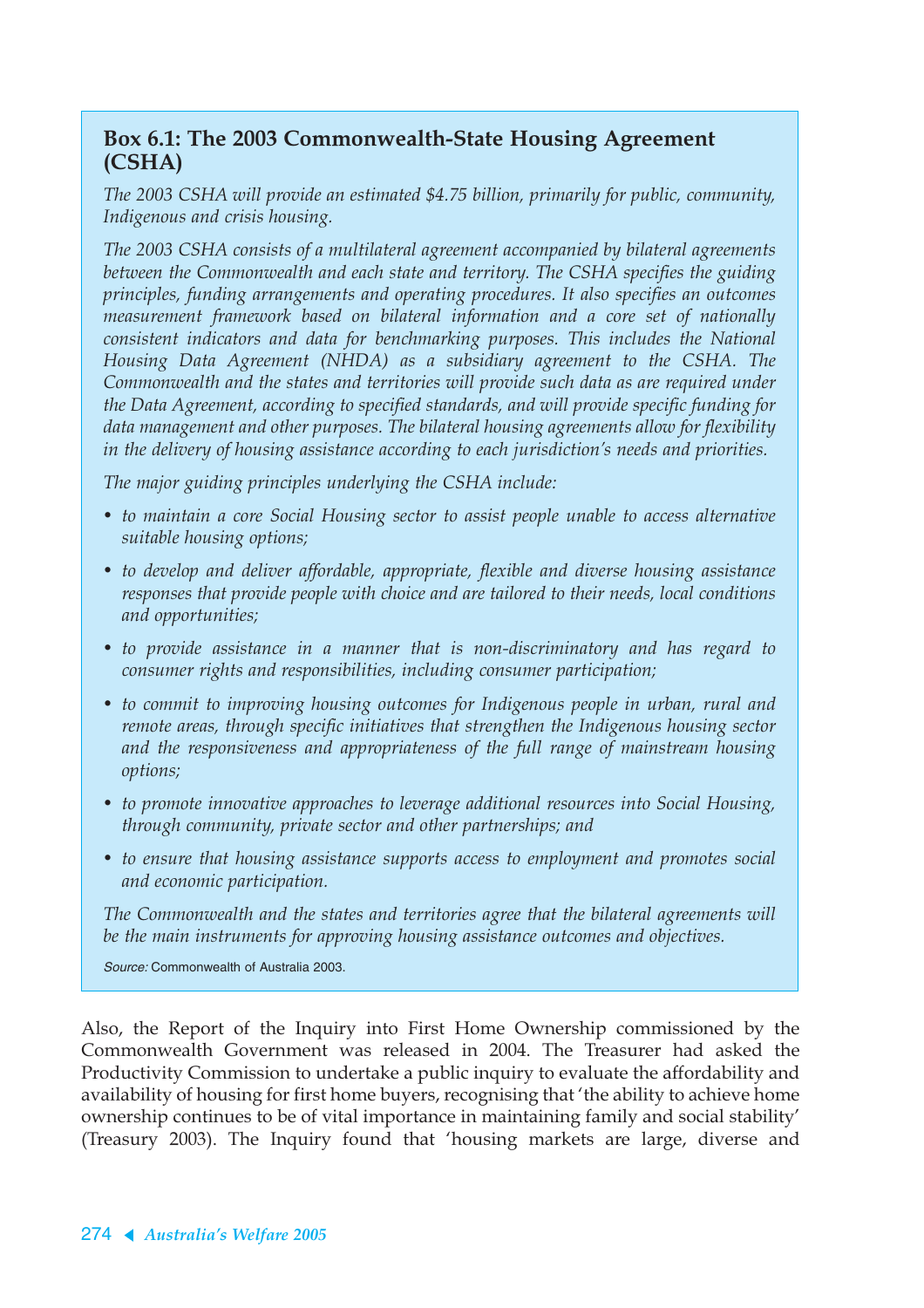interactive' and that there 'is no "quick fix" to address affordability concerns'; however, 'there is scope for governments to increase the efficiency of housing markets and thereby to improve price and affordability outcomes over time'. The report identifies several areas where action could be taken (Productivity Commission 2004).

In the wider community these and many other issues concerning affordability were examined at the National Summit on Housing Affordability, conducted in June 2004 and hosted by the Housing Industry Association, Australian Council of Social Service, Australian Council of Trade Unions, Australian Local Government Association, and the National Housing Alliance. This forum identified several aspects of affordable housing in Australia requiring attention (Powall & Withers 2004: 31-38):

- increasing the supply of affordable housing;
- increasing access to housing that is affordable;
- enhancing delivery arrangements for social and affordable housing; and
- consideration of market efficiency and effectiveness.

## **Affordability for low-income households**

The issue of housing affordability for people on low incomes is usually measured in terms of housing stress. This measure uses a household or income unit's<sup>2</sup> housing cost as a proportion of their income and is restricted to those in the bottom 40% of the income distribution<sup>3</sup>.

Recent analysis undertaken by the National Centre for Social and Economic Modelling (NATSEM) estimated that in 2004 there were 883,000 families and singles in housing stress<sup>4</sup>. This represents  $8.8\%$  of all income units or 1.7 million people (Harding et al. 2004). Table 6.2 shows that two-thirds of all families and singles in housing stress are private renters, followed by owners with a mortgage (one-quarter). The risk of being in housing stress, expressed as the proportion in the tenure type in stress, also focuses on private renters, with 20.8% or around one in five families and singles privately renting being in housing stress. This proportion is much lower for all other tenures, with owners with a mortgage the next highest group at 9.4%.

<sup>2.</sup> An income unit is the basic unit used to determine eligibility for social security payments. Income units are analogous to family units with the distinction that non-dependent children and other adults living in the same household are treated as separate income units. Children receiving an income support payment, for example Youth Allowance, are also treated as a separate income unit even though they may not be regarded as independent (AIHW2004d).

<sup>3.</sup> There is no official housing affordability measure applicable to all tenures. For example, the CSHA program measures are based on households while the CRA measures are based on income units. For more information, see AIHW (2001).

<sup>4.</sup> The definition of housing stress used by NATSEM was 'families and singles were in housing stress if their estimated housing costs exceeded 30 per cent of their disposable income and they were in the bottom 40 per cent of the equivalent income distribution using an OECD equivalence scale' (Harding et al. 2004: 5).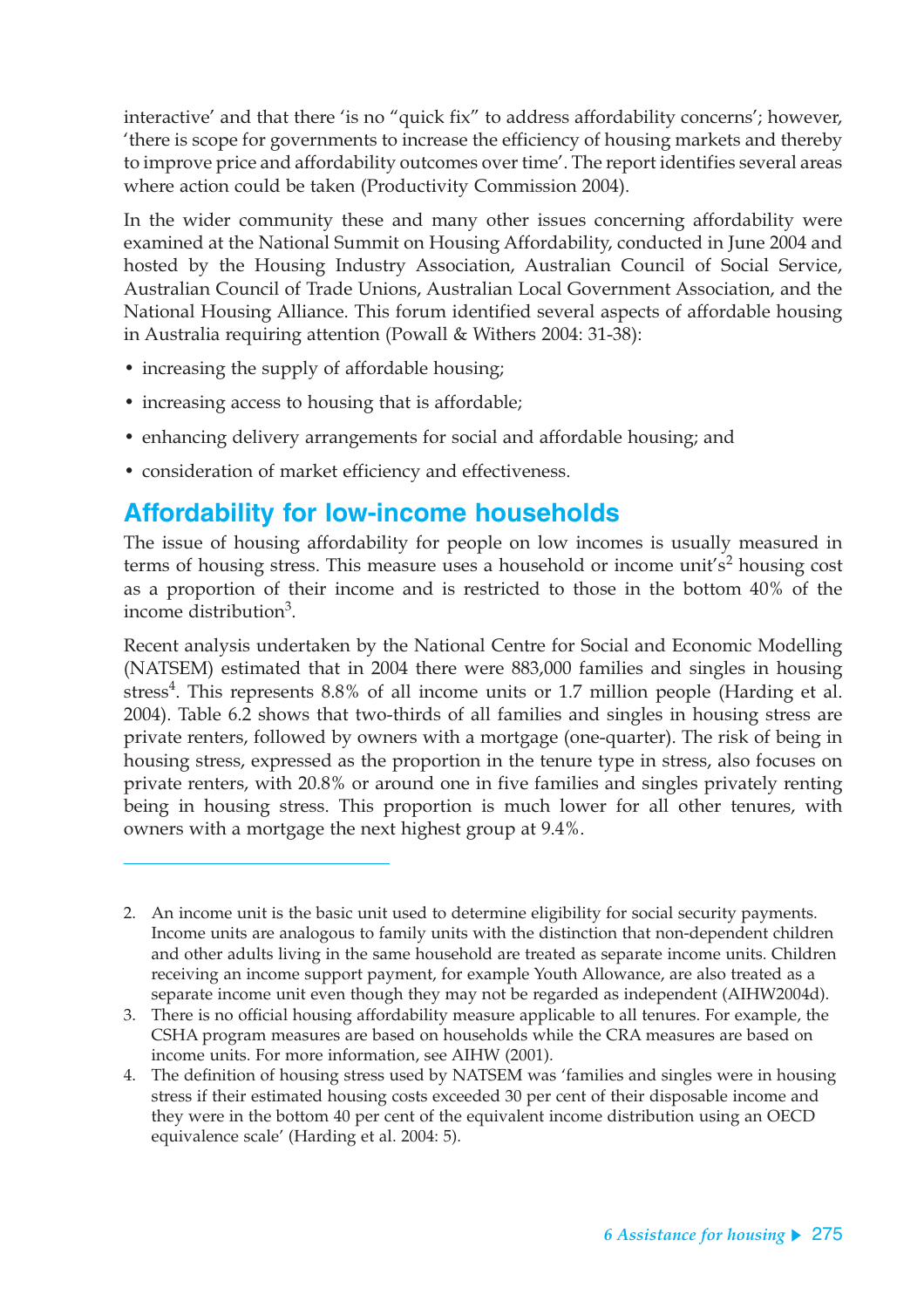NATSEM also examined the income unit type of those families and singles in housing stress. It was estimated that 55% of them were single person income units, 18% couples with children, 14% couples with no children and 13% sole parents. However, the estimated risk of being in housing stress for each of these family types was 10% for singles, 5% for couples with no children, 14% for couples with no children and highest for sole parents at 17% (Harding et al. 2004: fig 5 and 6). Related data for households are shown in Chapter 2 (Table 2.6), indicating that 13.4% of private renters and 8.6% of owners with a mortgage who are in the two lowest gross weekly income quintiles spend more than 50% of their gross income on housing costs.

|                             | <b>Owners</b>       |                  |                        | <b>Renters</b> |                        |            |
|-----------------------------|---------------------|------------------|------------------------|----------------|------------------------|------------|
|                             | Without<br>mortgage | With<br>mortgage | <b>Public</b>          | <b>Private</b> | <b>Other</b><br>tenure | Total      |
|                             |                     |                  | Number of income units |                |                        |            |
| In housing stress           | 38,000              | 231,000          | 23,000                 | 590,000        | 0                      | 883,000    |
| Not in housing stress       | 3,114,000           | 2,233,000        | 433,000                | 2.249.000      | 1,143,00               | 9,173,000  |
| <b>Total</b>                | 3,152,000           | 2,464,000        | 456,000                | 2,839,000      | 1,143,000              | 10,056,000 |
|                             |                     |                  | Per cent of tenure     |                |                        |            |
| In housing stress           | 1.2                 | 9.4              | 5.1                    | 20.8           | 0.0                    | 8.8        |
| Not in housing stress       | 98.8                | 90.6             | 94.9                   | 79.2           | 100.0                  | 91.2       |
| Total                       | 100.0               | 100.0            | 100.0                  | 100.0          | 100.0                  | 100.0      |
| Total in housing stress (%) | 4.3                 | 26.2             | 2.6                    | 66.8           | 0.0                    | 100.0      |

| Table 6.2: Income units in housing stress, June 2004 |  |  |  |  |  |  |  |
|------------------------------------------------------|--|--|--|--|--|--|--|
|------------------------------------------------------|--|--|--|--|--|--|--|

Note: Cell numbers may not add to total due to rounding. Source: Harding et al. 2004: table 3.

### **Affordability for older Australians**

Figure 6.2 presents household income distribution by age group of the household reference person, as reported in the 1999 Australian Housing Survey. Households with an older reference person (65+) are generally on lower incomes (i.e. the first and second quintiles) than younger households (under 65). About 30% of these younger households have income within the bottom 40% of income distribution. On the other hand, this proportion is 81% for older households. For older public housing tenants, 95% are in the two low-income quintiles; for older private renters the comparable figure is 88% (Table A.6.1).

The overall home ownership rate among older Australians living in private dwellings increased from 71.4% in 1991 to 73.0% in 2001. (Data presented in this section are based on the age of the households' reference person). This was made up of an increase in owners without a mortgage, from 64.7% to 68.5%, and a decrease in owners with a mortgage, from 6.7% to 4.5%. Also over this decade covering the last three Census years (1991, 1996 and 2001), there was a change in the rental housing profile of older Australians. The proportion renting private dwellings rose from 6.2% to 7.1%, while the proportion in public housing fell from 5.3% to 4.4% (see Table A6.2).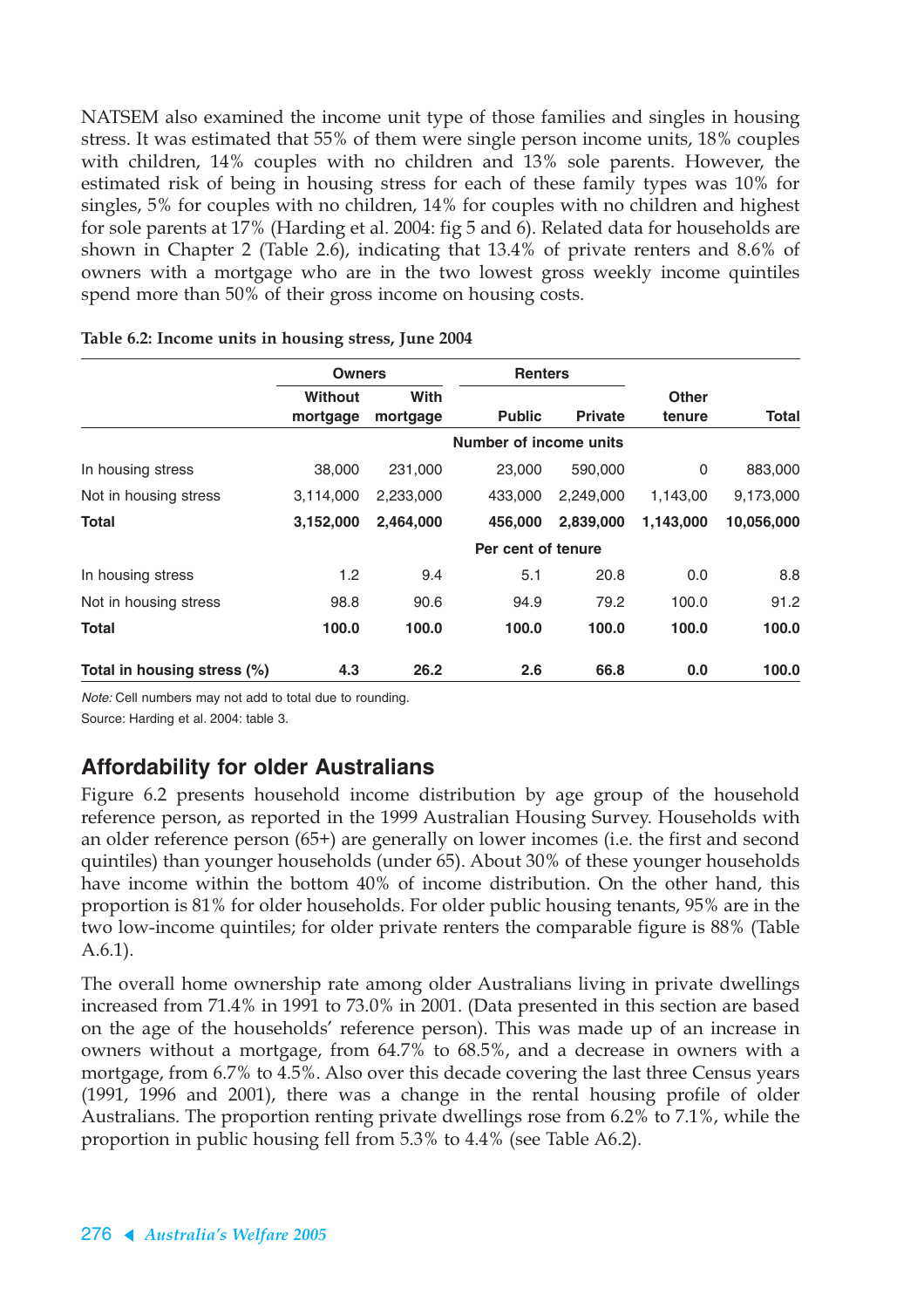

The proportion of older Australians living in non-private dwellings (residential institutions) decreased from 9.9% in 1991 to 9% in 1996 and 8.1% in 2001. This trend reflects the deinstitutionalisation process and the policy implementation of 'ageing in place' in Australia over the last decade. The trend was stronger for older age groups. For people within the 75–79 age group, 9.6% were in non-private dwellings in 1991, dropping gradually to 7.4% in 1996 and 6.1% in 2001. For people aged 80 years and over, nearly 27% were in non-private dwellings in 1991; however, in 2001 this proportion dropped to 21%. Further details on ageing and aged care can be found in Chapter 4.

Figure 6.3 shows the different housing tenure profile of those aged 65 years and over and those aged under 65 years in 2001. Overall 70% of households were home owners. Older Australians are characterised by very high rates of home ownership: 81% of older households were home owners without a mortgage compared with only 21% of younger households. Overall, 84% of older households were home owners in 2001.

While the majority of older households own their home, 6% of older households were renting in public housing and 5% in the private rental market. For households with a younger reference person, nearly 20% were private renters, while only 3.6% were in public housing.

An area requiring closer examination is the nearly 30% of older CRA recipients who spend 30% or more of their income on rent after CRA payments. In particular, 6.5% (more than one in 20) of older CRA recipients spend over half their total income on rent.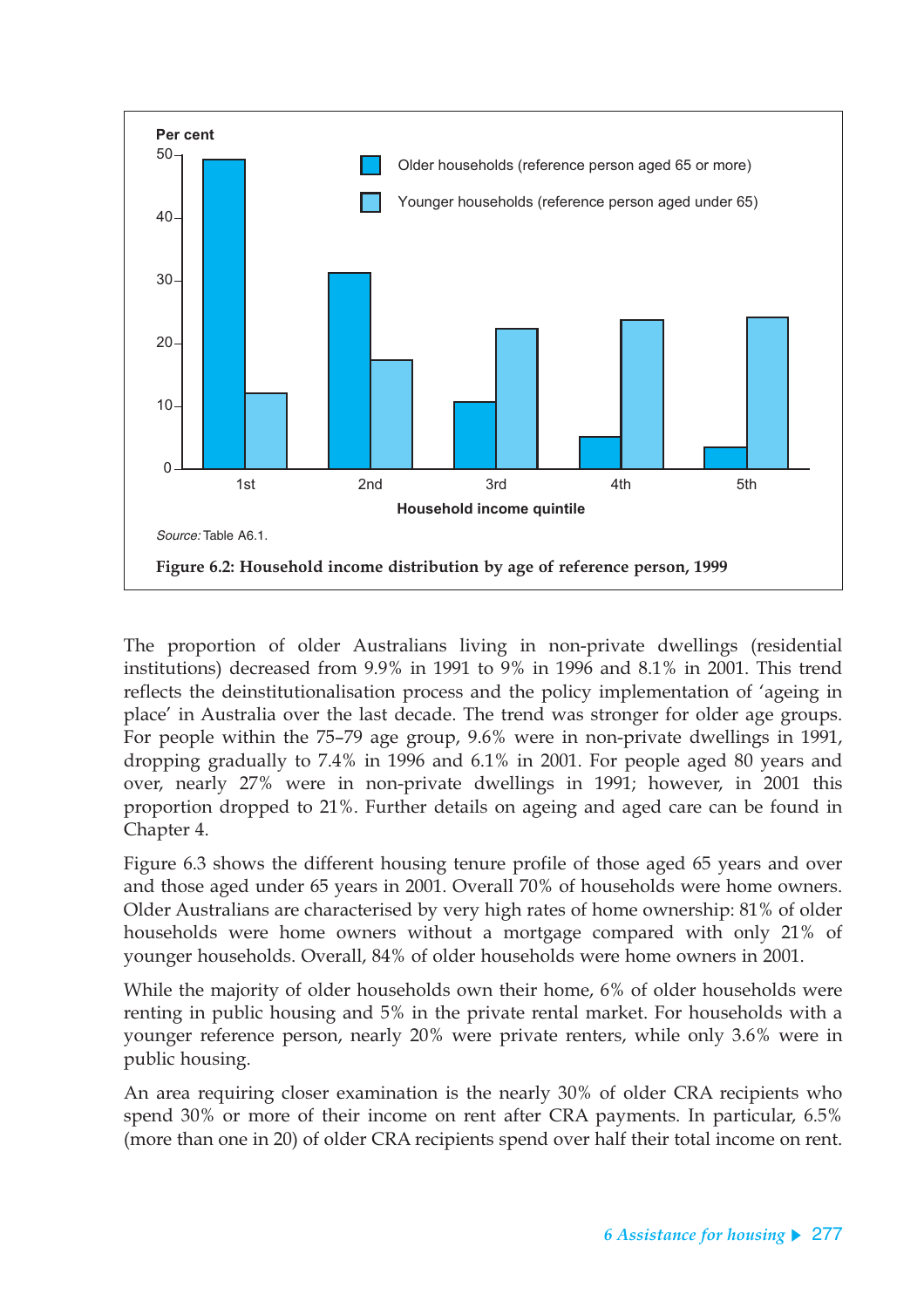For people in extreme housing stress (paying half or more of their income on rent), those paying 'private rent' and 'maintenance and other fees' are over-represented. Those who spend less than half but over 30% of their income on rent are mainly paying 'private rent' or for 'board and lodgings' (see Table A6.4).

The low-income older renters are found to have a limited capacity to meet increasing costs in the private rental market. Also some older people, particularly those on a low income with specific housing needs, are unable to find appropriate housing. Government housing assistance is seen as critical for helping these high-needs older people to overcome housing stress. Section 6.3 further discusses the housing needs of older Australians.



## **Ways to improve housing affordability**

In seeking to address affordability, governments and housing researchers are currently examining a range of policies and programs to identify which are the most appropriate (Berry & Hall 2001; Milligan et al. 2004). The areas being examined fall into six categories:

- 1. *Housing market efficiency*—to improve the operation of the housing market generally so that it produces and allocates dwellings at lowest cost and prices.
- 2. *Affordable housing market efficiency*—to improve efficiency in the management / delivery of affordable or subsidised housing.
- 3. *Supply-side subsidies*—to expand the stock of affordable housing.
- 4. *Demand-side subsidies*—to provide explicit or implicit income assistance for lower income renters and buyers.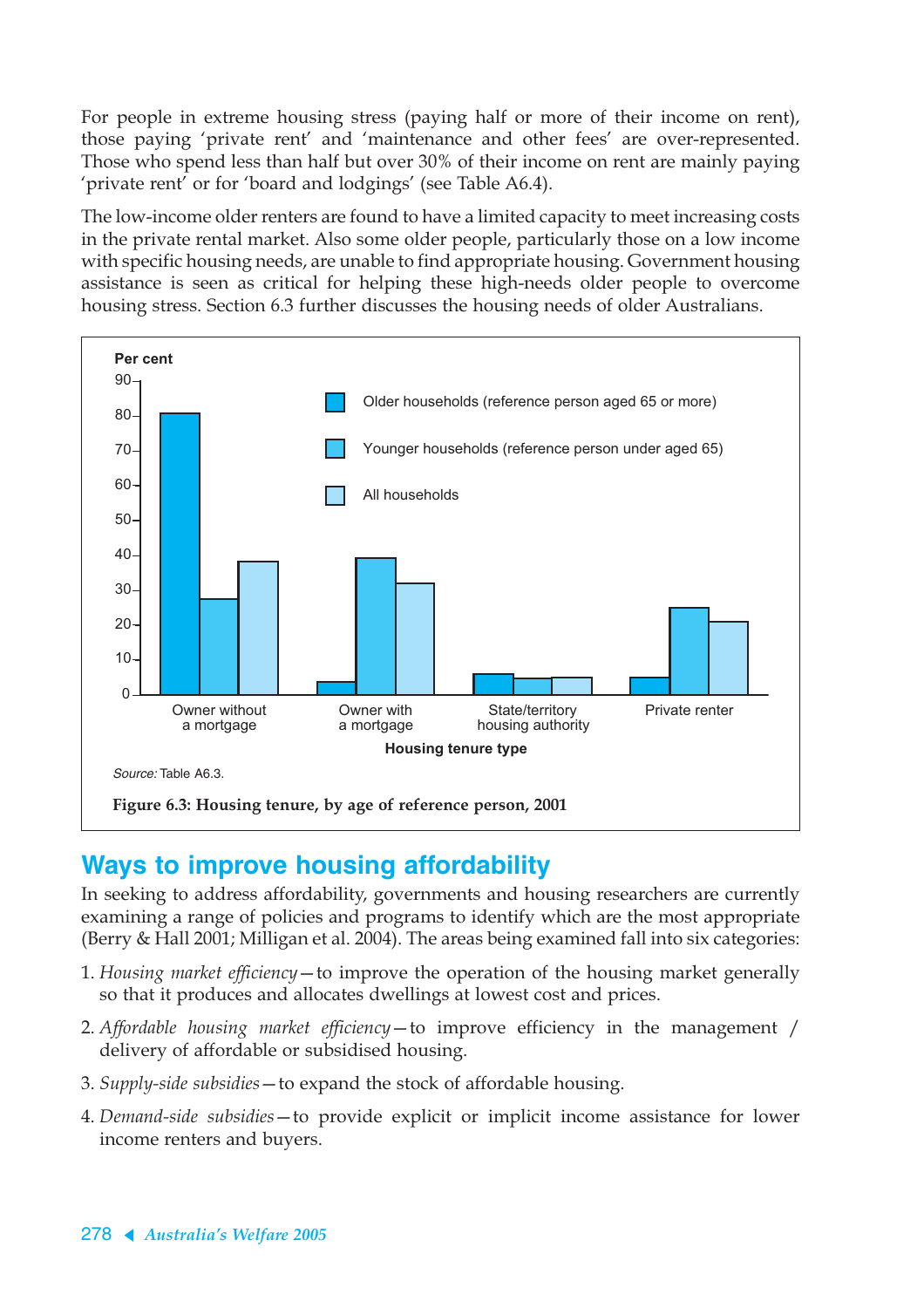- 5. *Fund-raising regulatory or taxation measure*—to raise cash or in-kind resources to fund the subsidies in categories 3 and 4 above.
- 6. *Ethical investment and charities*—as a means of funding affordable housing subsidies.

A number of affordable housing initiatives have been developed in recent years by state housing authorities, state land commissions, state planning and development agencies, local authorities, and the not-for-profit sector. Many are demonstration or pilot projects and some schemes operate under the broad framework of the CSHA while others are non-CSHA initiatives. They have in common a broad goal to make more affordable housing for lower income Australians (Milligan et al. 2005).

## **The distribution of government assistance**

The distribution of government housing assistance has been illustrated in recent research (Yates 2003; see also AIHW 2004e). The most obvious is that provided through capital and recurrent funding through the CSHA and CRA to public and private renters. The effect of this form of assistance is immediate and fairly easily measured. Indirect assistance comes through the taxation and regulatory mechanisms of government. These provide benefits to households over a lifetime and may not be immediately obvious. In particular, the relatively high level of home ownership in Australia and the investment by Australians in their own home or as small property investors are facilitated by the assistance provided through tax and regulatory markets (see Section 6.5).

On a household basis, the value of assistance relating to capital gains and imputed rent in 1999 was on average \$4,400 per household per year for owners and \$900 for purchasers. This compares with \$3,698 for public renters and \$1,655 for private renters (Table 6.3). While the value of indirect assistance is greater than direct assistance by a factor of five, its different nature and the basis used to measure these benefits make such direct comparison unreliable (AIHW 2004e). $5$ 

The distribution of this group of benefits varies across households by income group, household type and location, with benefits to renters being targeted to low-income households while benefits to home owners are not (see Table A6.5). For example:

- More than 77% of the total CRA benefit was received by households with incomes in the lowest two income quintiles; 90% of the total public housing rental subsidy was received by households in public housing with incomes in the lowest two income quintiles.
- Assistance to home owners, on the other hand, primarily benefits higher income households. Nearly 70% of tax benefits to home purchasers went to households with incomes in the top two income quintiles. The tax benefit to home owners without mortgages shows that a significantly higher proportion of this benefit (93%) was received by households with incomes in the top two income quintiles.

<sup>5.</sup> While the value of imputed rent can be calculated, its use in a housing policy context is subject to debate (Productivity Commission 2004: 83-84).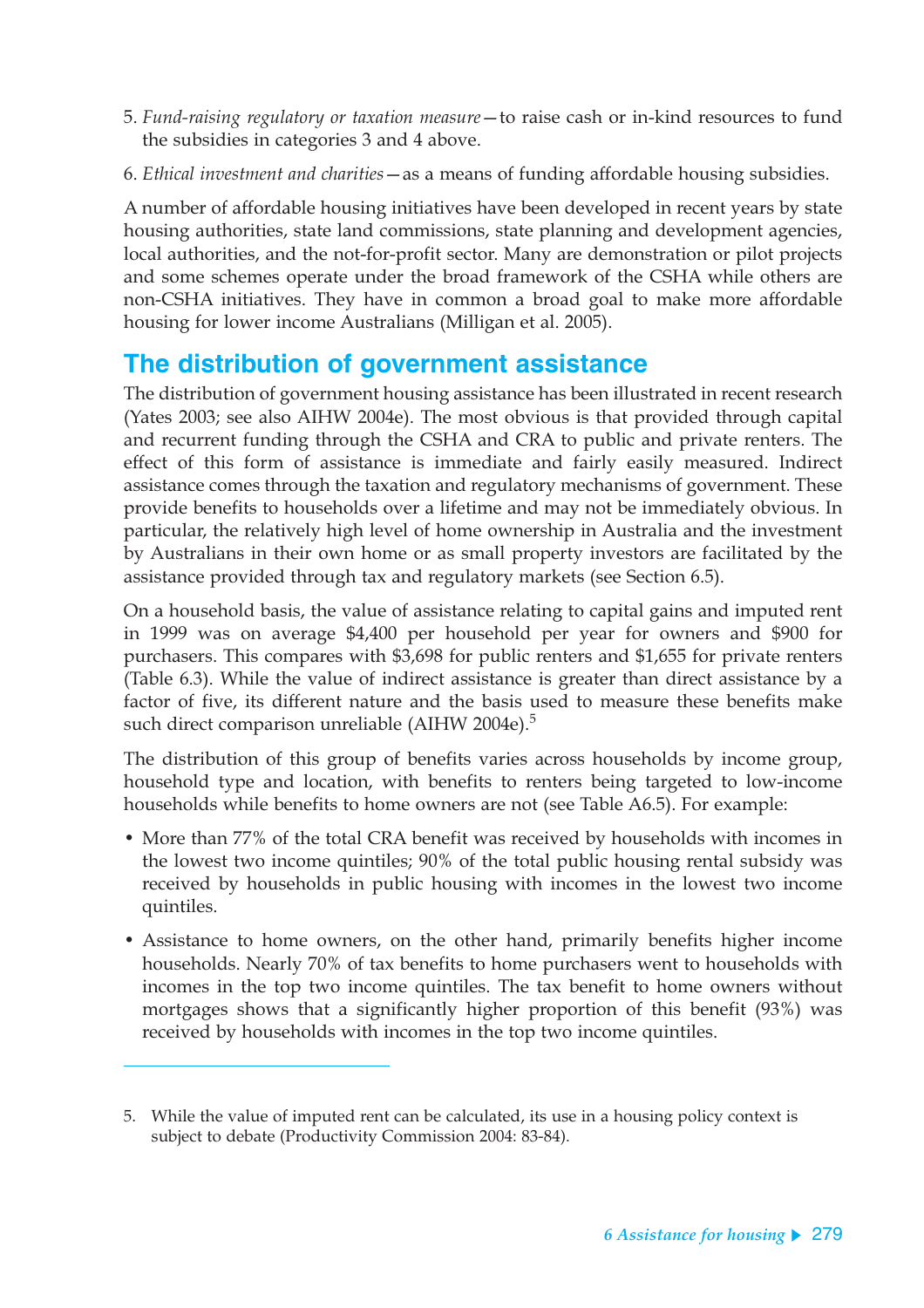Further information on the types of government housing assistance is provided in Sections 6.4 and 6.5.

|                                      |              | Household quintile (by weekly income from all sources) |                 |                 |                      |       |  |  |
|--------------------------------------|--------------|--------------------------------------------------------|-----------------|-----------------|----------------------|-------|--|--|
|                                      | 1st quintile | 2nd<br>quintile                                        | 3rd<br>quintile | 4th<br>quintile | 5th<br>quintile      | All   |  |  |
| <b>Recurrent expenditure</b>         |              |                                                        |                 |                 |                      |       |  |  |
| Private renter-CRA amount            | 1,645        | 1,694                                                  | 1,709           | 1,342           | 979                  | 1,655 |  |  |
| FHOG 'one-off' amount <sup>(b)</sup> | 7.000        | 7.000                                                  | 7.000           | 7.000           | 7.000                | 7,000 |  |  |
| <b>Capital expenditure</b>           |              |                                                        |                 |                 |                      |       |  |  |
| Public renters subsidy               | 3,550        | 3.990                                                  | 3,710           | 3.325           | $\ddot{\phantom{0}}$ | 3,698 |  |  |
| Tax expenditure                      |              |                                                        |                 |                 |                      |       |  |  |
| Outright owners                      | 0            | 2,100                                                  | 2,500           | 4,600           | 8,800                | 4,400 |  |  |
| Home purchasers                      | 0            | 400                                                    | 100             | 500             | 2,100                | 900   |  |  |

| Table 6.3: Value of direct and indirect assistance to households(a), 1999 (\$) |  |  |  |  |  |  |
|--------------------------------------------------------------------------------|--|--|--|--|--|--|
|--------------------------------------------------------------------------------|--|--|--|--|--|--|

(a) Annual average amount.

(b) First Home Owners Grant (FHOG): Represents the lump sum one-off payment of \$7,000 and is not an annual recurring benefit. Estimate of FHOG value for 1999 based on value at time of introduction on 1 July 2000.

Source: AIHW 2004e.

# **6.3 Demographic and social background**

This section examines some of the factors that currently shape the demand for housing assistance in Australia. As noted previously, along with the rising demand for affordable housing there has been a drop in the level of public housing stock, decreasing nationally from around 372,100 dwellings in 1995–96 to 345,300 dwellings in 2003–04 (see Table A6.6). Also, as already mentioned, the availability of low-rent housing in the private rental market has not kept pace with the increased demand by low-income households (Yates & Wulff 2000).

Current analysis indicates that several of the links between housing consumption and life-cycle stages of individuals and families have been changing and will continue to change (Baxter & McDonald 2004; Bradbury & Chalmers 2003; Howe 2003; McDonald 2003b; Taylor et al. 2004). This research indicates:

- regional differences in housing opportunities along with a mismatch between housing location and labour markets;
- falling home purchase rates among 25-34 year olds;
- people remaining longer in the private rental market;
- delays in leaving the parental home and delays in household formation;
- fewer households with children and more children being raised in single parent households;
- persons living longer, with a rise in the number of 'old old' persons, which has implications for the provision of housing for this group; and
- people not achieving or unable to sustain home ownership.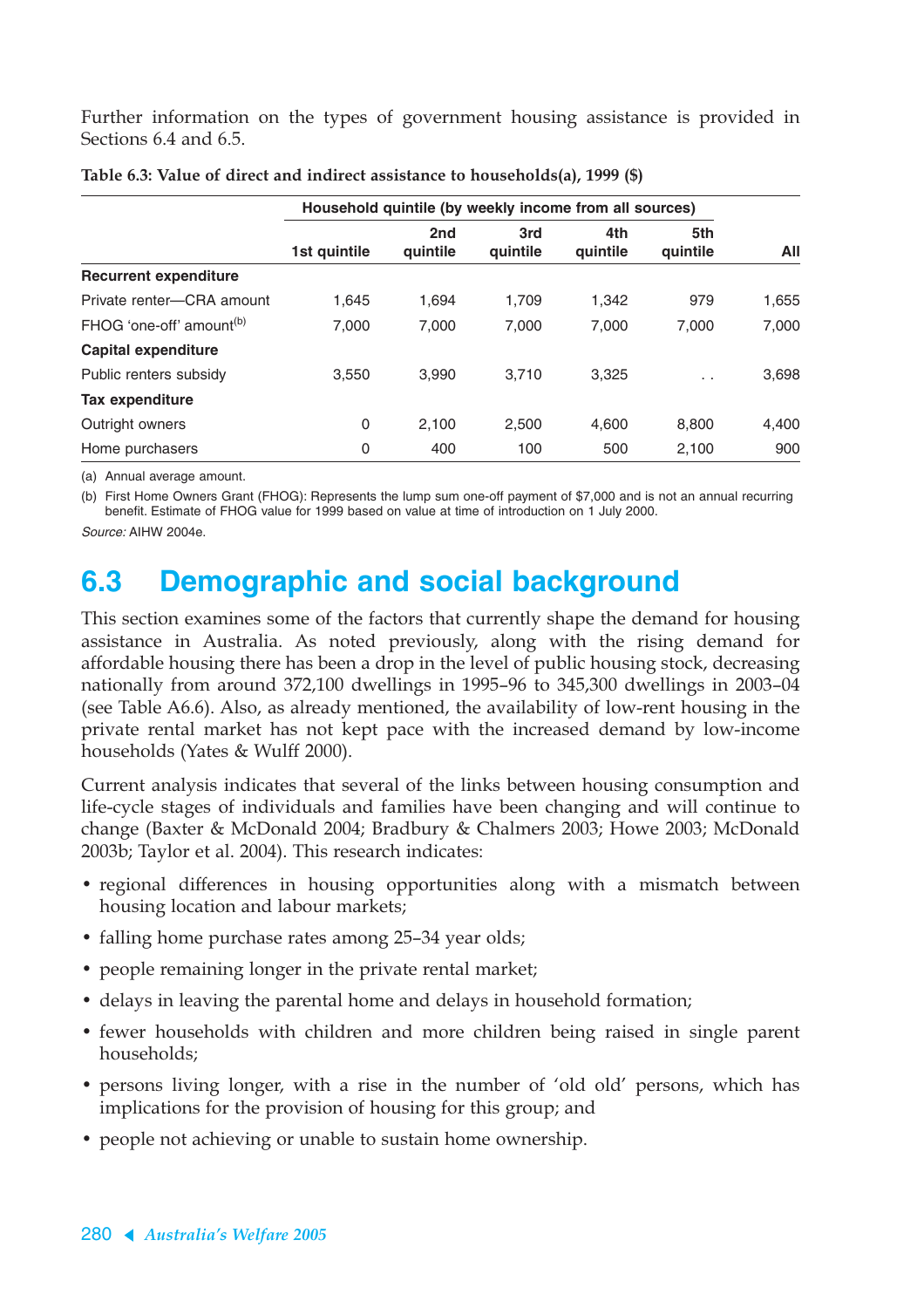The change is also an outcome of the varying rates of growth in Australia's population across age groups. In the past decade or so, growth has been highest among those older than 44 years, who as a group are more likely to be trading up to more expensive houses than entering the home purchase market for the first time (see Table A6.7). This is offset by the observation that, since 1996, there has been virtually no population growth in the 25–34 age group, which is usually the group most likely to include the majority of first home buyers.

In the long term these changes, particularly around structural ageing of the population along with reduced ability to achieve home ownership, may result in:

- persons who have spent all or most of their adult lives in private rental housing having higher lifetime housing costs, with subsequent implications for their ability to achieve financial independence in retirement;
- a reduced ability to keep older Australians in their own homes because it is rented rather than owned;
- growing long-term demand for private rental assistance; and
- the need for new types of housing assistance within the social housing sector.

## **Structural ageing and housing assistance**

In the past three decades, the proportion of the older population in Australia (those aged 65 years and over) has risen by over 60%, from 8% in 1971 to 13% in 2001. The continuation of this trend, combined with apparent reductions in home ownership over the life-cycle, is expected to increase both the number and proportion of older people who rent, resulting in a higher demand for rental housing assistance by lower income older renters in years to come. Changes in levels of affordability, if sustained over the long term, may also have a fundamental impact. Similarly, changes in household structure over the last two decades or so—the increase in single person households through divorce or separation—have significant implications for the housing needs of older Australians.

Housing can have an influence on quality of life and overall wellbeing, particularly for the older population. The ability to remain in the community with assistance has been shown to be important to people's capacity to maintain health and wellbeing (Waters 2001).

Home ownership constitutes a significant financial resource for many older people, as well as a personal and social resource, providing a sense of security and continuity. This can reduce other stresses and delay entry into residential aged care, particularly where appropriate home-based services are available. As noted previously, it is generally recognised that home ownership has maintained the living standards of many older Australians and falling home ownership rates may, in the longer term, generate greater demands for income support.

It is argued that appropriate and affordable rental housing assistance to older people with few assets can, like home ownership, provide a stable basis of support. To date, social housing has provided such support and it is this solid public housing commitment that has been seen as the most important means of preventing poverty and hardship among older Australians who are economically disadvantaged and who do not live in their own home (COTA 1997).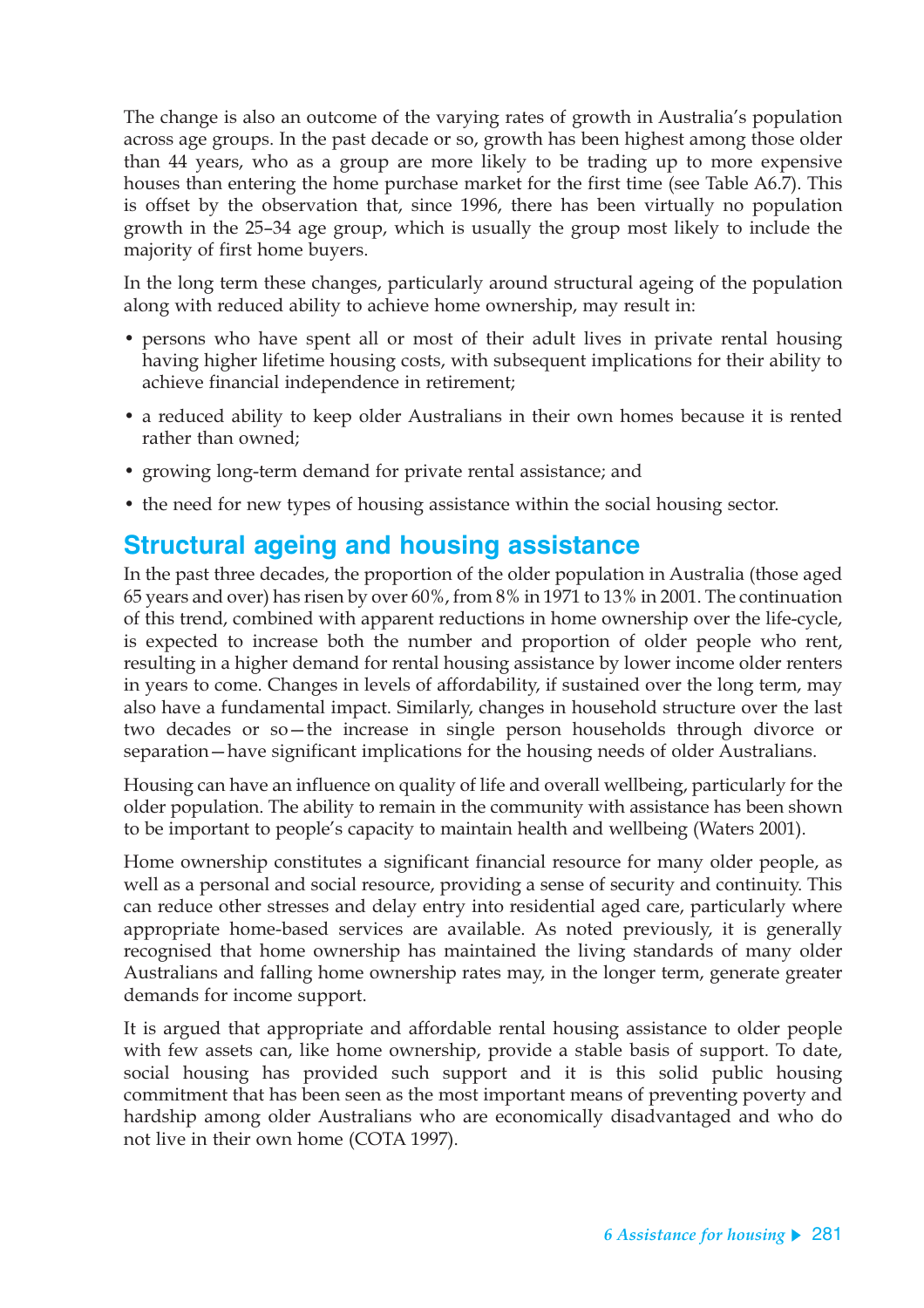In addition to affordability, security of tenure and rent regulation are also major issues for older private tenants. In some states, with the loss of low-cost rental accommodation, caravan parks or marinas may become a de facto low cost housing option. AHURI research suggests that such cheaper accommodation is often inappropriate to the needs of older persons not only in terms of access to facilities (supermarkets, transport, health services) and infrastructure (adequate lighting, safety features, flat well-maintained paths), but also because tenants may have limited legal rights (Jones et al. 2003).

## **Household formation**

Based on current estimates the number of dwellings required nationally will grow more rapidly than the aggregate population if the average number of people per household continues to fall. During the 1990s and into the 2000s, the number of households has increased by 1.8% per year, while the population has grown by 1.2%, meaning that average household size has declined from 2.8 to 2.6 persons (AIHW 2003j). The shift to smaller households accounted for approximately 40 per cent of the growth in the number of households in the first half of the 1990s and 30% in the second half (BIS Shrapnel 2004).

Table 6.4 shows the projected growth of households, families and population between 2001 and 2026. The number of households is expected to grow by 41.7%, and the number of families by 31.4% compared with population growth of 24.7%. Single person households are projected to show the greatest increase (74.5%) and couples with children the least (4.7%).

The link between population growth and household formation is influenced by a large number of social and demographic factors. The current major influences include population ageing, the growing incidence of family breakdown, the declining birth rate, more people remaining single, and young adults staying at home for longer. Some of these factors encourage household formation and some work against it. Overall, these trends are increasing the underlying demand for housing.

|                                  | 2001      | 2026     | Change % |
|----------------------------------|-----------|----------|----------|
| Households                       |           |          |          |
| Family                           | 5,269     | 6,920    | 31.3     |
| Group                            | 293       | 371      | 26.6     |
| Lone person                      | 1,805     | 3,149    | 74.5     |
| <b>Total</b>                     | 7,368     | 10,441   | 41.7     |
| <b>Families</b>                  |           |          |          |
| Couple families with children    | 2,492     | 2,610    | 4.7      |
| Couple families without children | 1,918     | 3,108    | 62.0     |
| Lone parent                      | 838       | 1,192    | 42.2     |
| Other families                   | 99        | 111      | 12.1     |
| <b>Total</b>                     | 5,346     | 7,022    | 31.4     |
| Population                       | 19, 413.2 | 24,201.8 | 24.7     |

**Table 6.4: Projected growth of households, families and population, 2001–26 ('000)**

Note: Projections based on Series II assumptions.

Source: ABS 2004c tables 6.4 to 6.6.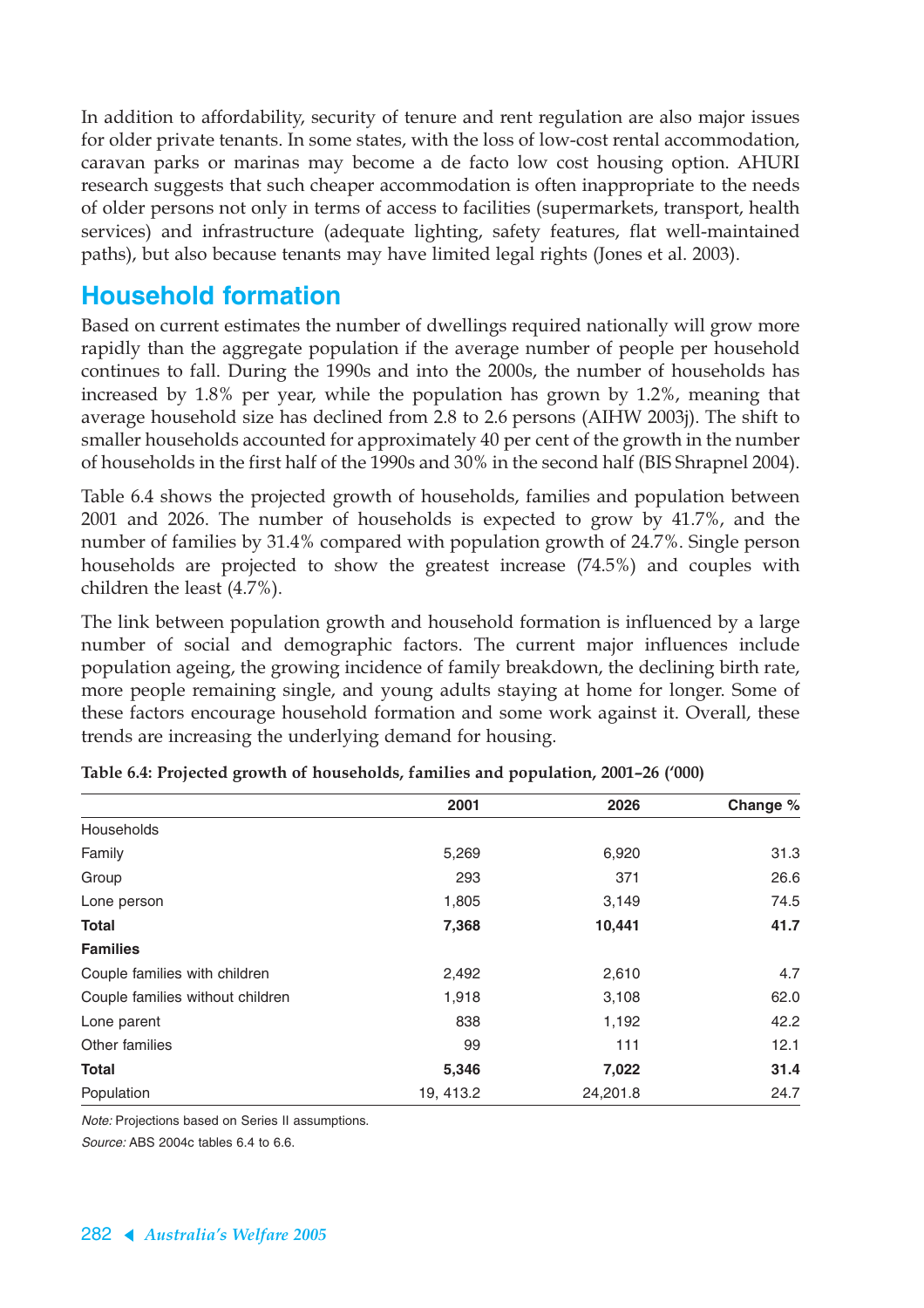# **Health and disability**

On a self-assessed basis, state or territory housing authority tenants consider themselves to have poorer health than those in other tenure types. Only 34.7% of such tenants consider themselves to have excellent health, compared to the national average of 59.2%. In addition, the percentage who rated their health as fair or poor was 37.2%, more than twice the national average (15.9%) (Table 6.5).

|                     | Owner<br>without a<br>mortgage | Owner<br>with a<br>mortgage | <b>Renter with</b><br>state or<br>territory<br>housing<br>authority | <b>Renter</b><br>with<br>private<br>landlord | <b>All other</b><br>tenure<br>types <sup>(a)</sup> | All<br>persons |
|---------------------|--------------------------------|-----------------------------|---------------------------------------------------------------------|----------------------------------------------|----------------------------------------------------|----------------|
| Excellent/very good | 51.3                           | 68.2                        | 34.7                                                                | 63.2                                         | 63.5                                               | 59.2           |
| Good                | 28.1                           | 22.3                        | 28.1                                                                | 23.4                                         | 20.5                                               | 24.9           |
| Fair/poor           | 20.6                           | 9.5                         | 37.2                                                                | 13.4                                         | 16.0                                               | 15.9           |
| <b>Total</b>        | 100.0                          | 100.0                       | 100.0                                                               | 100.0                                        | 100.0                                              | 100.0          |

| Table 6.5: Self-assessed health status of households, 2002 (per cent) |  |
|-----------------------------------------------------------------------|--|
|-----------------------------------------------------------------------|--|

(a) Includes 'other renter' and 'other tenure types'.

Source: ABS 2003b.

While public housing tenants are more likely to assess their own health as poor, it appears that the provision of public housing itself brings improvements over their previous housing situations. Recent research found that health improvements for new public housing tenants included reduced stress, more money to buy better food, reduced dust and hazards in the home, and improved self-esteem. The study also found a slight decline in the costs and use of health services and that greater security led to people feeling safer (Phibbs & Young 2005).

For people with a disability, housing needs range from affordability to specific modifications and support services. People with a disability often cannot access secure, affordable, appropriate housing in the private market. Housing choice is limited by factors such as the additional costs of living associated with disability, the need for extra support services and dwelling modifications, and discrimination (AIHW 2003j).

In 2003 19.0% of Australians (3,958,300 people) had a reported disability (see Chapter 5). Approximately 3.8 million people with a disability were living as part of households in private dwellings (rather than in a residential setting) and of these, 61% needed assistance to manage their health condition and/or tasks of daily living (ABS 2004a).

The tenure group with the highest proportion of persons with a disability was public housing. Approximately 41% of public housing tenants reported a disability and this trend persisted across age groups (see Table A6.8). The tenures with lower proportions of people with a disability across age groups were owners with a mortgage, boarders and those living rent-free. In 2003 nearly one-third (32.8%) of state or territory housing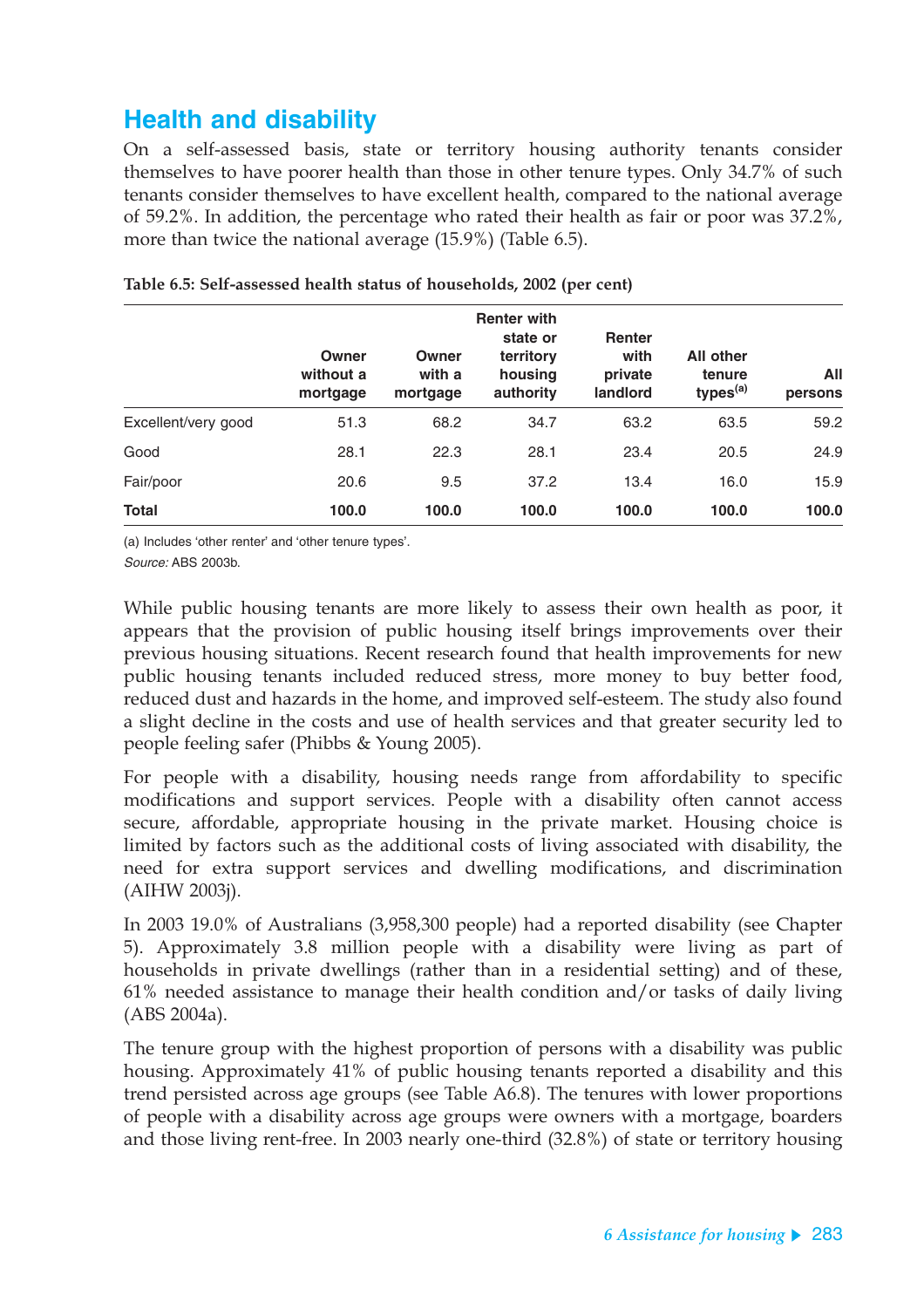authority tenants<sup>6</sup> said they had a core activity limitation (Table 6.6). The number of people with a disability in public housing is increasing. In the 1998 ABS Disability, Ageing and Carers Survey, 38.7% of persons aged 15–64 years in public housing reported a disability (170,700 persons out of 441,000)(AIHW 1999: table 5.5). In the 2003 survey, this figure had increased to 41.6%.

The deinstitutionalisation of disability services has resulted in a greater need for community–based accommodation and support for people with disabilities (Bostock et al. 2001). Public and community housing are now, more than ever before, providing assistance to people who require additional support to sustain their housing (AIHW 2003j). For example, the deinstitutionalisation of those with intellectual disabilities continues to shape demands upon housing assistance. Research has found that, while there remain a significant number of people who could be deinstitutionalised, the rate of deinstitutionalisation is slowing across most jurisdictions in Australia, with the exception of New South Wales and Victoria. In New South Wales, almost 2,500 people will move into community-based housing over the next 10 years. Another 900, according to reports from other states, will make this move by 2011. As people with disabilities often cannot find appropriate housing in the private market, the main

|                        | Core activity limitation <sup>(a)</sup> |                                                               |             |                                       |                         | Total with/           |
|------------------------|-----------------------------------------|---------------------------------------------------------------|-------------|---------------------------------------|-------------------------|-----------------------|
|                        | Profound/<br>severe                     | <b>Moderate</b>                                               | <b>Mild</b> | All with<br>disability <sup>(b)</sup> | <b>No</b><br>disability | without<br>disability |
|                        |                                         | Distribution of disability status within each tenure type (%) |             |                                       |                         |                       |
| Owner without mortgage | 4.6                                     | 5.3                                                           | 6.8         | 21.9                                  | 78.1                    | 100.0                 |
| Owner with mortgage    | 2.7                                     | 2.4                                                           | 3.1         | 13.4                                  | 86.6                    | 100.0                 |
| Public housing renter  | 14.2                                    | 8.4                                                           | 10.2        | 41.6                                  | 58.4                    | 100.0                 |
| Private renter         | 3.4                                     | 2.8                                                           | 4.0         | 15.7                                  | 84.3                    | 100.0                 |
| <b>Boarder</b>         | 3.8                                     | 1.3                                                           | 3.9         | 15.6                                  | 84.4                    | 100.0                 |
| Living rent-free       | 3.7                                     | 1.6                                                           | 3.2         | 12.9                                  | 87.1                    | 100.0                 |
| Other $(c)$            | 4.5                                     | 1.8                                                           | 3.5         | 13.7                                  | 86.3                    | 100.0                 |
| <b>Total</b>           | 3.7                                     | 3.2                                                           | 4.4         | 16.6                                  | 83.4                    | 100.0                 |

**Table 6.6 Disability status of people aged 15–64 living in households, 2003**

(a) Core activities comprise communication, mobility and self-care (see Chapter 5).

(b) Includes those with employment or schooling restrictions or people without restrictions but still screened as disabled.

(c) Includes life tenure schemes and rent/buy or shared equity schemes.

Source: AIHW analysis of ABS 2003 Survey of Disability, Ageing and Carers confidentialised unit record file.

- 6. The ABS classification of tenure types used in this survey includes the following rental categories:
	- State or territory housing authority.
	- Private landlord—a real estate agent, parent or other relative not in the same household, or another person not in the same household.
	- Other renter—a parent or other relative in the same household, the owner/manager of a caravan park, an employer (including a government authority), a housing cooperative, community or church group, or any other landlord not included elsewhere.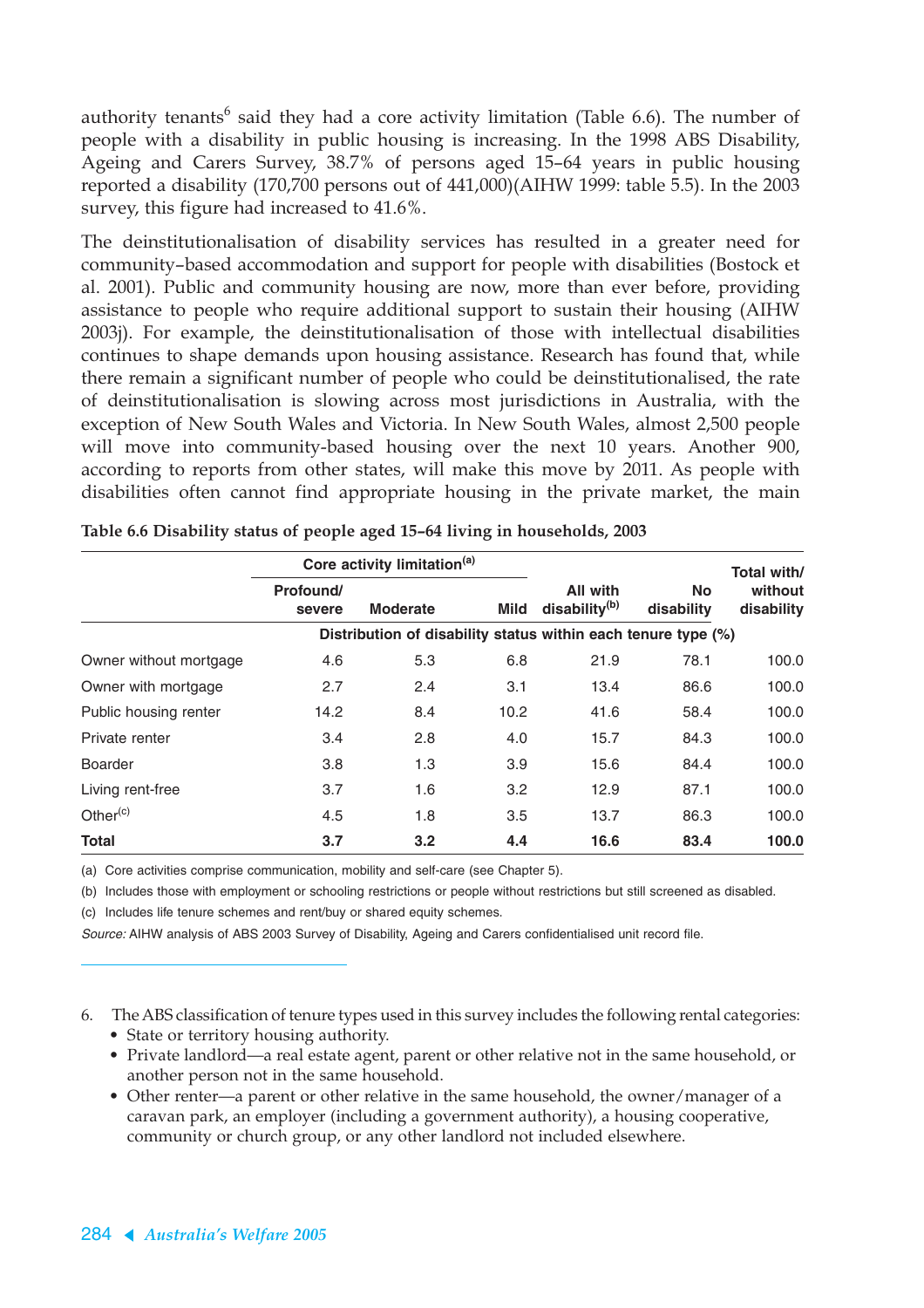impact on housing demand as a result of deinstitutionalisation is likely to fall greatest upon the social housing sector (Bostock et al. 2001).

## **The impact of unmet housing need**

The costs of unmet housing need are numerous and diverse and are often referred to as social costs. The most obvious and extreme form of such need is homelessness, although it is widely acknowledged that housing which is not affordable or adequate can also generate significant social and economic costs (Box 6.2).

### **Box 6.2: The costs of unmet housing need**

#### *Individual costs*

- *homelessness*
- *family breakdowns*
- *physical and mental health problems (including drug and alcohol abuse and the inability to meet nutritional needs)*
- *problems of continuing formal education for both individuals and their children*
- *problems of obtaining or retaining employment or social security benefits*
- *social isolation and loneliness*
- *increased cost of travel due to location*
- *frustration and a sense of powerlessness*
- *discrimination*
- *loss of identity*
- *violence, anti-social behaviour and criminalisation*
- *health problems that can stem from the lack of follow-up treatment that is likely to occur if a person is constantly on the move*
- *poor nutrition resulting from limited or non-existent cooking facilities*
- *dwellings that are too small can exert pressure on a variety of households by: curtailing recreational or educational pursuits; increasing levels of conflict or stress; inhibiting visits from friends and relatives thereby increasing social isolation*
- *domestic violence can also become a problem within marginally housed families.*

#### *Social costs*

- *the lost opportunity cost of public, private and non-profit expenditure on homeless shelters and associated support services*
- *the opportunity costs of lost productivity due to illness and increased levels of morbidity*
- *environmental and maintenance costs of poor quality or poorly planned housing*
- *possible increased levels of crime*
- *costs of vacancies and eviction proceedings for private landlords.*

Source: Phibbs et al. 1999.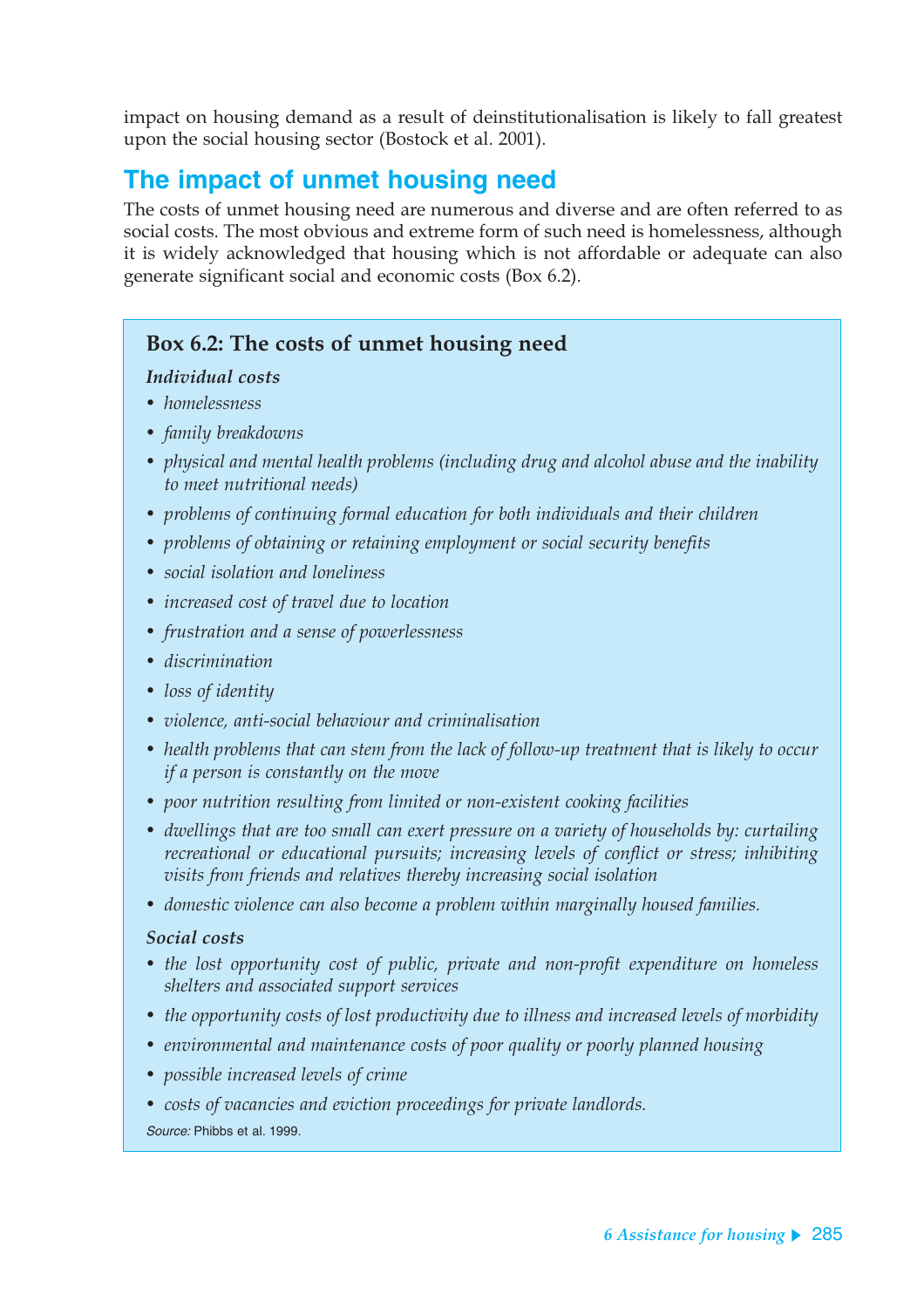Factors contributing to unmet housing need include:

- mismatches between housing supply and demand of housing;
- poor location of housing (with respect to employment, transport and services);
- poor quality or poorly designed housing;
- poor physical and/or social planning (e.g. Radburn-style<sup>7</sup> developments; or concentrations of socioeconomically disadvantaged groups leading to a reduction in community diversity and 'ghettoisation');
- poorly maintained housing;
- the rigidity of specific housing assistance measures.

Many of these factors relate to non-housing outcomes and there is interest in how housing conditions impact on social and economic inequalities in Australia. In relation to lowincome renters, recent AHURI research found that housing in itself is not the root cause of disadvantage and that the housing assistance received was not able to overcome the relative disadvantage experienced by the recipients (Mullins & Western 2001).

# **6.4 Housing assistance to low-income renters**

In 2003–04, the value of assistance provided to private renters was over \$2.0 billion. This comprised nearly \$2.0 billion from the CRA program, and \$78.4 million through CSHA private rent assistance (Tables A6.9, and 6.13). Also in 2003–04, the Commonwealth, state and territory governments provided nearly \$1.3 billion for housing programs under the CSHA (Table 6.7), with public and community housing accounting for the majority of this funding. The Commonwealth paid to the states and territories \$100 million for the Aboriginal Rental Housing Program, \$64 million for community housing and nearly \$40 million for crisis accommodation.

| <b>Funding arrangement</b>         | $2002 - 03$ | $2003 - 04$ |
|------------------------------------|-------------|-------------|
| Base funding grants <sup>(a)</sup> | 824.2       | 725.2       |
| Aboriginal Rental Housing Program  | 100.0       | $(b)$ 100.7 |
| Crisis Accommodation Program       | 39.7        | 39.7        |
| <b>Community Housing Program</b>   | 64.0        | 64.0        |
| State matching grants              | 359.5       | 355.0       |
| Total                              | 1,387.4     | 1,284.5     |

| Table 6.7: CSHA funding, 2002-03 and 2003-04 (\$m) |  |  |  |
|----------------------------------------------------|--|--|--|
|                                                    |  |  |  |

(a) Includes Public Housing, Home Purchase Assistance and Private Rental Assistance Programs.

(b) Tas received \$351,000 of their ARHP allocation of \$696,000 as allowed in the CSHA. The remainder was not paid as there was no agreed Indigenous Housing Plan for ARHP for Tas for 2003–04.

Sources: FaCS 2003, 2005.

<sup>7.</sup> Features of Radburn public housing estates are: separation of motor vehicles and pedestrian access, large areas of internal open space connected by walkways, houses facing open space with back doors facing the street, housing constructed on superlots (not separate title) which makes subdivision and individual sale difficult.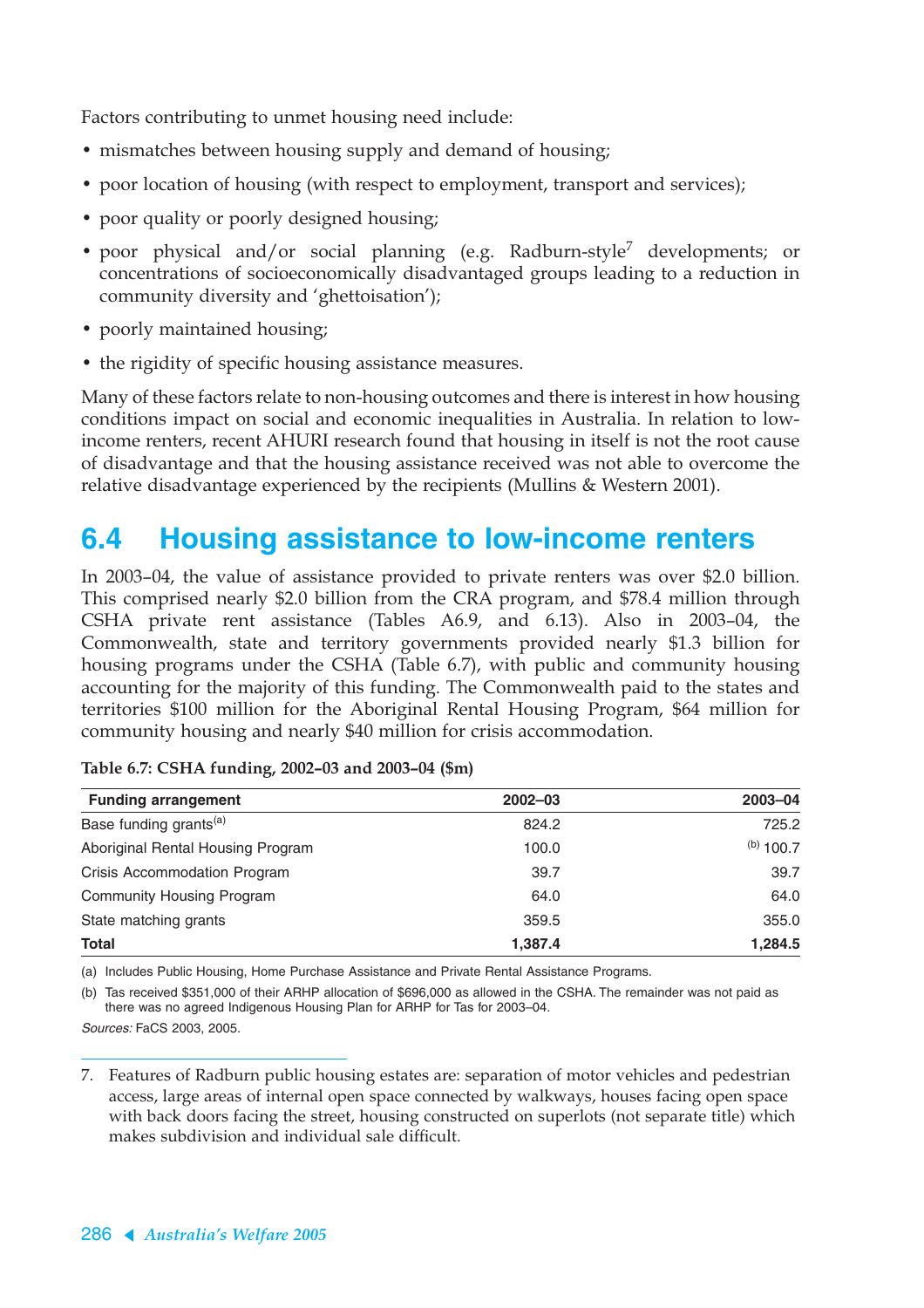Over the period 1994–95 to 2003–04, there were significant shifts in government expenditure for the CSHA and CRA (Figure 6.4). In 1994–95, government expenditure for the CSHA was 4% higher than for CRA. However, an increase of 9% for CRA expenditure and an 31% decrease for CSHA expenditure in constant price terms resulted in CRA expenditure surpassing that for the CSHA.

The figure should be interpreted with caution because of the differing nature of the programs. CRA is a recurrent expenditure program that is driven by demand (SCRCSSP 2002). Increases in CRA expenditure over the period are due to the extended coverage of the program and also to increases in the maximum rates of CRA during the early 1990s (FaCS 2001a, 2001b). CSHA expenditure includes recurrent and capital components. The capital component has provided funding for public housing stock totalling over \$30 billion that is continually used for housing assistance (FaCS 2001a). A decline in CSHA expenditure may not necessarily result in a decrease in available CSHA stock; however, recent trends have shown a decline in public housing stock (see Table A6.6).



## **Benefits of housing assistance**

The benefits of housing assistance to individuals, families and communities vary across the different assistance types. For example, CRA can provide long-term assistance for Centrelink clients, while CSHA private rent assistance is of a more 'one-off' nature intended to assist either transitions into private rent (bond loans, movement fees) or to address specific episodes of financial stress ('top-up' CRA to improve affordability and prevent eviction) (see also Burke 2002).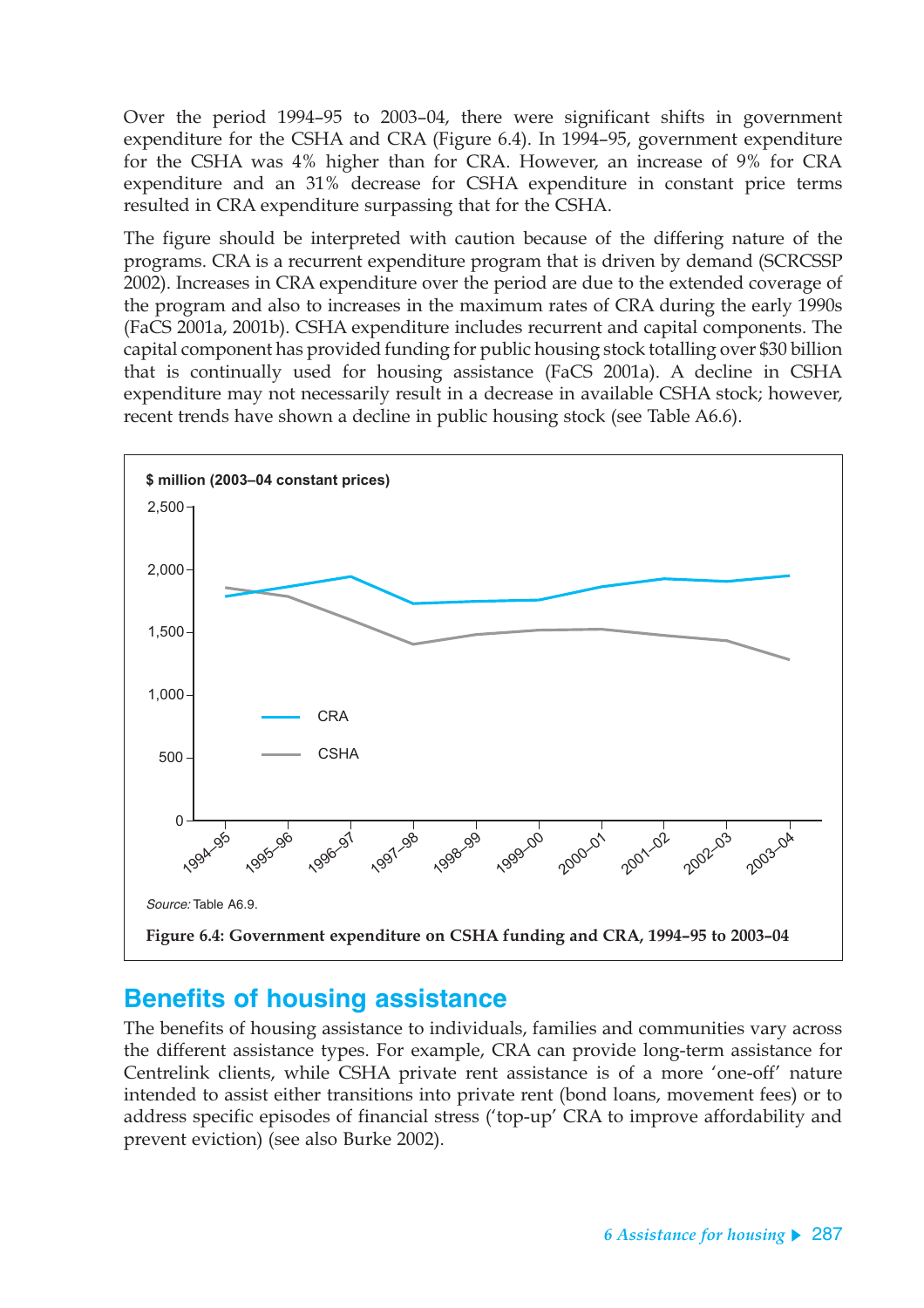The advantages of public rental housing identified by recent research (Burke et al. 2002) include: regulation by the government, therefore reduced likelihood of discrimination; affordable rent, as no tenant pays more than 25% of income on rent; and public housing generally meets the requirement of people with special needs, such as disabled tenants needing modifications to their dwellings. In addition to these advantages, there are other aspects of public housing that tenants also identify as benefits. In the 2003 National Social Housing Survey (NSHS), tenants noted that public housing helps them 'feel more settled in general' and they are able to 'manage rent/money better' (Table 6.8). Other aspects perceived to have improved tenants' quality of life and psychological wellbeing included being able to continue living in the same area, having better access to services, being 'more able to cope', feeling part of the local community and enjoying better health (CBSR 2003). Many of these aspects relate to the security of tenure afforded by public housing.

Data for community housing were also collected in the 2002 NSHS (see Section 6.4). Unfortunately, similar data on low-income private renters and home owners are not available so it is not possible to explore these issues for these tenure types.

|                                       | Yes it has<br>helped | It hasn't helped<br>yet but may in<br>the future | No it hasn't<br>helped | Per cent |
|---------------------------------------|----------------------|--------------------------------------------------|------------------------|----------|
| Feel more settled in general          | 91                   | 3                                                | 6                      | 100      |
| Manage rent/money better              | 91                   | 3                                                | 6                      | 100      |
| Been able to stay living in this area | 88                   | 3                                                | 9                      | 100      |
| More able to cope                     | 87                   | 3                                                | 10                     | 100      |
| Better access to services             | 80                   | 5                                                | 15                     | 100      |
| Feel part of local community          | 74                   | 6                                                | 20                     | 100      |
| Enjoy better health                   | 66                   | 8                                                | 26                     | 100      |
| Start or continue education/training  | 50                   | 18                                               | 34                     | 100      |
| See an improvement in job situation   | 40                   | 19                                               | 42                     | 100      |

**Table 6.8: Ways in which public rental housing helped tenants, April–May 2003 (per cent)(a)**

(a) The base for percentages is all respondents with an opinion and who say this statement applies to them (base size varies by statement).

Source: CBSR 2003.

## **Who benefits from housing assistance?**

Figure 6.5 shows the distribution of recipients of rental assistance across the private, public and community rental sectors. The different data sources limit comparisons across sectors and highlight the need to improve data in the future (see Section 6.6).

In June 2004 in the private rental market, 949,698 income units received CRA (AIHW 2003a). Although it is not possible to readily identify how many households this represents, estimates based on 1999 ABS housing survey data indicate that in 1999 the 594,600 income units identified as receiving CRA were living in 426,200 households. This represents a ratio of 1.4 income units per household (AIHW 2003i; see also AIHW: Karmel et al. 1998:191). Under the CSHA, private rental assistance was also provided to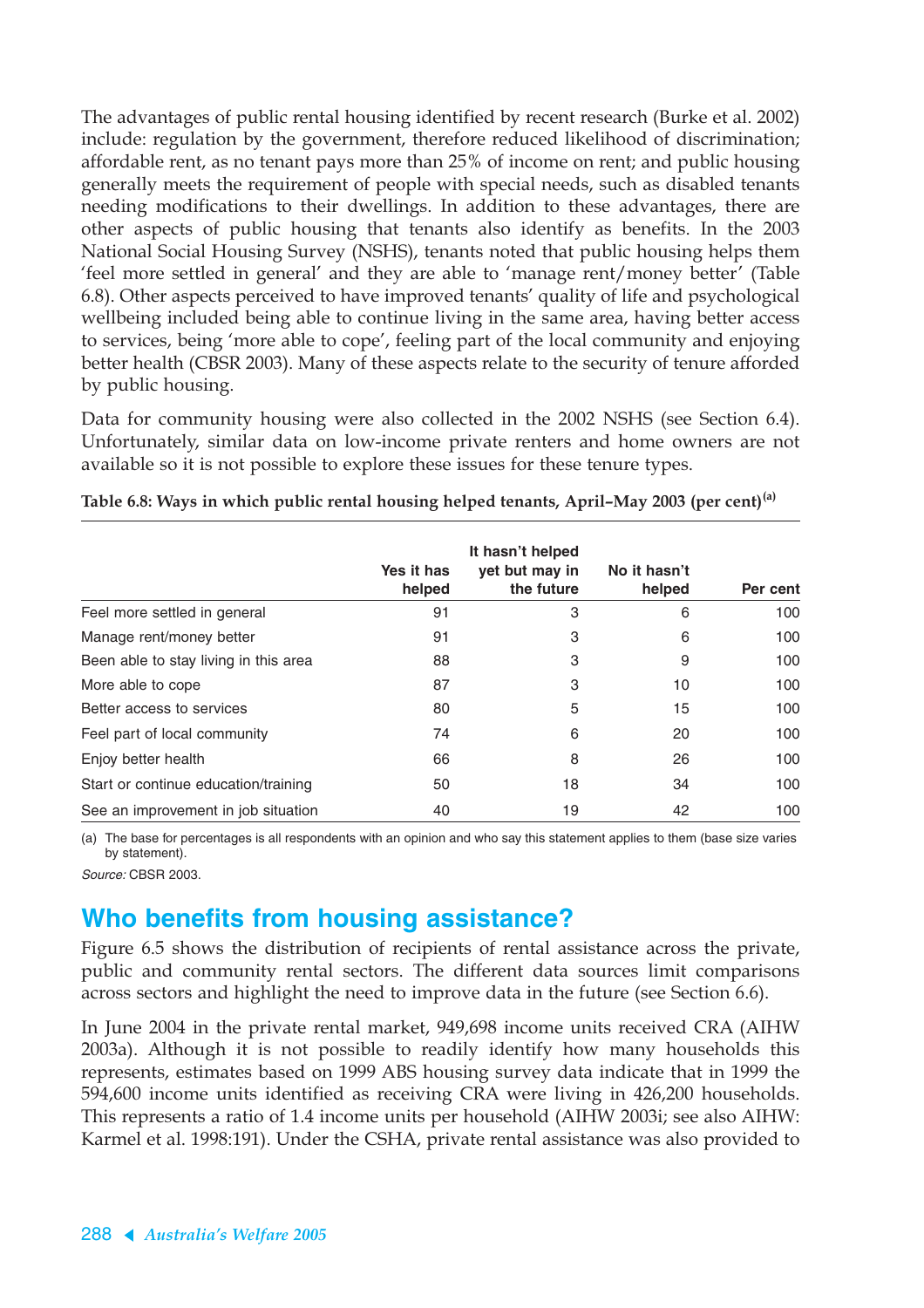150,669 households in 2003–04 (see Table 6.13). Because of the overlapping nature of these two types of assistance and because the data cannot be adjusted to avoid doublecounting, the data cannot be added together to obtain a total number of households receiving some form of private rental assistance.

In June 2004, 336,255 households occupied mainstream public housing, paying either rebated or non-rebated rent. A further 12,219 households were occupying public housing specifically for Indigenous Australians, provided through the CSHA Aboriginal Rental Housing Program (AIHW 2005a).

At least 26,753 households in June 2004 lived in mainstream community housing provided through the CSHA and state and territory community housing programs (AIHW 2005b). A 2001 ATSIC survey identified 18,842 permanent and temporary occupied dwellings that were managed by Indigenous community organisations (ABS 2002:15).



- (a) Additional dwellings are funded under programs other than CSHA; but data about these dwellings are not available. CSHA crisis accommodation 2003–04 data for NSW and Vic have significantly increased since Australia's Welfare 2003 due to changes in coverage.
- (b) At 30 June 2004. Figures are not consistent with those reported in the 2003 Report on Government Service Provision as they are from a different data set.
- (c) For year ending 30 June 2004.
- (d) March to June 2001. The number of community owned or managed dwellings has been used as the proxy in this figure. The figure may be an over-representation as dwellings may be uninhabitable (i.e. CHINS reported that 11% of community owned or managed Indigenous dwellings needed replacement and 21% needed major repair). However, the figure may be an under-representation as there may be more than one household per dwelling.
- (e) Household data were provided by Vic, Qld and WA only.
- (f) Of these 18,735 were state administered and 2,982 were administered by the Commonwealth through FaCS.

Sources: (g) see Table A6.10; (h) see Table 6.13; (i) AIHW 2005f; (j) AIHW 2005g; (k) AIHW 2005b; (l) ABS 2002; (m) AIHW 2005c.

**Figure 6.5: Recipients of rental assistance across rental sectors, 2004**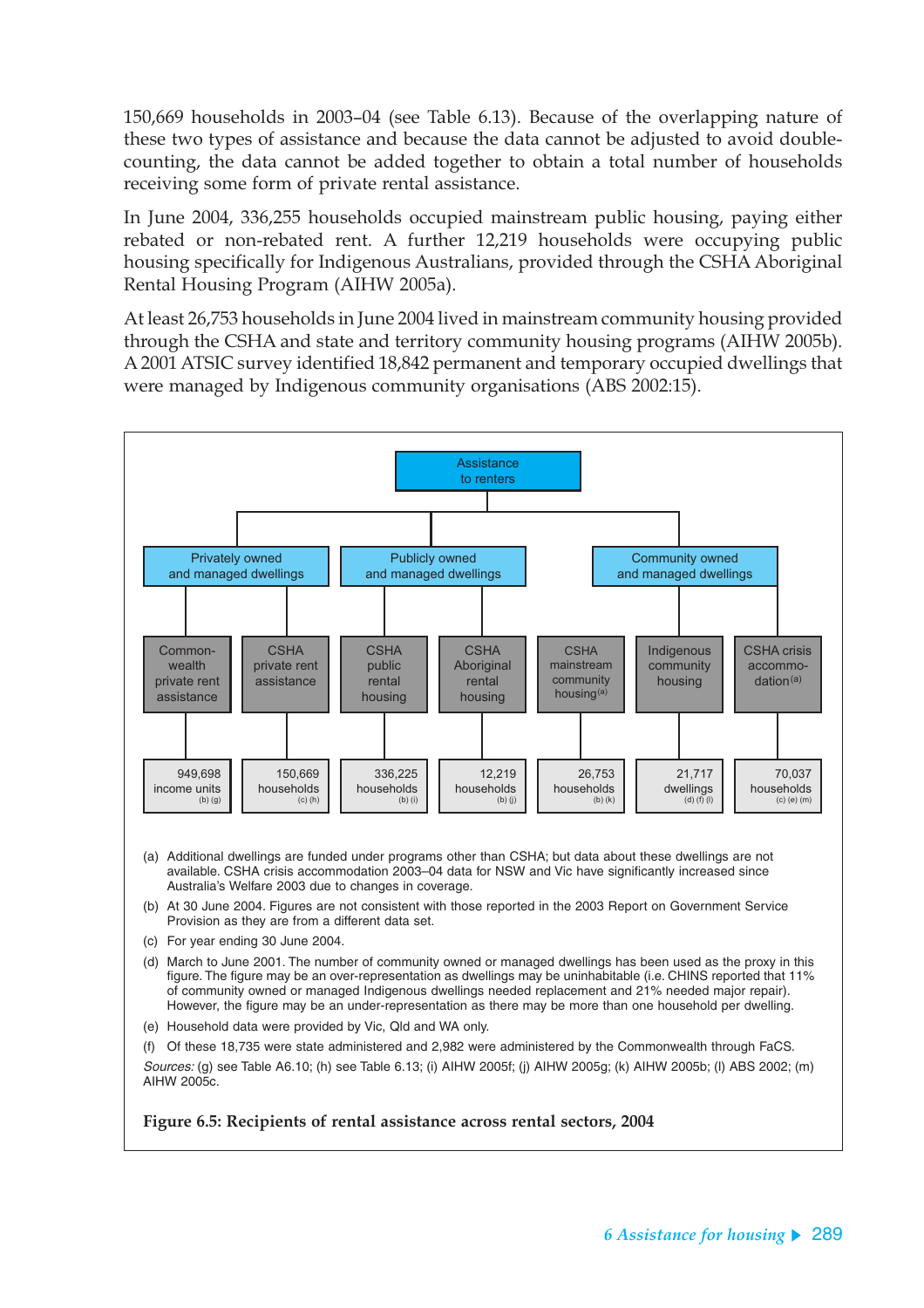In addition to CSHA-funded and Indigenous targeted housing, other organisations provide community housing. For example, several community housing organisations provide housing to aged persons using stock outside the CSHA that was established through subsidies provided by the Commonwealth Government under the Aged Persons' Homes Act. It should also be noted that some affordable housing initiatives funded under the CSHA may provide housing through not-for-profit housing organisations but are not represented in CSHA community housing data as they are not funded through this program.

In 2003–04, 70,037 households received crisis accommodation through the CSHA Crisis Accommodation Program in Victoria, Queensland and Western Australia (AIHW 2005c). Information about additional types of assistance provided to homeless persons through the Supported Accommodation Assistance Program can be found in Chapter 7.

## **Assistance across rental sectors**

With the recent concerns around declining home ownership rates, particularly for younger households, the demand for rental accommodation has been strong. In addition to causing increased housing stress for many low-income households for whom home ownership is always likely to be beyond reach, the growing shortage of rental housing that is affordable for low-income households may also make it more difficult for some households to save a housing deposit. This concern was noted in the Productivity Commission's report on First Home Ownership and reflected in the recommendation that a national public inquiry should be established to examine the housing needs of low-income households across Australia, including in Indigenous communities, and the nature and extent of assistance to help meet those needs (Productivity Commission 2004).

Assistance to renters across private, not-for-profit and public rental housing is undertaken in an environment where:

- private renters may have difficulty finding low-rent housing and as a result face high rental costs; and
- demand for social housing from public and community housing is high, reflected in significant wait lists in a situation of stagnant or declining public housing stock and slow growth in the community housing stock.

How governments are able to allocate scarce funds to achieve efficient and effective outcomes now includes a greater focus on tailoring housing assistance to meet particular needs for defined periods.

### **The role of social housing**

Under the 1999 and 2003 CSHA there has been greater recognition that assistance should be to those in greatest need and be restricted to the duration of that need. Housing assistance to renters has a greater focus on the differing duration of need. Programs and policies are now more tightly focused on providing assistance to address a short-term, one-off or unexpected need for assistance, transitional assistance or ongoing assistance.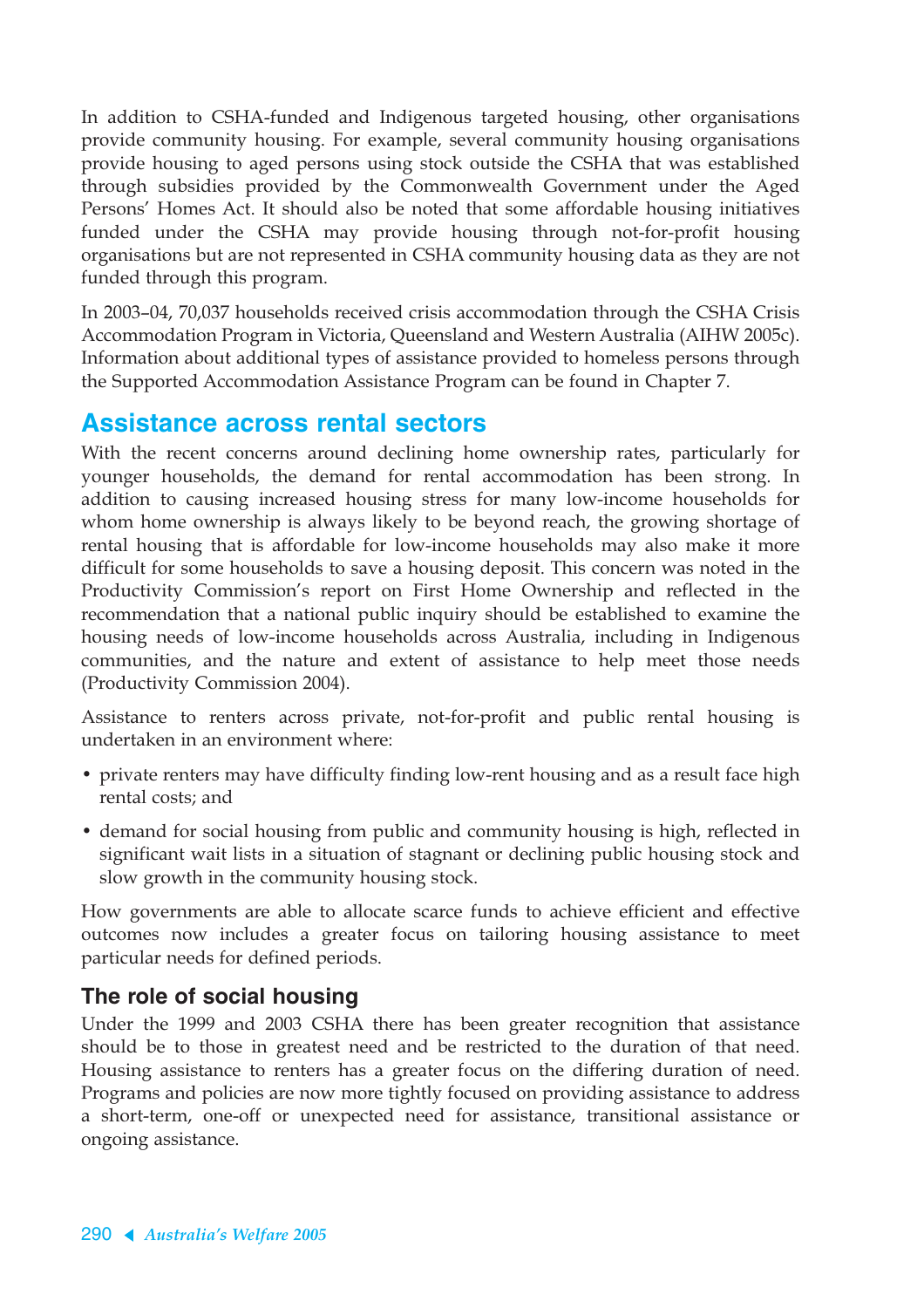This focus on those in greatest need is changing the profile of recipients of assistance. Table 6.9 illustrates this by examining the types of needs tenants had when they entered public housing. The data show that far more newer tenants (those in public housing for less than a year) give, as a reason for moving into public housing, 'homeless/in a refuge/ living with friends' or 'in a violent/dangerous situation' than longer term tenants.

|                                                                              |                     |                               |         | Total time as public tenant              |          |                  |                      |
|------------------------------------------------------------------------------|---------------------|-------------------------------|---------|------------------------------------------|----------|------------------|----------------------|
|                                                                              | 6 months<br>or less | Over 6<br>months<br>to 1 year | 2 years | Over 1 to Over 2 to Over 5 to<br>5 years | 10 years | Over 10<br>years | Total <sup>(a)</sup> |
| Couldn't afford private rental                                               | 37                  | 49                            | 48      | 48                                       | 53       | 43               | 47                   |
| It offered low or lower rent                                                 | 40                  | 45                            | 48      | 45                                       | 48       | 39               | 44                   |
| Security of tenure/not having<br>to move                                     | 33                  | 31                            | 36      | 36                                       | 37       | 30               | 34                   |
| Was homeless/in a refuge/<br>living with friends                             | 39                  | 31                            | 27      | 20                                       | 18       | 12 <sup>2</sup>  | 20                   |
| Wanted to live in this area/<br>meant I could afford to live in<br>this area | 18                  | 20                            | 18      | 17                                       | 19       | 15               | 18                   |
| Previous housing was poor<br>quality/this is a better house                  | 18                  | 10                            | 13      | 16                                       | 14       | 16               | 14                   |
| Couldn't get private rental                                                  | 14                  | 14                            | 10      | 8                                        | 7        | 9                | 9                    |
| Was in a violent/dangerous<br>situation                                      | 9                   | 9                             | 9       | 9                                        | 6        | 4                | $\overline{7}$       |

|  |  |  | Table 6.9: Reasons for moving into public housing, April–May 2003 (per cent) |  |  |
|--|--|--|------------------------------------------------------------------------------|--|--|
|  |  |  |                                                                              |  |  |

(a) Total does not add to 100% as more than one answer was allowed. Source: CBSR 2003.

Across states and territories both public and community housing organisations work with community services agencies to provide accommodation to homeless persons. The SAAP program is the major program operating across all jurisdictions (see Chapter 7). Quite often national-level data do not reflect the diversity that operate in each jurisdiction. Different programs and allocation policies in public and community housing as well as the links to support services have built differences in the way homeless persons enter social housing. Nationally 17% of all new allocations to public housing in 2002–03 were to people who were homeless (Table 6.10). The Australian Capital Territory had the highest proportion of homeless allocations (78.2%), followed by Tasmania (59.8%). Queensland had the lowest proportion (2.8%).

#### **Table 6.10: CSHA public rental housing homeless allocations, 2002–03**

|                                | <b>NSW</b> | <b>Vic</b> | Qld | <b>WA</b> | <b>SA</b> | <b>Tas</b> | <b>ACT</b> | NΤ   | Total      |
|--------------------------------|------------|------------|-----|-----------|-----------|------------|------------|------|------------|
| Number of homeless allocations |            | 727 2.170  | 145 | 152       | 724       | 810        | 740        |      | n.a. 5.468 |
| Percentage of allocations      | 72.        | 32.5       | 28  | 3.5       | 19.2      | 59.8       | 78.2       | n.a. | 16.8       |
| Total of all new allocations   | 10.129     | 6.670      |     |           |           | 1.355      | 946        |      | 827 33.365 |

Note: see Table 6.11.

Source: AIHW analysis of NHDA NMDS state and territory data files.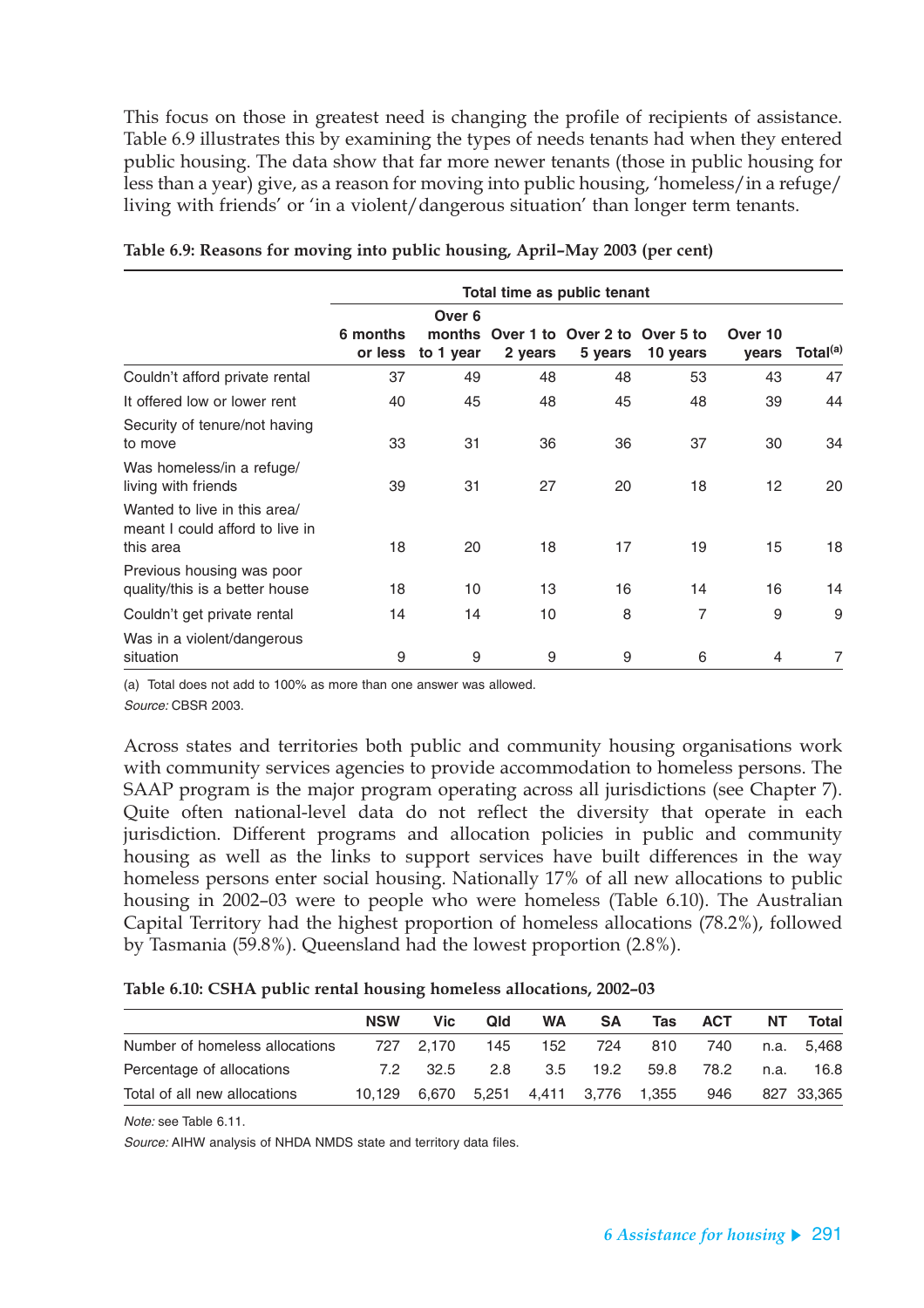Of all new housing allocations to state owned and managed Indigenous housing (SOMIH) in 2002–03, 7% were to people who were homeless (Table 6.11). South Australia had the highest rate, at over 15%, while Queensland had the lowest at 1.3%.

| <b>NSW</b> | Vic | Qld  | <b>WA</b> | <b>SA</b> | Tas | <b>ACT</b> | ΝT     | Total |
|------------|-----|------|-----------|-----------|-----|------------|--------|-------|
| 30         | 20  | 4    | 19        | 34        |     |            |        | 107   |
| 6.8        |     | 1.3  | 4.4       | 15.1      | 0.0 | $\sim$     |        | 6.5   |
| 440        | 169 | 312  | 428       | 225       | 83  | $\sim$     | $\sim$ | 1657  |
|            |     | 11.8 |           |           |     |            |        |       |

**Table 6.11: New SOMIH placements for Indigenous homeless, 2002–03**

**Notes** 

1. NSW, Vic, Qld and WA provide only one priority reason. However, some new allocations may have more than one priority reason, so homelessness may be undercounted.

2. SA has a single priority code that covers two categories, that is, HA = homelessness/at risk and access barriers. Households have been split equally between the two categories.

Source: AIHW analysis of NHDA NMDS state and territory data files.

For mainstream community housing at 30 June 2003 there were 41 CSHA community housing providers who primarily assisted the homeless, which represents 3% of all CSHA community housing providers in Australia (Table 6.12). At 30 June 2004 there were 7,129 dwellings funded through the CSHA Crisis Accommodation Program (CAP).

| Table 6.12: Community housing providers at 30 June 2003(a), and dwellings funded through |
|------------------------------------------------------------------------------------------|
| the CSHA Crisis Accommodation Program, 30 June 2004                                      |

|                                                                                                  | <b>NSW</b> | <b>Vic</b> | Qld   | <b>WA</b>      | <b>SA</b> | Tas | <b>ACT</b> | <b>NT</b> | <b>Total</b> |
|--------------------------------------------------------------------------------------------------|------------|------------|-------|----------------|-----------|-----|------------|-----------|--------------|
| Total number of community<br>housing providers with a primary<br>target group of homeless people | 12         | $19^{(b)}$ | 5     | $\overline{2}$ | $1^{(b)}$ | 1   | 1.         | $0^{(b)}$ | 41           |
| Proportion of community<br>housing providers targeting<br>homeless people (%)                    | 6.3        | 8.1        | 1.5   | 0.8            | 0.8       | 2.1 | 11.1       | 0.0       | 3.3          |
| Total number of community<br>housing providers                                                   | 190        | 234        | 345   | 255            | 126       | 48  | 9          | 22        | 1.229        |
| Number of crisis<br>accommodation dwellings                                                      | 1,355      | 3,779      | 1,015 | 447            | 243       | 118 | 56         | 116       | 7,129        |

(a) Data are provided by survey except where noted and may be affected by low response rates.

(b) Results pertain to administrative data—all other data for community housing are based on jurisdiction surveys.

Source: AIHW 2003a, 2005c.

In recent years there has been a shift to more community housing providers taking on the role of assisting homeless persons that was previously provided through CAP and SAAP. This shift in response has come about for a number of reasons related to homelessness no longer being restricted to specific situations or people, due to such things as rising unemployment and a decrease in the availability of low-cost housing, with all kinds of people being affected. The deinstitutionalisation of people with mental illness has been a further contributing factor (NCHF 2003).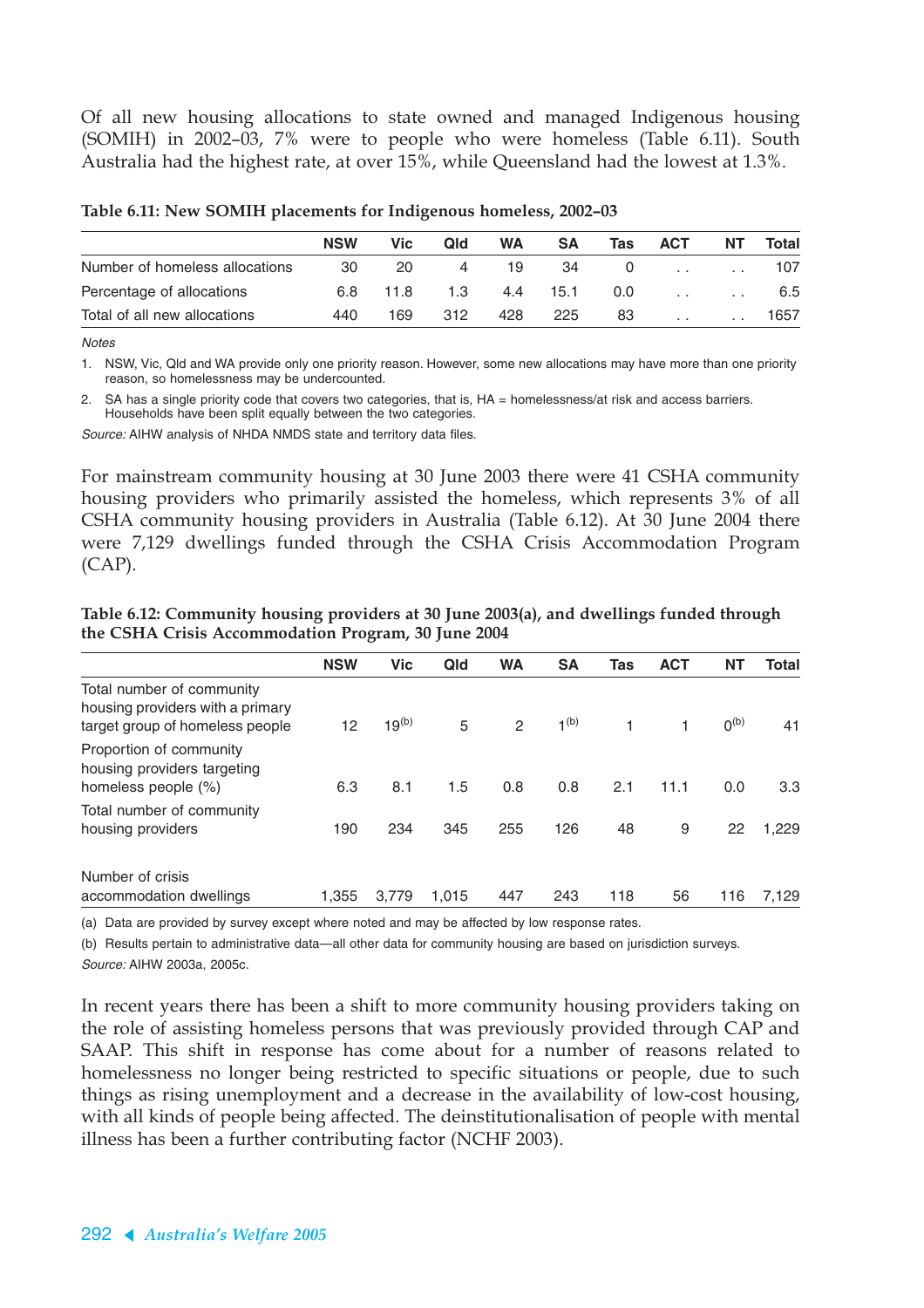Also the increase in people requiring crisis-related accommodation and the decrease in affordable housing have led to the need for greater length of time in crisis accommodation, leading in turn to a growth in the supply of medium-term or transitional housing and long-term options. Providers have taken on a broader role and operate to provide a wider range of housing and support services (NCHF 2003). An example of this is shown in Box 6.3.

#### **Box 6.3: One organisation's approach—Multi Agency Community Housing Association (MACHA)**

*MACHA is a community housing provider targeting low-income and homeless adults in the inner city of Adelaide. Established in 1991 it currently manages approximately 120 properties, and is gradually expanding due to unmet need.*

*MACHA was established through the cooperation of a group of welfare organisations and undertakes the function of a landlord, pursuing housing development opportunities, while member agencies provide support services to tenants. All tenant referrals are taken from member agencies. If applicants are then approved they are put on a waiting list and placed in housing as it becomes available. After applicants have been housed, MACHA works closely with member agencies in the ongoing management of tenancies.*

*Many of the support services provided to MACHA tenants are funded through SAAP, but also draw on funding through other Commonwealth, state and local governments, churches and other charitable organisations.*

*MACHA has an annual turnover of approximately 16% and an average length of stay of almost 2 years. This organisation has been able to develop a growing level of stability for its tenants and has been successful in its attempts to provide for this special needs group.*

Sources: Farrar et al. 2003; Woodward 1999.

## **Assistance to private renters**

Private rental accommodation has unique attributes that make it a desirable form of assistance for some renters. Private renters have greater choice regarding the size, location and quality of their dwelling. Such choice may involve a trade-off between these factors and price, but it allows private renters to have direct control over their standard of housing.

In Australia, the current forms of housing assistance for the private rental market cover a range of policies and programs. The major types of assistance are: government budget outlays, including financial assistance to households to pay rent, bond and relocation costs; taxation expenditure, providing incentives for investors and landlords through negative gearing; government regulations and standards for tenants and landlords, including residential tenancy legislation and 'affordable housing' planning regulations; and other services, such as tenant advice services and automatic rent deductions for income support recipients.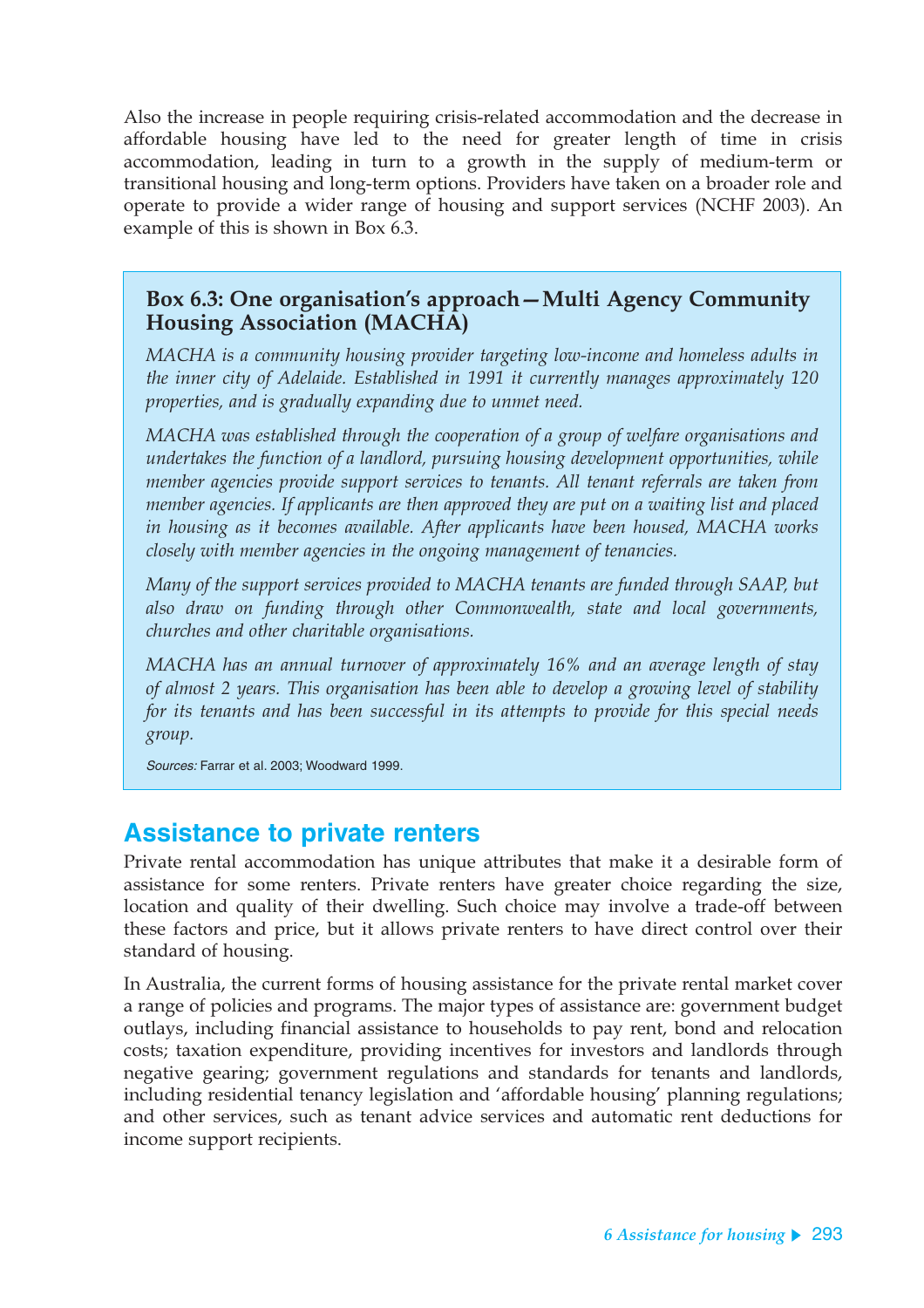### **Commonwealth Rent Assistance**

Commonwealth Rent Assistance (CRA) is a non-taxable income supplement paid through Centrelink to individuals and families who rent in the private rental market. It aims to address basic living costs by reducing the proportion of an income unit's budget that has to be spent on housing. As noted previously, in 2003–04 the CRA program provided nearly \$2.0 billion of assistance to private renters (see Table A6.9).

Recipients of a Centrelink pension or allowance, or an amount of Family Tax Benefit over the base rate of Family Tax Benefit Part A (FTB A), who are also paying private rent above minimum thresholds, may be eligible for CRA (FaCS 2002). It is generally not paid to home owners/purchasers, people living in public housing, or people living in residential aged care services with government-funded beds.

CRA is paid at a rate of 75 cents for every dollar paid by the income unit above the thresholds until a maximum rate is reached. The maximum rates and thresholds vary according to a client's family situation, the number of dependent children they have and amount of rent paid. For single people without children, the rent threshold and maximum rate also vary according to whether or not accommodation is shared with others. Rent thresholds and maximum rates are indexed twice each year (March and September) to reflect changes in the consumer price index. More information on CRA eligibility rules including minimum rent amounts and maximum amounts of CRA payable for various income unit types can be obtained from Centrelink's website at <www.centrelink.gov.au>.

The results presented in this section are derived using data on income units who were in receipt of a Centrelink pension or allowance, or an amount of Family Tax Benefit over the base rate of FTB A, for the fortnight ending 14 June 2004. The source for all data presented here is the Department of Family and Community Services (FaCS) housing data set.

#### **Profile of CRA recipients**

In June 2004, of the 3,975,800 Centrelink clients, 949,700 (about 24%) had an ongoing entitlement to and were receiving CRA. (This subgroup of income units is hereafter referred to as 'CRA recipients'). Figure 6.6 shows the significant differences in CRA recipient rates between income unit types, ranging from 53.7% for single people without children to 3.8% for single parents with three or more children. The proportion of people in different groups (e.g. age, income unit type, Indigenous status, etc.) who are eligible for CRA depends on a number of factors, including the level of home ownership, the availability of public housing, the proportion of young people living with parents, and rental obligations. Separate analysis of the CRA entitlement rate based on these variables is difficult to undertake as the rental circumstances of income units not entitled to CRA may not be verified or updated.

#### **Impact on housing affordability**

The aim of CRA is to assist low-income families and single persons with meeting their private housing rental costs. It is not intended to meet a specific benchmark for housing affordability but rather to improve affordability. This section examines the impact CRA has on housing affordability by comparing the proportion of income that recipients would spend on rent both before and after CRA is received. CRA has been treated as a housing subsidy, and deducted from rent, to calculate affordability after CRA is received.<sup>8</sup>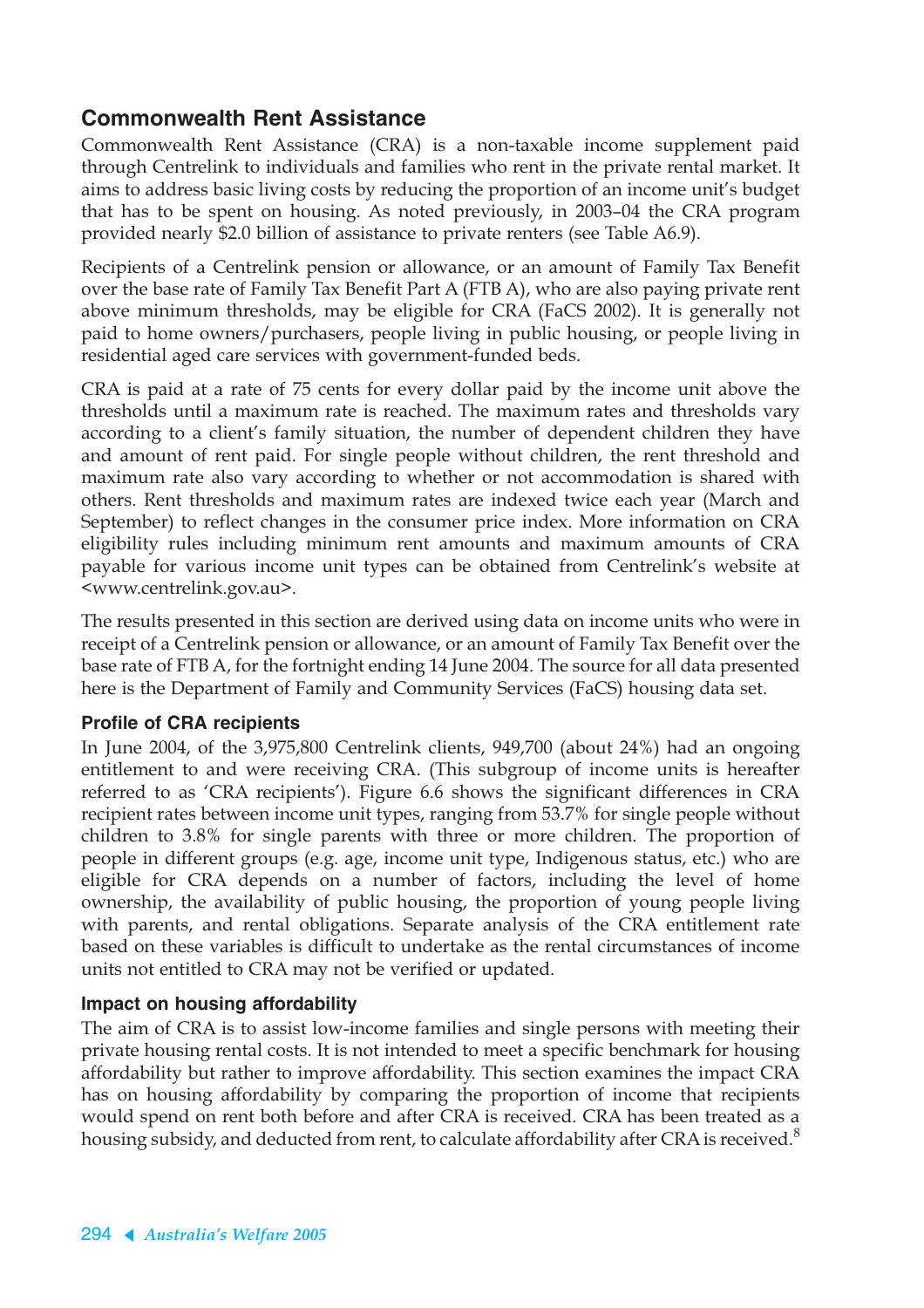

Figure 6.7 shows the proportion of income units receiving CRA in June 2004 that paid more than 30% of their income on rent, with and without CRA. Before CRA payments, 65% of income units did so; after CRA payments, the proportion fell to 31%. There was a similar pattern for income units that spent more than 50% of income on rent: before CRA, 28% of income units; after CRA, 9% (see Table A6.11). The Australian Capital Territory, New South Wales and the Northern Territory contained the largest proportions of CRA recipients spending 30% or more of their income on rent before CRA was received (73%, 72%, and 70% respectively). This reflects the high market rents in these jurisdictions. After receipt of CRA, affordability improved substantially, with the proportions decreasing significantly (33.5%, 43.6% and 47% respectively).

<sup>8.</sup> Affordability without CRA is the ratio of rent to total income (excluding CRA), and expressed as a proportion. It is calculated by 'Affordability without CRA' = rent/total income \* 100. Affordability with CRA is calculated by subtracting CRA from the actual rent paid, then dividing this by total income (excluding CRA), and expressed as a proportion. That is, 'Affordability with  $CRA'$  = (rent less  $CRA$ )/(total income excluding  $CRA$ )  $*$  100. Other approaches to calculating affordability can be used (National Shelter & Australian Council of Social Service 2003). The approach used here follows the convention used in national reporting by FaCS and the Productivity Commission (SCRCSSP 2003).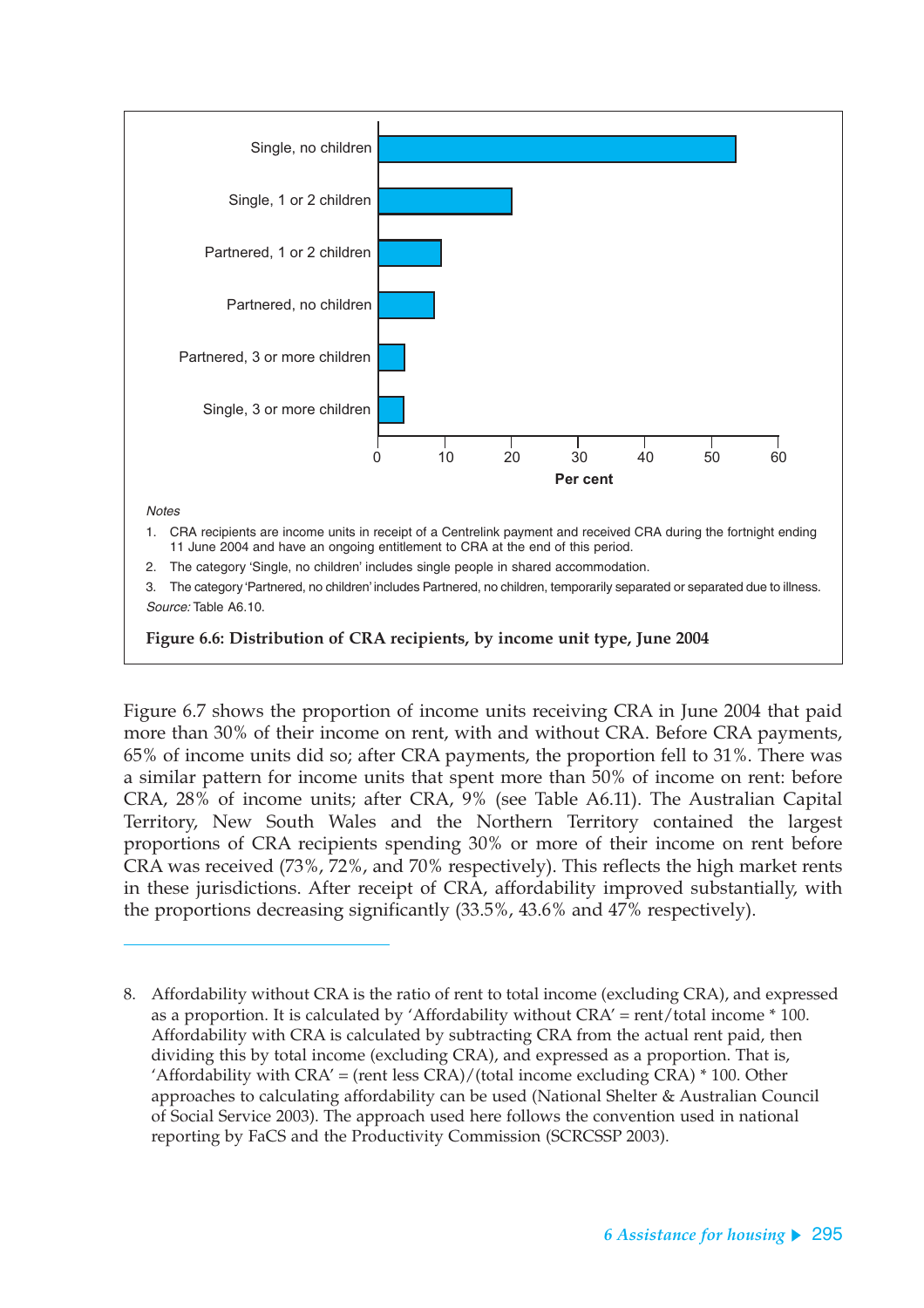

The Australian Capital Territory and New South Wales also had the largest proportions of CRA recipients paying more than 50% of their income on rent before CRA was received (39% and 32% respectively). After receiving CRA, however, the Australian Capital Territory remained the jurisdiction with the highest proportion of such recipients (over 16%), followed closely by New South Wales (12%) (see Table A6.11).

#### **CSHA private rent assistance**

Funding is also provided under the CSHA to enable people to access and maintain accommodation in the private rental market. The types of assistance include bond loans; assistance with rent payments, including advance rent payments and cash assistance additional to CRA; and relocation expenses, other one-off grants such as housing establishment grants, and advice and information. In 2003–04, states and territories provided almost \$73 million of CSHA-funded private rent assistance to over 150,000 Australian households. More than half of this assistance was in the form of bond loans (Table 6.13). The diversity of types of assistance, the varying ways in which assistance is targeted across states and territories, and the lack of consistent national data make it difficult to gain a national perspective. For example, a single episode of assistance may involve a one-off rent payment subsidy to prevent eviction and homelessness, or it may take the form of long-term assistance such as a rental supplement over several months to resolve a housing affordability problem.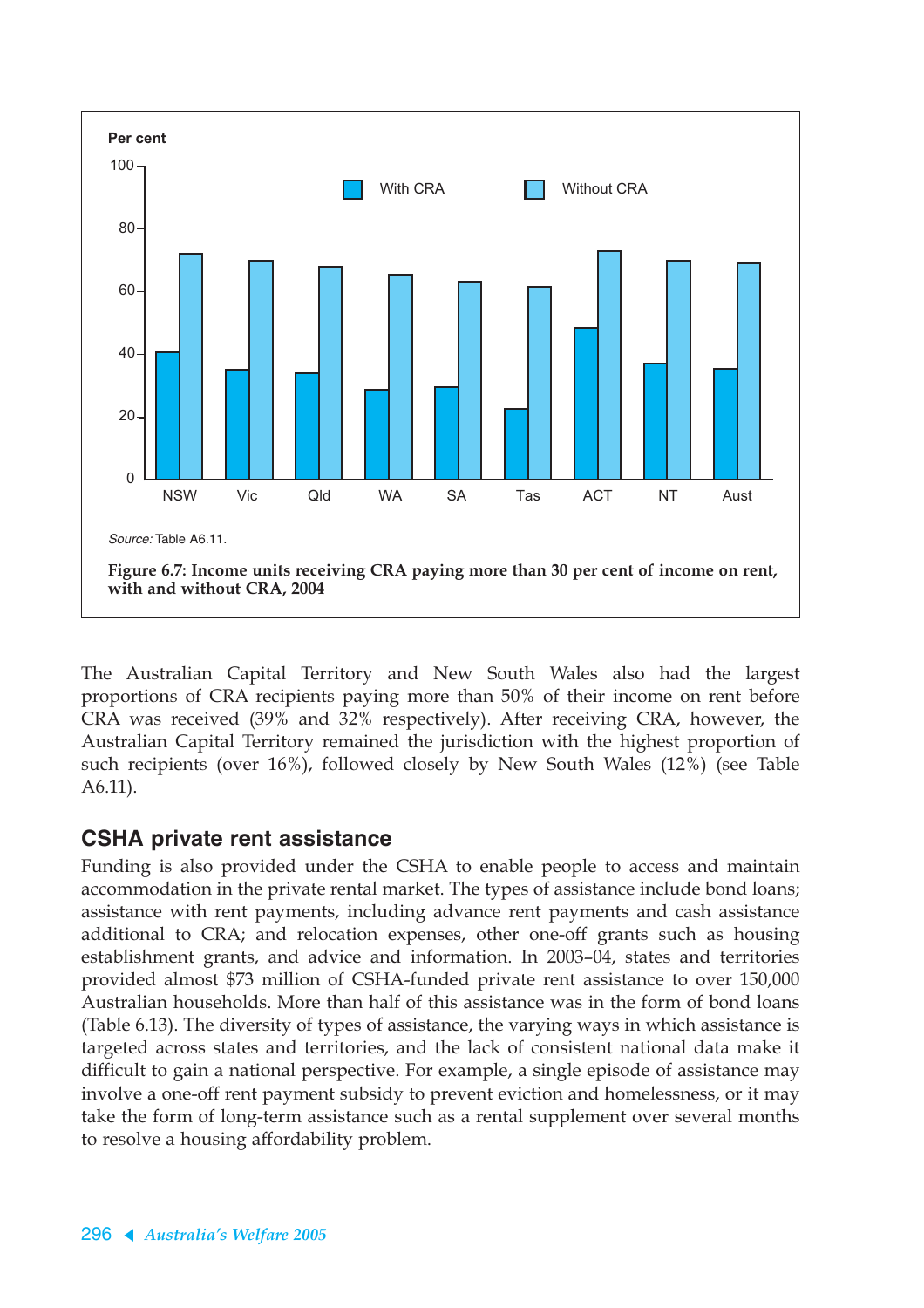|                                  | $NSW^{(a)}$ | <b>Vic</b> | QId <sup>(b)</sup>   | <b>WA</b>            | <b>SA</b>                                         | Tas                  | <b>ACT</b>           | <b>NT</b>            | Aust.   |
|----------------------------------|-------------|------------|----------------------|----------------------|---------------------------------------------------|----------------------|----------------------|----------------------|---------|
|                                  |             |            |                      |                      | Total households assisted (number) <sup>(c)</sup> |                      |                      |                      |         |
| Bond loans                       | 15.606      | 14,432     |                      | 17,378 14,128        | 13.057                                            | 3.497                | 67                   | 766                  | 78,931  |
| Rental grants/subsidies          | 8.775       | 35,423     | 950                  | $\sim$               | 12,368                                            | 956                  | $\sim$               | $\sim$               | 58,472  |
| Relocation expenses              | $\sim$      | 2728       | $\sim$ $\sim$        | $\ddot{\phantom{0}}$ | $\sim$                                            | 121                  | $\ddot{\phantom{0}}$ | $\sim$ $\sim$        | 2,849   |
| Other one-off grants             | 3.774       | 1,569      | $\sim$               |                      | $\sim$                                            | 5,074                | $\sim$               | $\sim$ $\sim$        | 10,417  |
| <b>Total households assisted</b> | 28,155      |            | 54,152 18,328 14,128 |                      | 25.425                                            | 9,648                | 67                   | 766                  | 150,669 |
|                                  |             |            |                      |                      | Total value of assistance (\$'000)                |                      |                      |                      |         |
| Bond loans                       | 14,758      | 8.746      | 12,081               | 5,800                | 7.066                                             | 1,236                | 47                   | 499                  | 50,233  |
| Rental grants/subsidies          | 14,146      | 5,648      | 911                  | $\ddot{\phantom{a}}$ | 3,511                                             | 165                  | $\ddot{\phantom{0}}$ | $\ddot{\phantom{0}}$ | 24,381  |
| Relocation expenses              | 14          | 354        | $\sim$               | $\ddotsc$            | $\ddotsc$                                         | 32                   | $\sim$               | $\sim$               | 400     |
| Other one-off grants             | 3,081       | 280        | $\sim$ $\sim$        | . .                  | . .                                               | $\ddot{\phantom{1}}$ | . .                  | $\sim$               | 3,361   |
| <b>Total value of assistance</b> | 31,999      | 15.028     | 12.992               | 5.800                | 10.577                                            | 1.433                | 47                   | 499                  | 78.375  |

**Table 6.13: Assistance provided under CSHA private rent assistance, 2003–04**

(a) Figures represent the number of households that were approved for assistance in the 2003–04 financial year, not the actual number of households assisted.

(b) The proxy for number of households assisted is the number of bond loans paid to the Rental Tenancies Authority and the number of rental grants paid to the agent/lessor.

(c) Households may be eligible for more than one type of assistance.

Source: AIHW 2005e.

## **Public housing and state owned and managed Indigenous housing**

Since 1945, Commonwealth and state governments have provided long-term housing assistance to Australian families and individuals under the CSHA. The 2003 CSHA aims to provide affordable and appropriate housing assistance for those who most need it, for the duration of their need. In 2003-04, governments provided \$1.28 billion of housing assistance under the CSHA, with public housing accounting for the majority of CSHA funding.

There are two government housing programs that operate under the CSHA: public housing, and state owned and managed Indigenous housing (SOMIH). At 30 June 2004, these programs accommodated 348,469 households consisting of 724,483 people. The public housing program determines the eligibility of tenants by multi-faceted criteria designed to identify those most in need and is open to all households. The SOMIH program, however, provides housing assistance specifically for Indigenous households.

Under the public housing and SOMIH program, tenants usually pay reduced rents to state and territory housing authorities. The level of rent paid is based largely on household income. Although rent rebate schemes are not uniform across state and territory housing authorities, most of the states and territories share a consensus that tenants eligible for a rebate will not pay more than 25% of their assessable household income on rent.

Following the introduction of the 1999 CSHA, the national level of public housing stock decreased from 362,967 dwellings in 1999–00 to 345,335 dwellings in 2003–04 (see Table A6.6). This reduction was a result of several factors, including: the transfer of public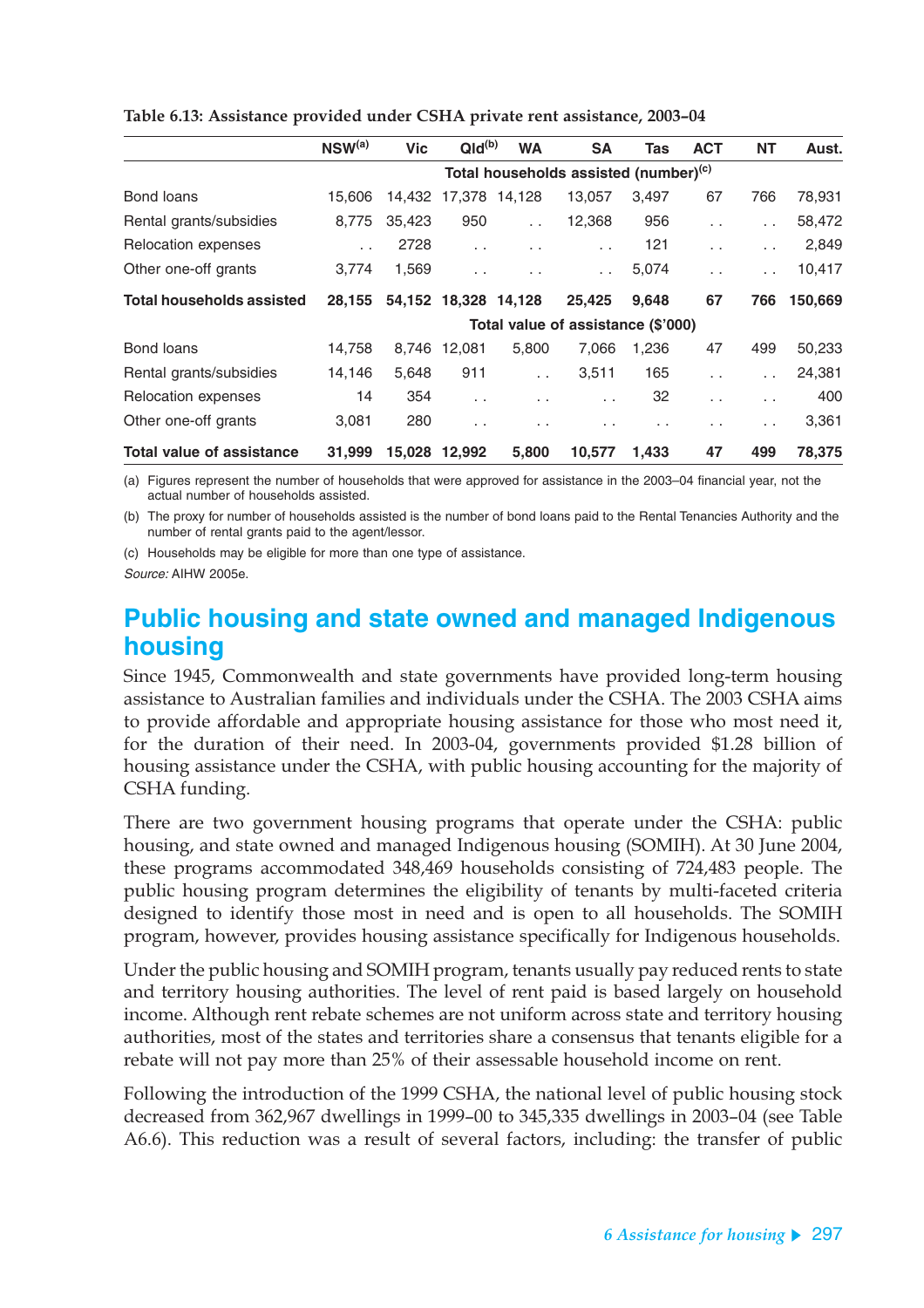housing dwellings to other social housing stock; ageing stock requiring maintenance and upgrades; and the reconfiguration of stock to better meet client needs (AIHW 2001).

## **Rebated households at 30 June 2004**

The large majority of public rental housing tenants (88%) and SOMIH tenants (83%) receive a rental rebate (see Tables A6.13, A6.14). This represents a total of 304,598 public rental and SOMIH households. The rent paid by rebated households is lower than the actual market rent of the occupied dwelling. The rebate amount is generally the difference between the market rent and the rent paid by the tenant.

This section focuses on the characteristics of only those tenants receiving rental rebates, because in most jurisdictions the administrative data for rebated tenants is more accurate than for non-rebated tenants.

There is a marked difference between the ages of public housing tenants and SOMIH tenants (Figure 6.8). On average, public housing tenants are older than SOMIH tenants (53 and 43 years respectively). Three per cent of public housing tenants are aged under 25 years, compared to 6% of SOMIH tenants. Less than one-third (32%) of public housing tenants are aged 25-44 years; over half (52%) of SOMIH tenants are in this age group. Nearly 30% of public housing tenants are 65 years and over, compared to only 9% of SOMIH tenants. The differences in age distribution can be largely accounted for by higher levels of fertility and lower life expectancy in the Indigenous population (ABS 2003a).

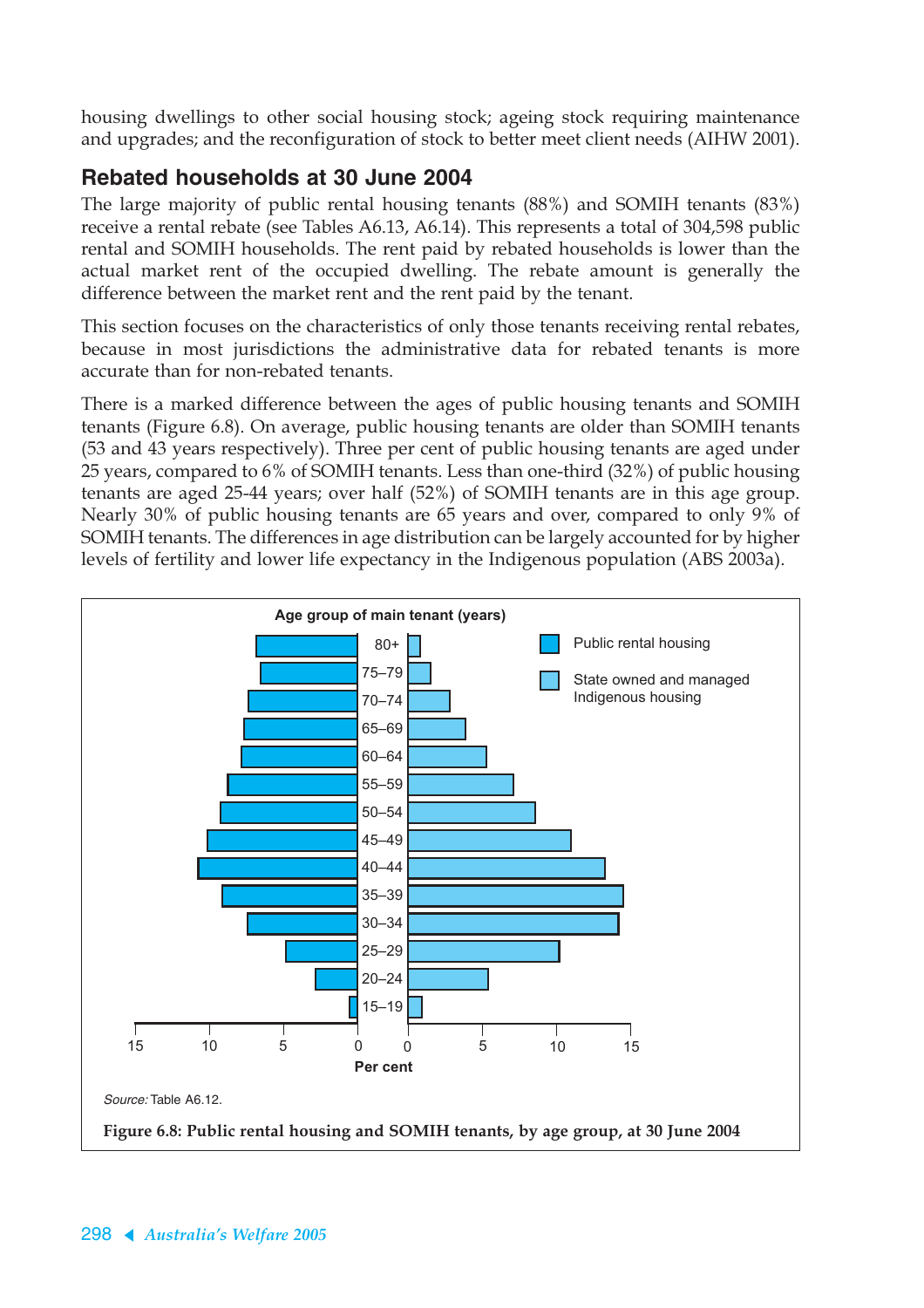### **Household composition and size**

More than half (52%) of public housing households and 21% of SOMIH households consist of a single adult (Table 6.14). A key difference is the proportion of each household group who are single adults aged 65 or more (22% in public housing but only 4% in SOMIH). Couples without dependent children account for 9% of public housing households and 5% of SOMIH households.

Sole parents with dependent children are almost twice as prevalent in the SOMIH program (47%) as in public housing (24%). Similarly, couples with dependent children are nearly twice as common in SOMIH (11%) as in public housing (6%). A large majority of sole parents (89%) are female in both public housing and SOMIH. Sole female parents have, on average, more children aged under 16 years than sole male parents (1.7 and 1.3 children respectively). Sole parents in SOMIH have, on average, more children aged under 16 than sole parents in public housing (2.0 and 1.5 respectively). Sole parents have fewer children aged under 16 years than couples with children (average 1.5 and 1.9 respectively).

|                                     | <b>Public rental housing</b> |          | <b>SOMIH</b>  |          |  |
|-------------------------------------|------------------------------|----------|---------------|----------|--|
| <b>Household composition</b>        | <b>Number</b>                | Per cent | <b>Number</b> | Per cent |  |
| Single, aged <25                    | 3,722                        | 1.3      | 93            | 0.9      |  |
| Single, aged 25-64                  | 82,701                       | 28.1     | 1,603         | 15.8     |  |
| Single, aged 65+                    | 65,525                       | 22.3     | 434           | 4.3      |  |
| Single adult total                  | 151,948                      | 51.6     | 2,130         | 21.0     |  |
| Couple only, <65                    | 11,627                       | 3.9      | 367           | 3.6      |  |
| Couple only, 65+                    | 14,968                       | 5.1      | 133           | 1.3      |  |
| Couple only total                   | 26,595                       | 9.0      | <i>500</i>    | 4.9      |  |
| Sole parent with dependent children | 70,911                       | 24.1     | 4,759         | 46.9     |  |
| Couple with dependent children      | 17,813                       | 6.0      | 1,138         | 11.2     |  |
| Group household                     | 13,052                       | 4.4      | 500           | 4.9      |  |
| Multiple household                  | 13,832                       | 4.7      | 1,124         | 11.1     |  |
| Total <sup>(a)</sup>                | 294,441                      | 100.0    | 10,157        | 100.0    |  |

**Table 6.14: Rebated public rental and SOMIH households, at 30 June 2004**

(a) Includes unknown composition.

Source: AIHW 2005h (forthcoming): table 3.

The average size of SOMIH households is 3.0 people, while the average size of public housing households is 1.9 people. Nearly 18% of SOMIH households consist of five or more people, compared with fewer than 5% of public housing households (see Tables A6.13, A6.14).

#### **Source of income: public housing tenants**

Table 6.15 shows the main source of income of public housing tenants by household composition. More than 93% of all public housing households rely on a government pension or benefit as their main source of income. More than one-quarter (27%) receive a Disability Support Pension, and 26% an Age Pension. Nearly one-third (32%) obtain their main income from some other government pension or benefit, for example, Youth Allowance or Service Pensions.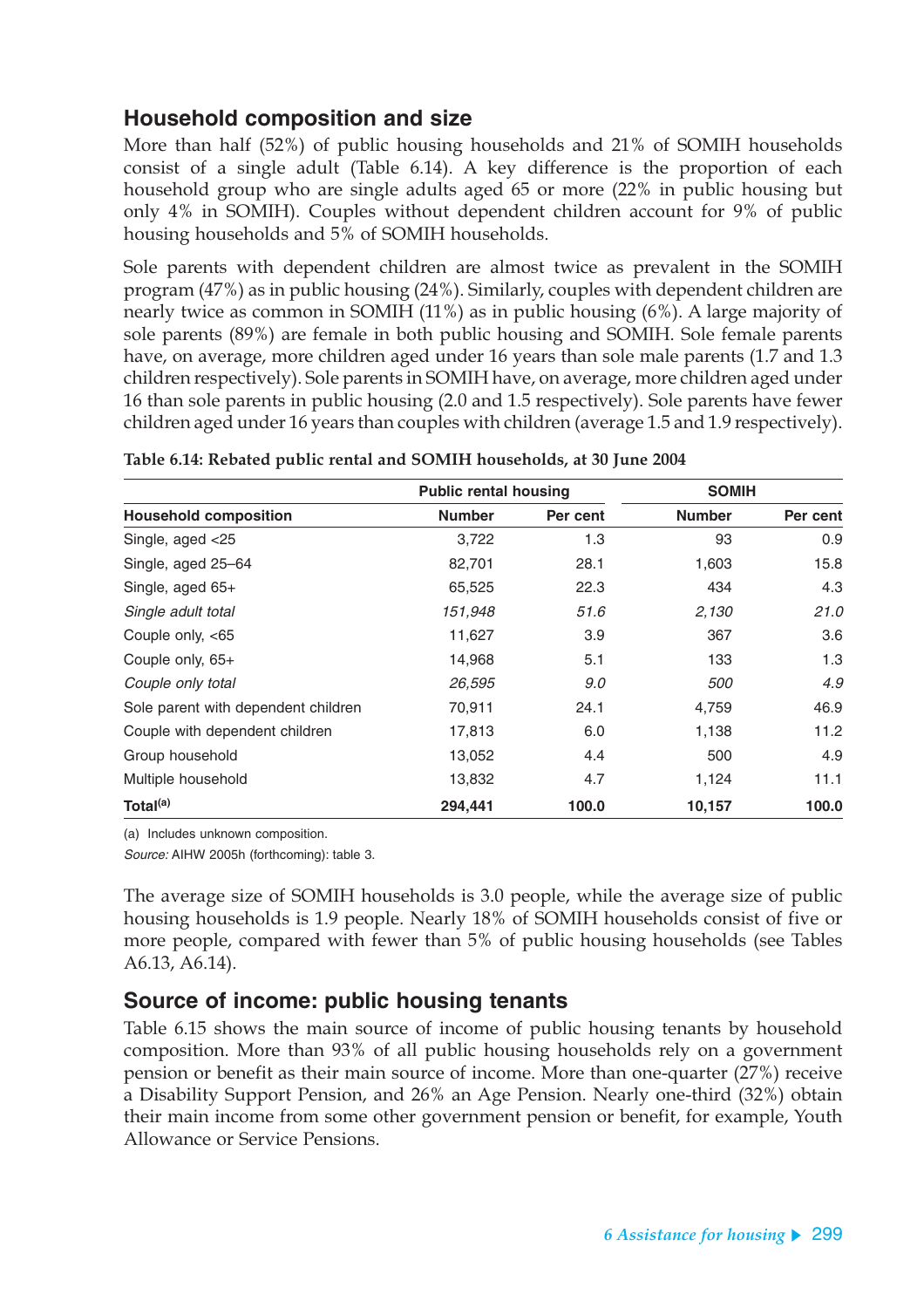| <b>Household</b><br>composition        | Wages/<br>salary | <b>Disability</b><br><b>Support</b> | Age<br><b>Pension Pension</b> | Unemploy-<br>ment<br>benefit | <b>Other</b><br>qovern-<br>ment<br>pension/ | <b>Other</b><br>(super-<br>annuation/<br>benefit compensation) | <b>Nil</b><br>income | All         | Number of<br>households |
|----------------------------------------|------------------|-------------------------------------|-------------------------------|------------------------------|---------------------------------------------|----------------------------------------------------------------|----------------------|-------------|-------------------------|
| Single, aged <25                       | 8.9              | 27.7                                | 0.7                           | 23.4                         | 36.3                                        | 0.7                                                            |                      | 2.2 100.0   | 3,390                   |
| Single, aged 25-64                     | 7.6              | 60.0                                | 4.4                           | 17.6                         | 9.3                                         | 0.9                                                            |                      | $0.1$ 100.0 | 82,669                  |
| Single, aged 65+                       | 0.2              | 2.4                                 | 82.2                          | 0.1                          | 12.9                                        | 1.9                                                            |                      | 0.4 100.0   | 65,513                  |
| Single adult total                     | 4.4              | 34.4                                | 37.9                          | 10.2                         | 11.5                                        | 1.3                                                            | 0.3                  | 100.0       | 151,572                 |
| Couple only, <65                       | 6.3              | 58.0                                | 3.7                           | 11.5                         | 18.7                                        | 0.9                                                            | 0.9                  | 100.0       | 11,512                  |
| Couple only, 65+                       | 0.4              | 3.9                                 | 76.4                          | 0.3                          | 17.1                                        | 1.8                                                            |                      | $0.2$ 100.0 | 14,945                  |
| Couple only total                      | 3.0              | 27.4                                | 44.8                          | 5.2                          | 17.8                                        | 1.4                                                            | 0.5                  | 100.0       | 26,457                  |
| Sole parent with<br>dependent children | 6.6              | 10.1                                | 3.2                           | 4.8                          | 74.7                                        | 0.5                                                            |                      | $0.1$ 100.0 | 70,829                  |
| Couple with<br>dependent children      | 10.1             | 23.6                                | 3.8                           | 15.9                         | 45.1                                        | 0.8                                                            | 0.7                  | 100.0       | 17,683                  |
| Group household                        | 7.3              | 31.9                                | 26.2                          | 14.0                         | 19.2                                        | 1.1                                                            | $0.4\phantom{0}$     | 100.0       | 12,931                  |
| Multiple household                     | 6.3              | 20.8                                | 10.3                          | 8.7                          | 52.6                                        | 0.7                                                            |                      | $0.5$ 100.0 | 13,672                  |
| Total                                  | 5.4              | 26.5                                | 26.3                          | 8.9                          | 31.6                                        | 1.1                                                            |                      | $0.3$ 100.0 | 292,932                 |

**Table 6.15: Main source of income of rebated public rental housing tenants, at 30 June 2004 (per cent)**

Note: 2,509 rebated households with unknown income source or household composition are excluded from this table. Source: AIHW 2005h (forthcoming): table 4.

Wages and salaries are the main sources of income for a very small proportion of public housing tenants (just over 5%). A further 9% receive an unemployment benefit. Hence, 14% of public housing tenants are in the workforce or seeking work. Of single adults aged less than 25 years old, 9% receive wages and 23% unemployment benefits. A relatively high percentage of young single adults (28%) receive a Disability Support Pension. Of single adults aged 25–64 years, nearly 8% receive wages as their main source of income, 18% unemployment benefits and a large percentage (60%) a Disability Support Pension.

### **Source of income: SOMIH tenants**

Table 6.16 shows the main source of income across the different household compositions for SOMIH tenants. The pattern is different from the one for the public housing tenants, but is similar in the overall proportion of tenants receiving a government pension or benefit.

Over 91% of all SOMIH tenants rely on a government pension or benefit as their main source of income. About 17% receive a Disability Support Pension, and 10% an Age Pension. The main source of income for more than 50% of tenants is some other government payment, for example, Youth Allowance or Service Pensions.

The proportion of SOMIH tenants on wages and salaries is higher than for public housing tenants (8% versus 5%), but the level of unemployment benefit recipients is similar (10% compared with 9% for public housing tenants). Of single adults less than 25 years old, 22% receive wages, a significantly higher proportion than in public housing. A further 22% receive unemployment benefits and 17% a Disability Support Pension.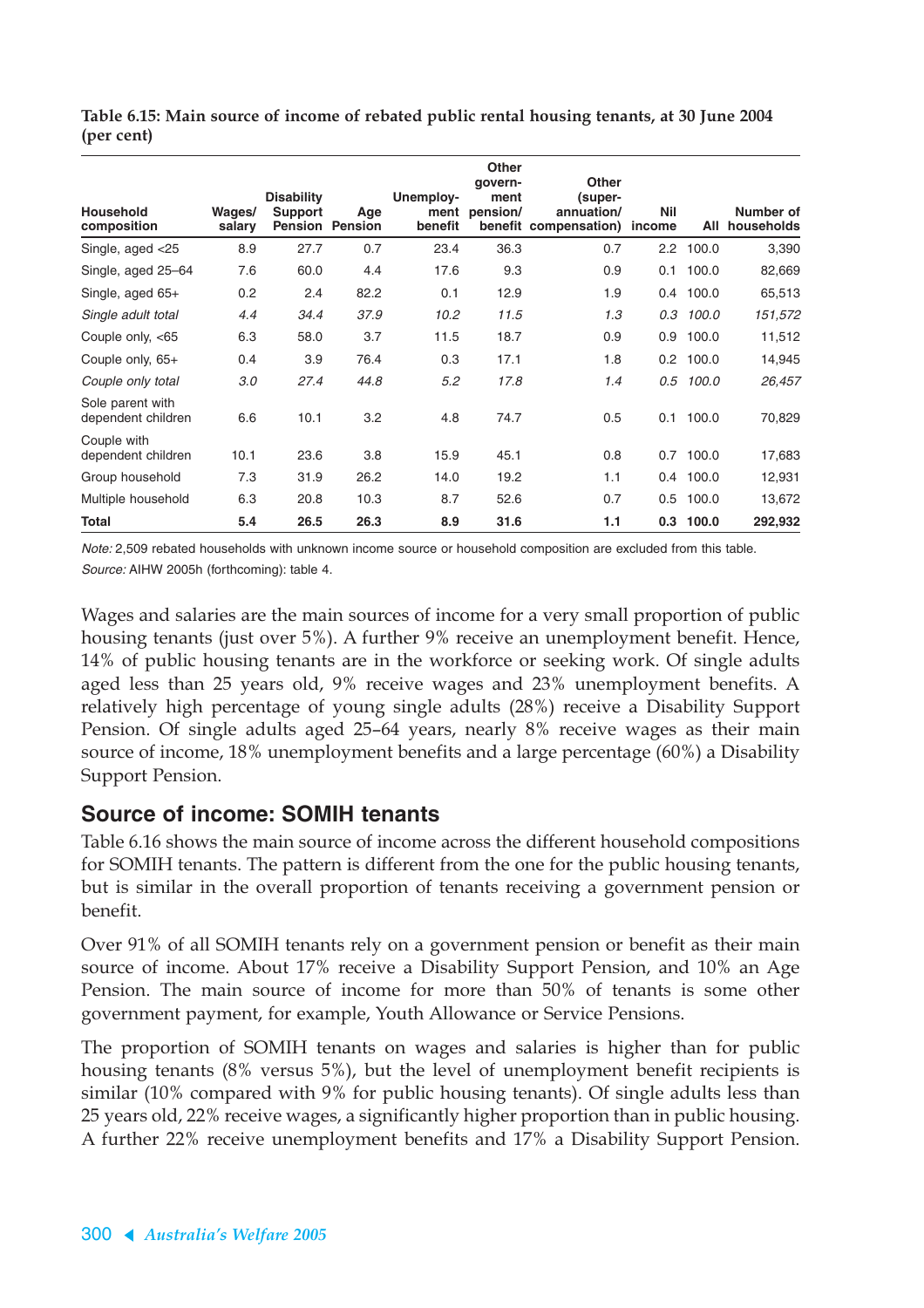Of single adults aged 25–64 years, 11% receive wages and salaries as their main source of income, 27% unemployment benefits, and 47% a Disability Support Pension.

| <b>Household</b><br>composition        | Wages/<br>salary | <b>Disability</b><br><b>Support</b> | Age<br><b>Pension Pension</b> | Unemploy-<br>benefit | <b>Other</b><br>qovern-<br>ment<br>ment pension/ | <b>Other</b><br>(super-<br>annuation/<br>benefit compen-sation) | <b>Nil</b><br>income | All           | Number of<br>households |
|----------------------------------------|------------------|-------------------------------------|-------------------------------|----------------------|--------------------------------------------------|-----------------------------------------------------------------|----------------------|---------------|-------------------------|
| Single, aged <25                       | 22.2             | 16.7                                |                               | 22.2                 | 32.2                                             | 1.1                                                             | 5.6                  | 100.0         | 90                      |
| Single, aged 25-64                     | 10.8             | 46.7                                | . .<br>3.6                    | 27.0                 | 10.5                                             | 1.1                                                             |                      | $0.2$ 100.0   | 1,602                   |
| Single, aged 65+                       | 1.2              | 2.8                                 | 92.9                          | 0.5                  | 2.3                                              | 0.5                                                             |                      | . 100.0       | 434                     |
| Single adult total                     | 9.3              | 36.5                                | 21.7                          | 21.4                 | 9.8                                              | 0.9                                                             | 0.4                  | 100.0         | 2,126                   |
| Couple only, <65                       | 9.8              | 46.9                                | 2.8                           | 20.7                 | 17.9                                             | 0.3                                                             | 1.7                  | 100.0         | 358                     |
| Couple only, 65+                       | 3.0              | 3.0                                 | 89.5                          | ٠                    | 3.0                                              | 1.5                                                             |                      | . 100.0       | 133                     |
| Couple only total                      | 7.9              | 35.0                                | 26.3                          | 15.1                 | 13.8                                             | 0.6                                                             |                      | $1.2$ $100.0$ | 491                     |
| Sole parent with<br>dependent children | 5.7              | 5.7                                 | 3.1                           | 3.6                  | 81.2                                             | 0.4                                                             | 0.1                  | 100.0         | 4,751                   |
| Couple with<br>dependent children      | 14.2             | 13.2                                | 4.4                           | 16.5                 | 50.7                                             | 0.3                                                             | 0.7                  | 100.0         | 1,130                   |
| Group household                        | 11.0             | 31.3                                | 20.4                          | 18.6                 | 17.4                                             | 1.0                                                             |                      | $0.2$ 100.0   | 499                     |
| Multiple household                     | 5.7              | 14.6                                | 10.4                          | 6.5                  | 61.7                                             | 0.7                                                             |                      | 0.4 100.0     | 1,114                   |
| Total                                  | 7.8              | 16.7                                | 10.0                          | 10.4                 | 54.2                                             | 0.6                                                             |                      | $0.3$ 100.0   | 10,111                  |

**Table 6.16: Main source of income of rebated SOMIH tenants, at 30 June 2004 (per cent)**

Note: 51 rebated households with unknown income source or household composition are excluded from this table. Source: AIHW 2005h (forthcoming): table 5.

#### **Comparing CRA recipients to Centrelink clients in public housing**

At June 2002, approximately 331,800 income units receiving Centrelink payments were living in public housing (see Table A6.15). The Age Pension and Disability Support Pension were the most common primary Centrelink payments received (29% and 28% respectively), followed by Parenting Payment Single (22%). For CRA recipients (see Table A6.16), the most common payment types were Newstart Allowance (22%), Parenting Payment Single (20%) and Disability Support Pension (17%), followed by the Age Pension (16%). Taken together, clients receiving the Age Pension or Disability Support Pension accounted for 56% of public housing tenants receiving a Centrelink payment, but only 33% of CRA recipients.

#### **Labour force participation**

The greater majority of public housing tenants (76%) in 2003 were neither employed nor looking for work. The next biggest group comprised those who were employed full or part-time (17%) (Table 6.17). Of these 8% of tenants who were unemployed and looking for work, when asked why they were not employed, almost half (44%) said they needed more education and training, and 42% said there were no jobs in the types of work they wanted. In addition, 20% were concerned about a rent increase and 15% that they might have to leave their current housing (see Table A6.17). The 2003 NSHS also found that as the length of time spent in public housing increases, the proportion of respondents who are employed also increases and the proportion who are unemployed decreases (CBSR 2003).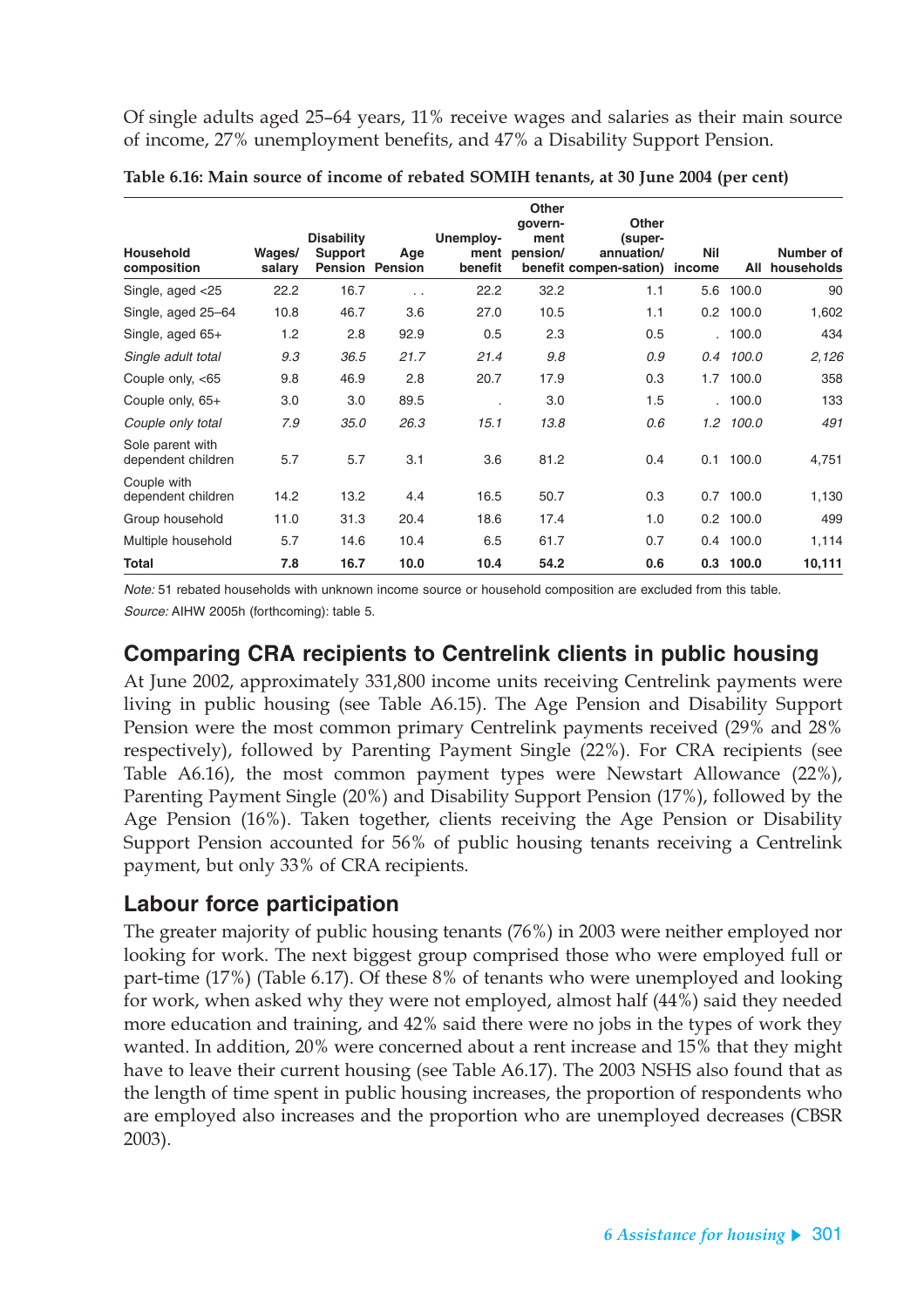|                       |                 | Unemployed,<br>actively looking | Not available for<br>or looking for |       |                     |
|-----------------------|-----------------|---------------------------------|-------------------------------------|-------|---------------------|
| <b>Household type</b> | <b>Employed</b> | for work                        | work                                | Total | <b>Total number</b> |
| Single alone          | 11              | 6                               | 83                                  | 100   | 4,035               |
| Single with children  | 22              | 10                              | 68                                  | 100   | 2,106               |
| Couple only           | 12              | 3                               | 84                                  | 100   | 1,079               |
| Couple with children  | 35              | 14                              | 51                                  | 100   | 1,020               |
| Group                 | 18              | 17                              | 65                                  | 100   | 81                  |
| Other                 | 13              | 7                               | 80                                  | 100   | 160                 |
| <b>Total</b>          | 17              | 8                               | 76                                  | 100   | 8,480               |

#### **Table 6.17: Employment status of public housing tenants, April–May 2003 (per cent)**

Note: 523 cases are excluded from the table due to either missing household type values or no-response to employment status. Source: CBSR 2003.

## **Community housing**

#### **Characteristics of community housing**

In Australia, community housing has traditionally seen housing organisations established as either housing cooperatives or housing associations. Housing cooperatives are self-managed organisations, while housing associations are managed on behalf of tenants by a committee.

Approximately one in every 200 households in Australia lives in community housing. While a relatively small component of housing, it has the ability to provide the most flexible and diverse types of housing assistance to ensure families and single persons have adequate housing. Community housing organisations are not-for-profit community groups that manage all tenancy matters such as tenant selection, rent collection and property maintenance. State and territory governments provide a regulatory framework for the community housing sector and facilitate its continued operation and growth.

The size of the sector varies between jurisdictions, reflecting not only the differing emphasis states and territories place on community housing as an alternative to public housing but also its role in deinstitutionalisation (NCHF 1998:3). At 30 June 2004, Western Australia had the highest proportion of CSHA community housing (10%) and Northern Territory had the lowest (2%) (Figure 6.9).

Community housing has been growing gradually and in June 2004 under the CSHA more than 1,100 organisations were managing 26,753 dwellings. This constitutes around 7% of all CSHA-funded housing. In addition to this CSHA mainstream community housing sector there is also a significant crisis and transitional housing sector (around 7,000 CSHA Crisis Accommodation Program dwellings); an Indigenous community housing sector (approximately 21,000 dwellings managed by 616 organisations); and specialised providers operating in the aged and disability sectors $^9$ .

In 1998 it was estimated that approximately 15,000 dwellings across Australia were providing mainstream community housing outside of the CSHA and mostly by different providers to those operating in the CSHA sector.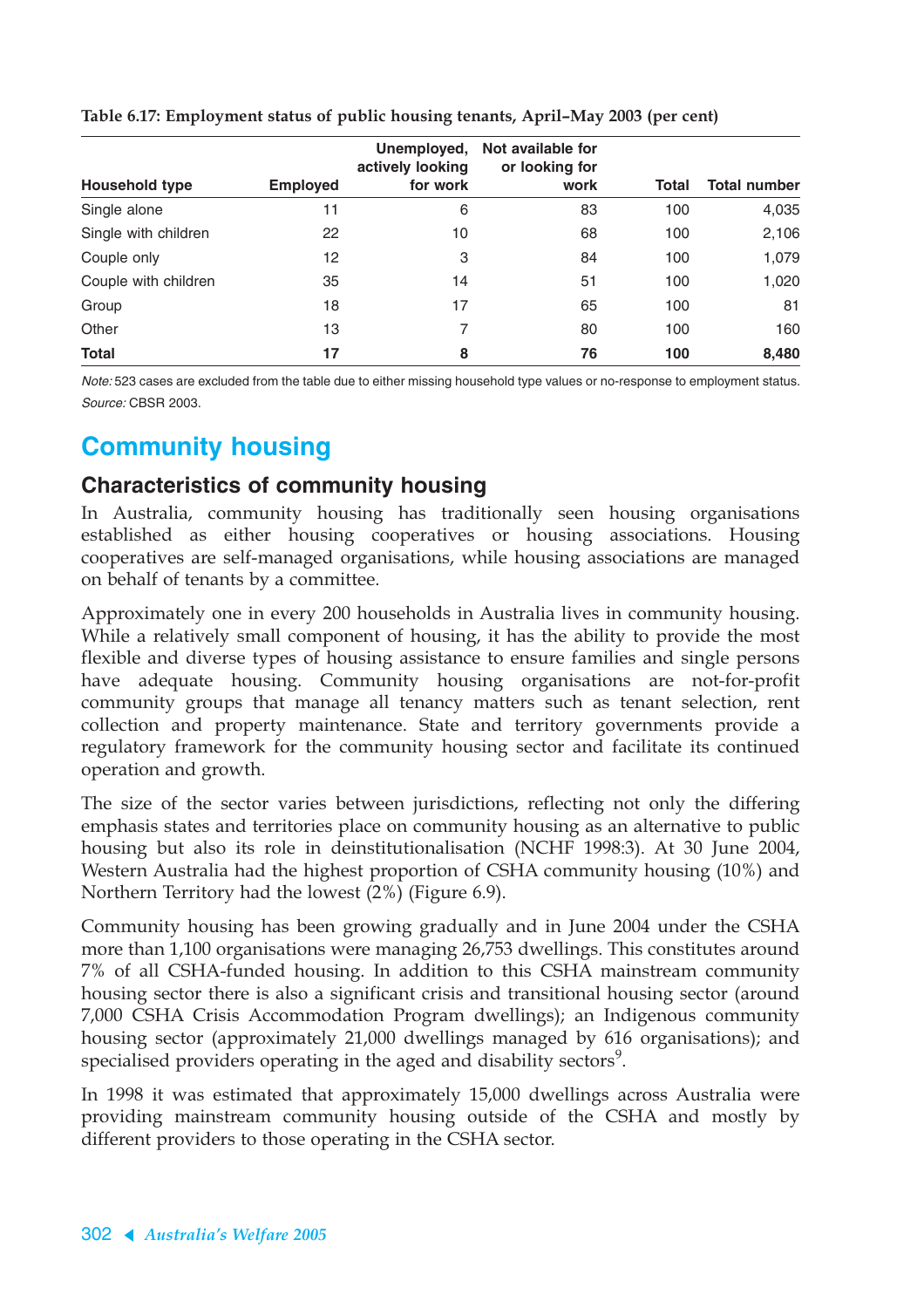

Increased concern about providing adequate and affordable housing for Australians has brought a greater acceptance that community housing has a growing role in meeting this demand. Community housing organisations generally cater for low-income people and families. Increasingly, moderate income households are also provided for, as many in this group experience housing stress from living in unaffordable housing. The major source of income for most households is Centrelink payments, such as disability and age pensions and unemployment and training-based benefits (NCHF 2003:73).

The transfer of substantial amounts of public housing stock to community housing management has been a national trend in social housing. Also worth noting is the significant percentage of community housing stock that is head-leased from the private rental sector. At 30 June 2004, of the 26,750 CSHA community housing dwellings 7,600 had been head-leased (AIHW 2005b).

## **Generating diversity of housing options**

Community housing provides an expanded range of choice for social housing tenants and is an alternative to public rental housing. Through the provision of safe, secure,

<sup>9.</sup> Several community housing organisations provide housing using stock outside the CSHA that was established through subsidies provided by the Commonwealth Government under the Aged Persons' Homes Act. This housing is commonly referred to as Independent Living Units and approximately 33,000 dwellings were constructed between 1954 and 1996 (McNeils & Herbert 2003:viii).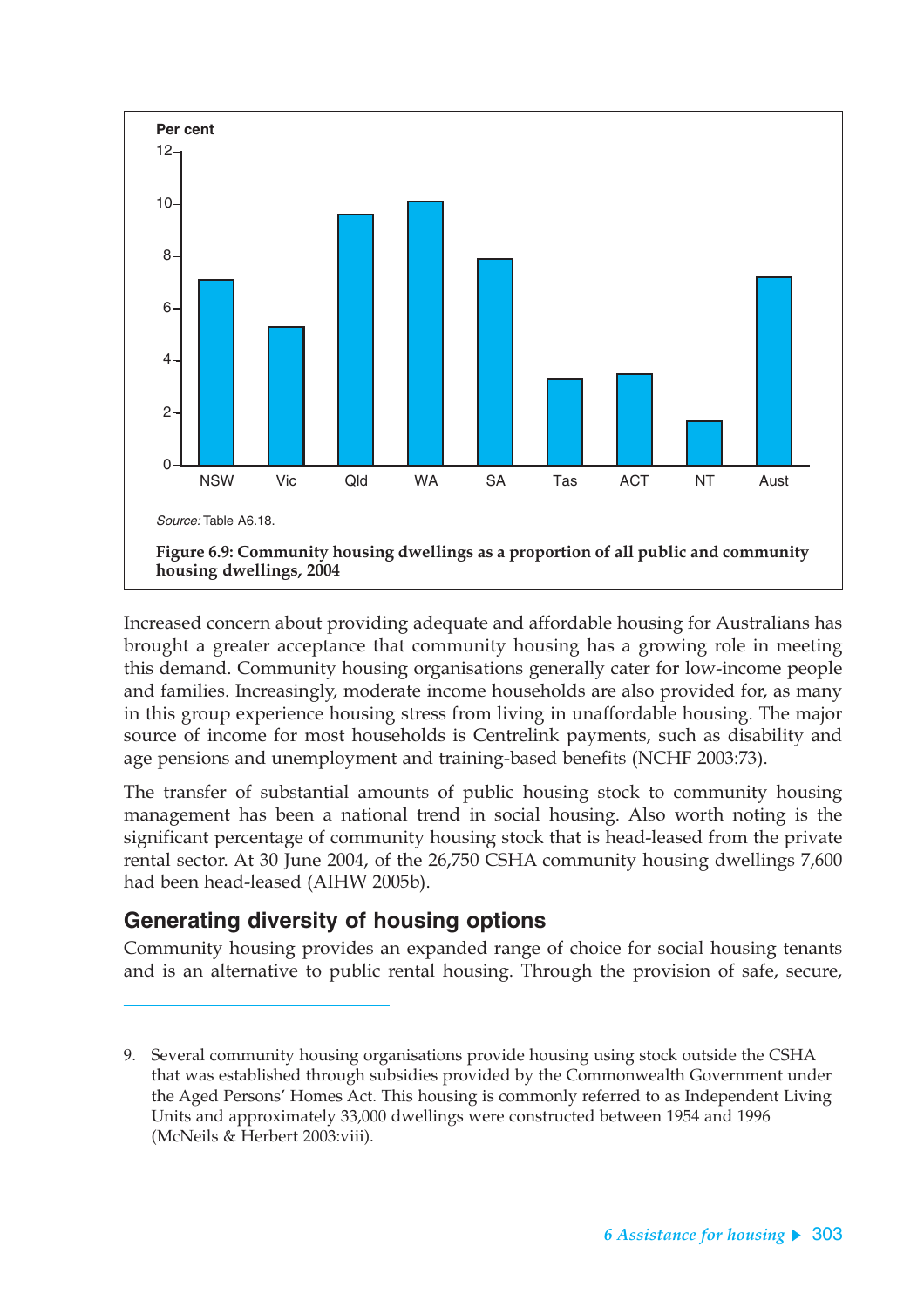appropriate and affordable housing by way of community-based initiatives, it has the ability to integrate a range of community services to meet tenant needs.

Community housing can provide specialised housing services to meet particular areas of need within the community—women escaping domestic violence, mental health, aged, disability, youth, families, homeless and students. It is also able to create close collaborative links between housing providers and support services for tenants with particular needs. For example, the 2002 NSHS found that prior to moving into community housing, 43% of tenants surveyed had been unable to afford private rental housing, 20% had been homeless and 9% had been living in a violent or dangerous situation (NFO Donovan Research 2002).

In 2003–04, 65% of new households assisted with community housing had a special need<sup>10</sup> (AIHW 2005b). The Australian Capital Territory and Victoria had the highest proportion of special needs allocations (89% and 87% respectively), while Tasmania had the lowest (13%). Priority allocations to households in greatest need comprised 70% of community housing provision. The Australian Capital Territory had the highest proportion of priority allocations (99%) and Tasmania had the lowest (18%).

#### **Providing a supported environment**

Community housing, like public housing, is able to contribute to broader social issues such as strengthening communities and building community capacity, 'to counteract the growing patterns of social exclusion in Australia today and to support greater social and economic participation' (Farrar et al. 2003:5).

Recent research has found a general lack of understanding in Australia of the contribution of effective housing provision to sustaining communities. The exception is the case estate renewal and Indigenous community renewal (Farrar et al. 2003). The research identified a range of community-building activities undertaken by community housing providers including: improving housing access; brokering more effective access to community services; and supporting tenants in economic and social participation. The value of volunteer work undertaken by community housing to provide a range of housing and support services to tenants has never been fully measured. However, as with other welfare areas such as health and community services, the value to the community of this effort is likely to be significant.

### **Providing opportunities for individuals**

The ability of tenants to be involved in decision making and management is an aspect that differentiates many community housing models from other forms of social housing.

<sup>10. &#</sup>x27;Special need' is defined as low-income households that: satisfy the Indigenous household definition; or have a member with a disability; or where the principal tenant is aged 24 years or under, or 75 years or more. The 'Priority access to those in greatest need' national standard includes low-income households that at the time of allocation were subject to one or more of the following circumstances: they were homeless; their life or safety was at risk in their accommodation; their health condition was aggravated by their housing; their housing was inappropriate to their needs; or they had very high rental housing costs.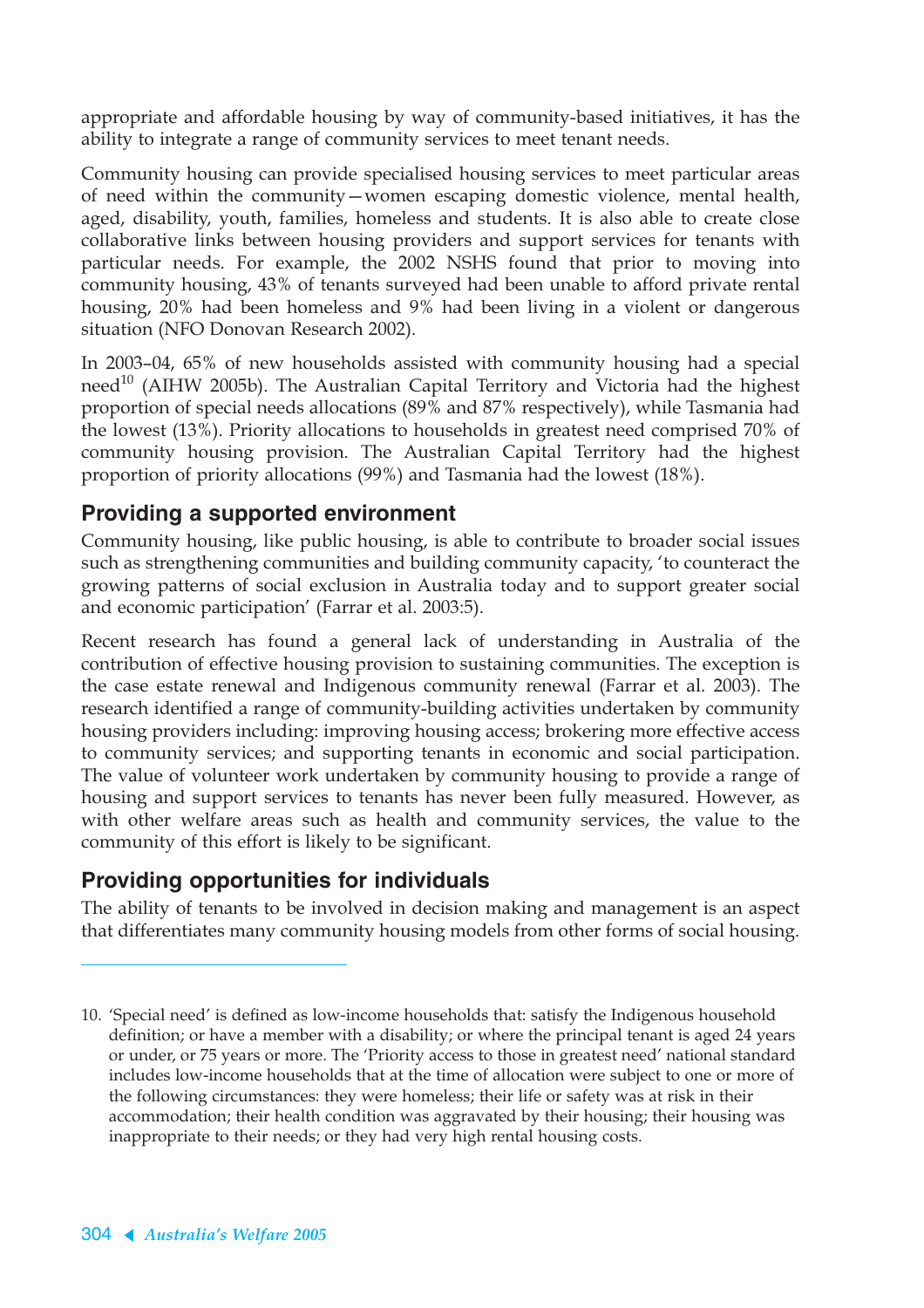Community housing helps individuals to achieve social integration and avoid stigmatisation. The opportunities for social inclusion through self-help and personal development are often cited as major benefits of community housing for individuals and communities.

Participation in the operation of the organisation helps tenants to build social and workrelated skills. This can provide access to work experience, training or education and improved employment prospects. In the 2002 NSHS of community housing tenants, the following aspects of participation were identified:

- Eighty-five per cent of tenants in cooperatives said they were involved, compared to 35% of tenants in other types of organisations.
- The most common forms of involvement were providing help (33%) and attending meetings/member (34%).
- Involvement was lowest among younger tenants, with 66% of 15–24 year olds saying they had little or no involvement.
- Involvement tended to increase with length of tenancy $-27%$  of tenants of less than 1 year duration compared to 53% with over 5 years duration.

The 2002 NSHS asked tenants whether they felt community housing had helped them in a various ways (Figure 6.10). For each benefit, they were asked to report on whether it was something they had wanted to achieve or to have. If it was, they were then asked whether they thought living in community housing had helped, hadn't helped, or hadn't helped yet but might in the future. The following findings emerged:

- The benefit which applied to the most people (92%) was that of feeling more settled. This was also one of the most widely achieved aspects (93%).
- Eighty-nine per cent said that they wanted to manage money better and 87% had found living in community housing to help in this way. A similar proportion said feeling supported by the organisation was a benefit they sought; 82% said community housing had helped.
- A benefit which was widely required but against which community housing had been less effective was enjoying better health (83% saying it was relevant; of those, 71% thought community housing had helped).
- An improvement in job situation or starting/continuing education were benefits that were relevant to about one-half of tenants. In both instances the extent to which living in community housing had helped was lower than in the other areas; 44% of those for whom this was relevant said their job situation had been helped and 59% their education/training prospects.

Over half of all tenants (54%) felt living in community housing had improved their quality of life a lot and a further 24% said it had improved it a little; hence in total threequarters had seen an improvement. Only 2% said their quality of life had worsened (NFO Donovan Research 2002).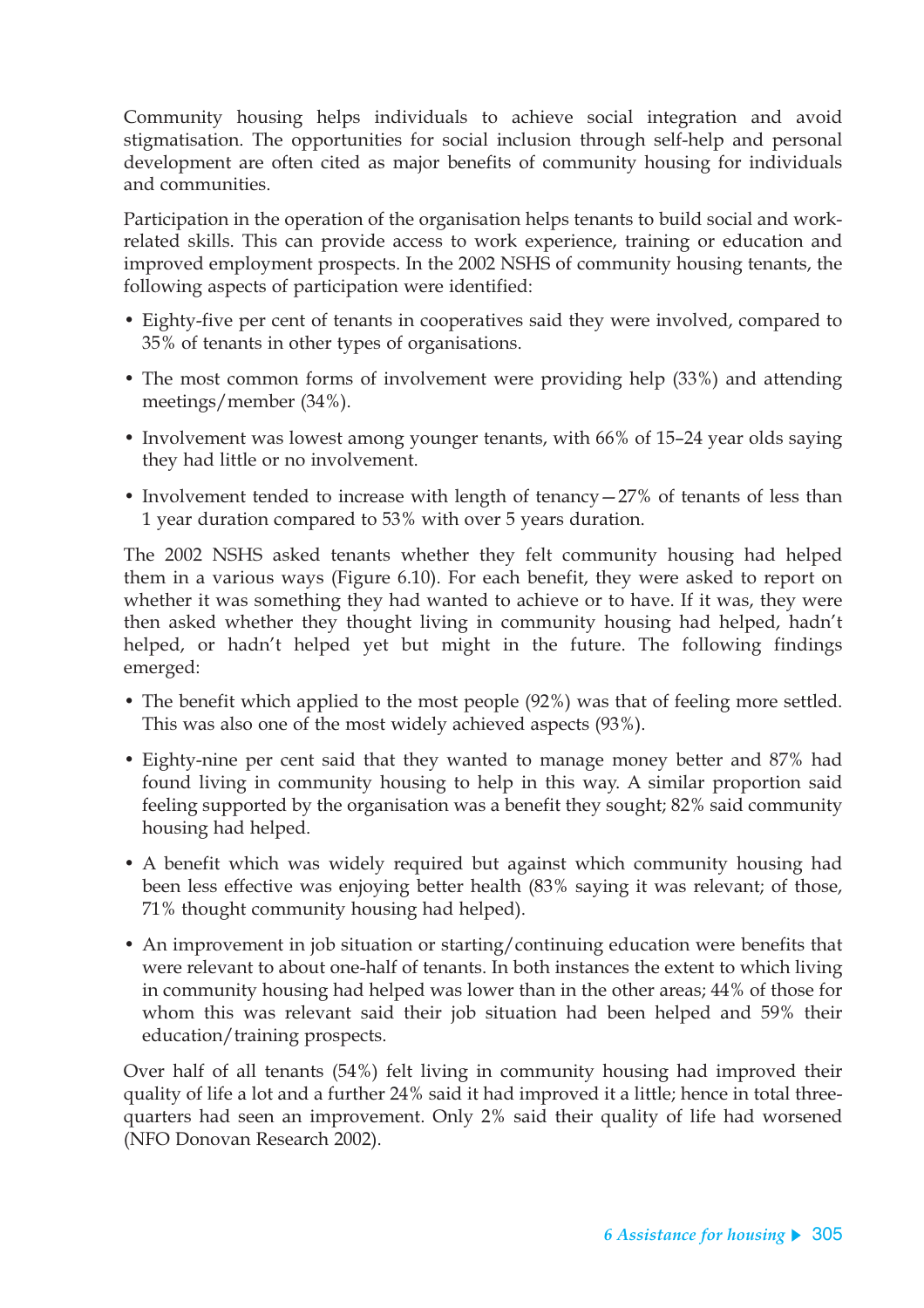

## **Tenant satisfaction**

The 2002 NSHS of community housing tenants examined tenant satisfaction with the service being provided by housing cooperatives and housing associations (Figure 6.11). The survey reported high levels of satisfaction for 'treatment by staff' and 'nonmaintenance related service' with 43% of tenants very satisfied and less than 10% dissatisfied with each aspect. The highest level of dissatisfaction was associated with maintenance services (20%); however, 64% of tenants were still satisfied or very satisfied. More detailed analysis of the survey identified that tenants' overall satisfaction is influenced most by the manner and helpfulness of the staff more than the quality of their home. Involvement in the organisation and provision of support/ referrals have slightly less influence on overall satisfaction than the condition of the home (NFO Donovan Research 2002:9).

The results from the 2002 NSHS indicate that 77% of community housing tenants were satisfied or very satisfied with the service provided by their community housing organisation. As with most customer satisfaction surveys, including the public housing NSHS, the level of satisfaction with community housing increases with age (NFO Donovan Research 2002:5). Tenants aged 65 years or over were more likely than tenants aged 15–34 years to be very satisfied (47% and 32% respectively) and were less likely to be dissatisfied (6% and 15% respectively) (see Table A6.21).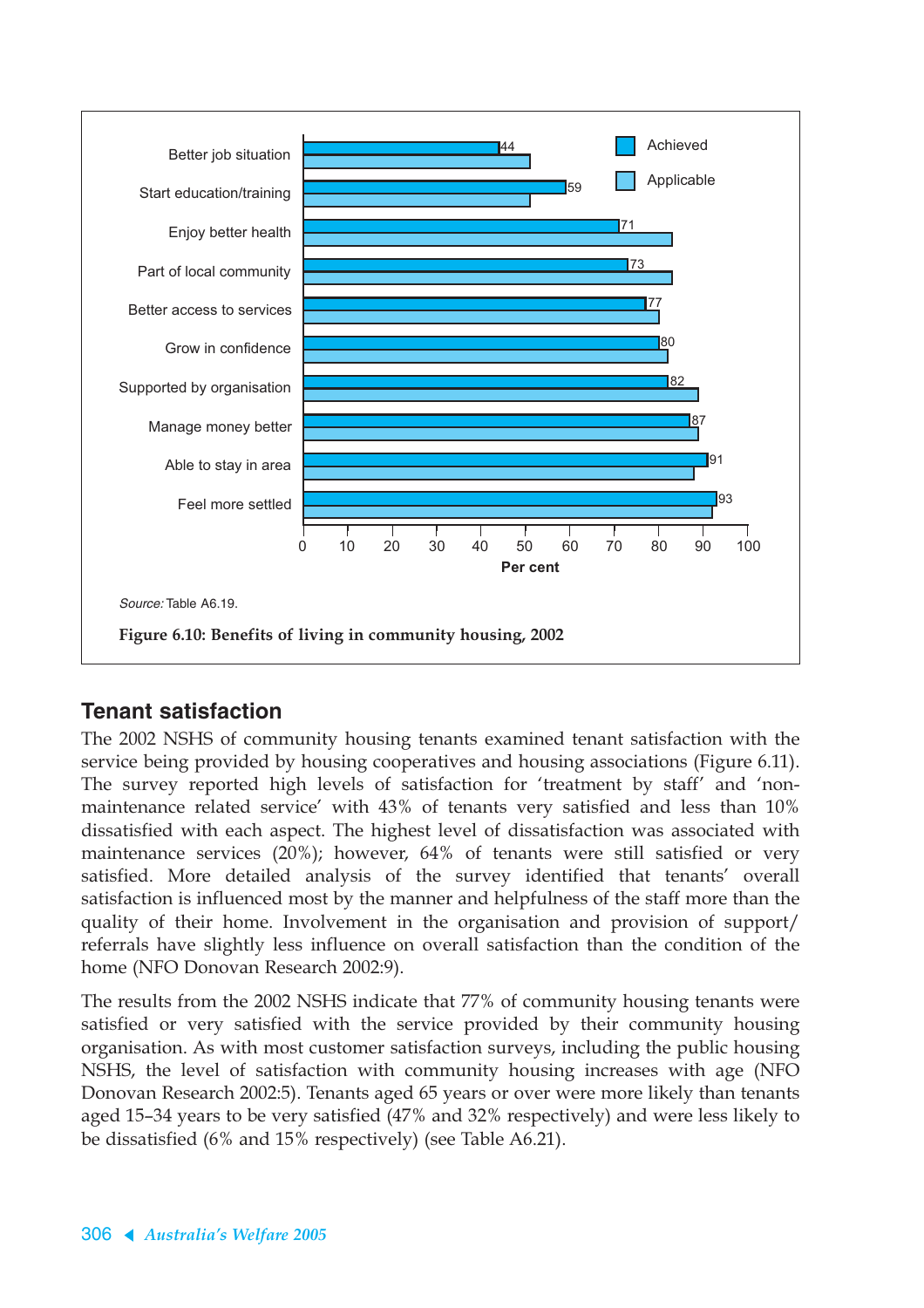Tenants living in shared accommodation (i.e. a room in a shared house or living in a larger rooming house) were more likely to be dissatisfied (16%) than those living in a separate house, attached house or self-contained unit (11%, 7% and 10% respectively). Although overall levels of satisfaction were similar for Indigenous and non-Indigenous tenants, Indigenous tenants were less likely to be very satisfied (23% and 40% respectively) (see Table A6.21).



### **Generating diversity of management and financing**

Recently the community housing sector has become more involved with government policies and programs that have been established with the specific purpose of delivering affordable housing. Under the 2003 CSHA this entails the development of approaches that endeavour to attract a greater level of involvement from the private sector to partly finance affordable housing. Many of these approaches will need to utilise the capacity of community housing providers to attract financial benefits through their ability to utilise CRA, and GST exemptions, and their status as income tax exempt charities and public benevolent institutions. Community housing is also seen as the sector that already has a range of housing assistance products along with the expertise to offer choice and be cost effective. The continuation of the current policy direction may see more rapid growth as community housing takes on a changing role to become a high-volume supplier of affordable rental housing in Australia (Milligan et al. 2004).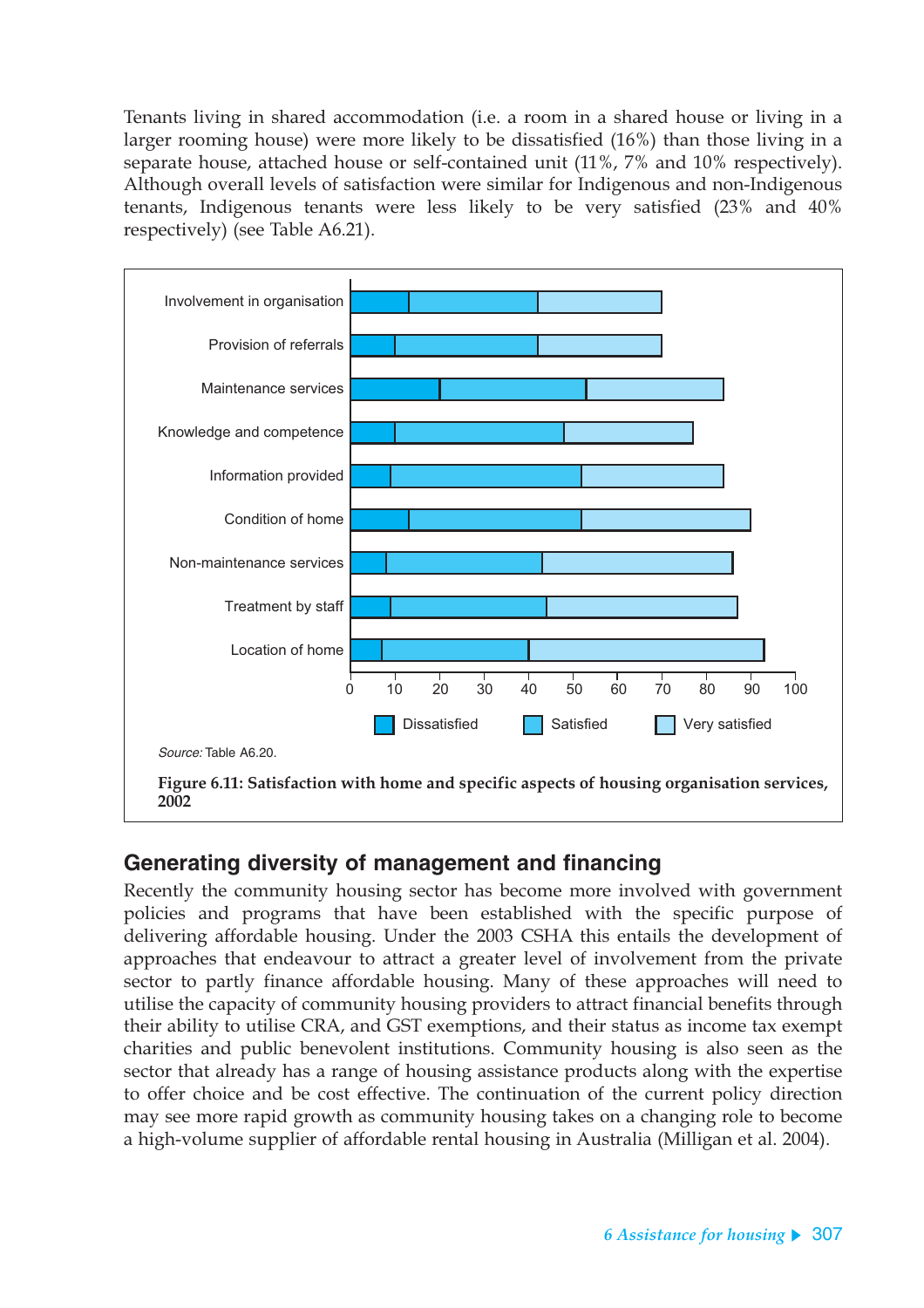# **6.5 Assistance to home owners and purchasers**

The Productivity Commission (2004) report on first home ownership identified a range of social benefits of home ownership, noting that access to affordable and quality housing is central to community wellbeing. Apart from meeting the basic need for shelter, it provides a foundation for family and social stability, and contributes to improved health and educational outcomes and a productive workforce. This enhances both economic performance and 'social capital'. Home ownership can also reduce the extent of welfare dependency later in life. In effect home ownership is a form of 'forced' saving which, like superannuation, can subsequently be drawn on as an alternative to welfare payments (Productivity Commission 2003b: box 1.1).

In Australia, assistance for home owners or purchasers includes government outlays, such as for the First Home Owner Grant; taxation expenditures, rates and land tax concessions, and capital gain and stamp duty exemptions; government regulations and standards in housing and financial markets; and other assistance, such as directly subsidising purchases by some home buyers and offering home purchase advisory and counselling services. This support is in addition to the exclusion of the family home from the income support assets test by Centrelink.

## **First Home Owner Grant (FHOG)**

Direct assistance to first home buyers is provided through the FHOG which was introduced in July 2000 as an offset to the GST. The basic grant of \$7,000 is funded by the Australian Government and administered by state and territory governments. Over the period from March 2001 to June 2002, the basic grant was supplemented by top-up grants funded by the Australian Government. The rationale for these was to provide additional support to the building construction industry. By January 2004, the scheme had provided around \$4.3 billion in assistance, including the top-up grants, to over half a million first home buyers (FHOG 2005).

The Productivity Commission report noted that the FHOG is not targeted to lowincome households and that grant levels will need to be substantially increased if the grant is to make a significant difference to home ownership levels among lower income households. It recommended that, if the FHOG continues, assistance should be targeted to the housing needs of these households (Productivity Commission 2004: rec. 10.2).

## **State and territory assistance**

Every state and territory provides stamp duty concessions for first home buyers, though in the Australian Capital Territory they are available to all home buyers, subject to an income test. Concessions generally take the form of reduced amounts of duty while in Tasmania first home buyers are allowed to stagger stamp duty payments over a 2 year period. These concessions are generally restricted to homes below specified threshold values.

In addition, state and territory governments also assist home ownership through a range of other support for housing purchases under the CSHA. Eligibility is often linked to income and other household characteristics and may require that applicants do not already own, or part-own, a home or land.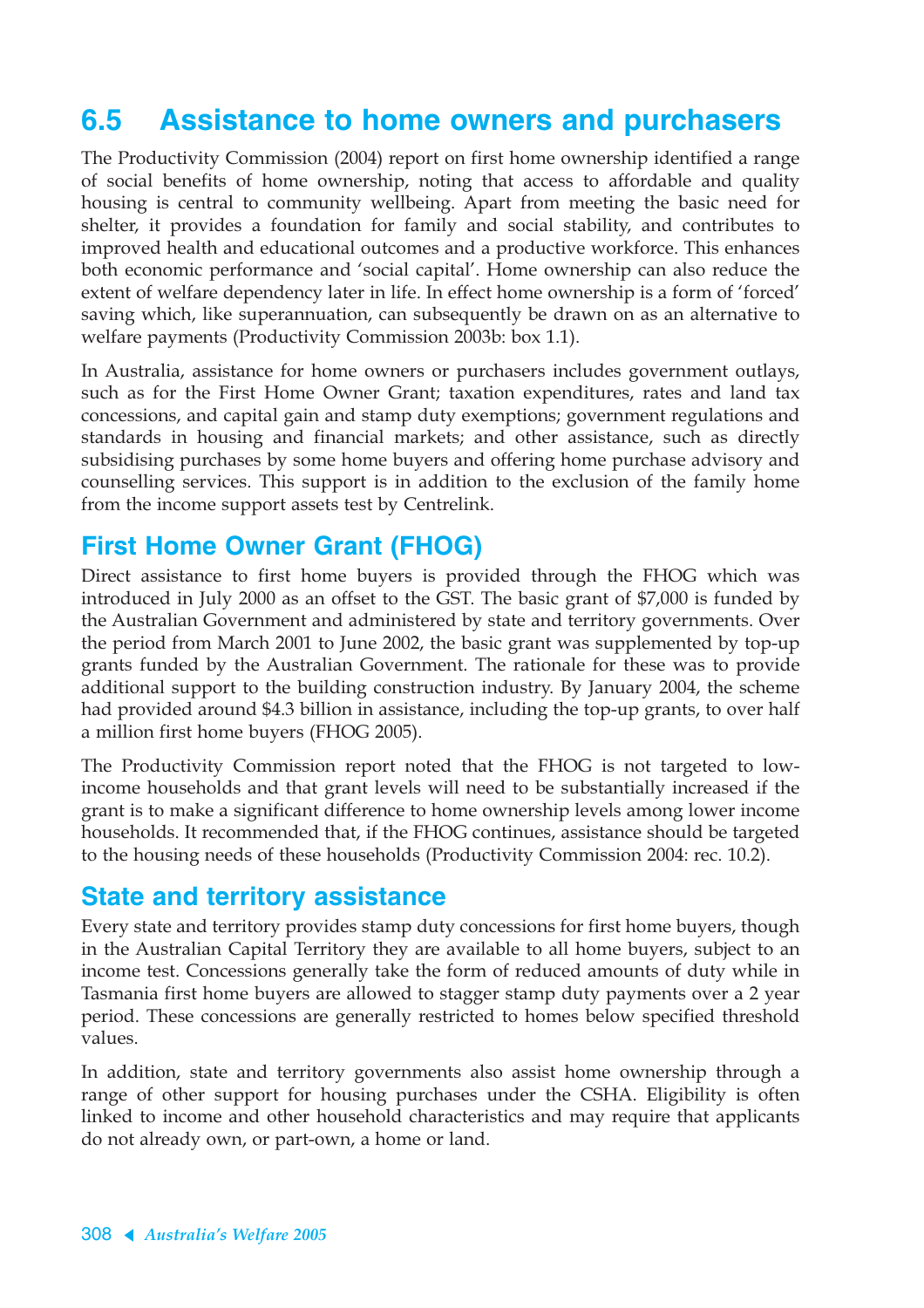Home purchase assistance under the CSHA is designed to make home ownership (including shared home ownership) more accessible for people who are otherwise unable to obtain private sector finance for home ownership. Active CSHA home purchase programs exist where market circumstances allow the purchase of dwellings by low-income people. The range of support available, which varies across the states and the territories, includes direct lending, deposit assistance, interest rate assistance, home purchase advisory and counselling services, and mortgage relief (AIHW 2005d). Examples of some of the programs are provided in Box 6.4.

#### **Box 6.4: Examples of home purchase assistance programs**

- *The Keystart Home Loan scheme in Western Australia offers low-deposit loans to lowincome earners who do not own or part-own a home or land. Fee assistance of up to \$2,000 can be capitalised into the loan, which does not require mortgage insurance.*
- *HomeStart Finance in South Australia offers an 'Advantage Loan' of up to \$165,000 to eligible home buyers.*
- *The Victorian Government provides mortgage interest relief of up to \$15,000 over a maximum of 2 years for people who have experienced an unavoidable change in circumstances for which adequate preparations could not be made, and where mortgage repayments exceed 27 per cent of income.*
- *The Streets Ahead program in Tasmania offers a range of incentives to low to moderate income home buyers. Assistance may be provided in one or more forms, including deposit assistance, payment of transactions costs (such as stamp duty and mortgage insurance), prepayment of rates for the first year, contributions towards home improvements, and provision of advice on home finances or property condition. Also, Housing Tasmania's Sales Program gives precedence to public housing tenants and others on low incomes when public housing properties are put up for sale.*

Source: Productivity Commission 2004.

In 2003–04, the total value of home purchase assistance to households by the states and territories through the CSHA was more than \$830 million (Table 6.18). The different types and monetary values of the services provided indicate the difficulty in making comparisons across jurisdictions.

The emphasis of the 2003 CSHA on housing affordability has seen increased activity around the development of affordability objectives by the government-owned land development agencies. New regulations and programs encourage private developers to supply affordable housing in their residential developments. For example, VicUrban is required to contribute to improvements in housing affordability in Victoria while undertaking its functions in a commercial manner; and in the future the ACT Government's Land Development Agency will make a proportion of its serviced land affordable to specific sectors of the market, such as first home buyers (Productivity Commission 2004:205).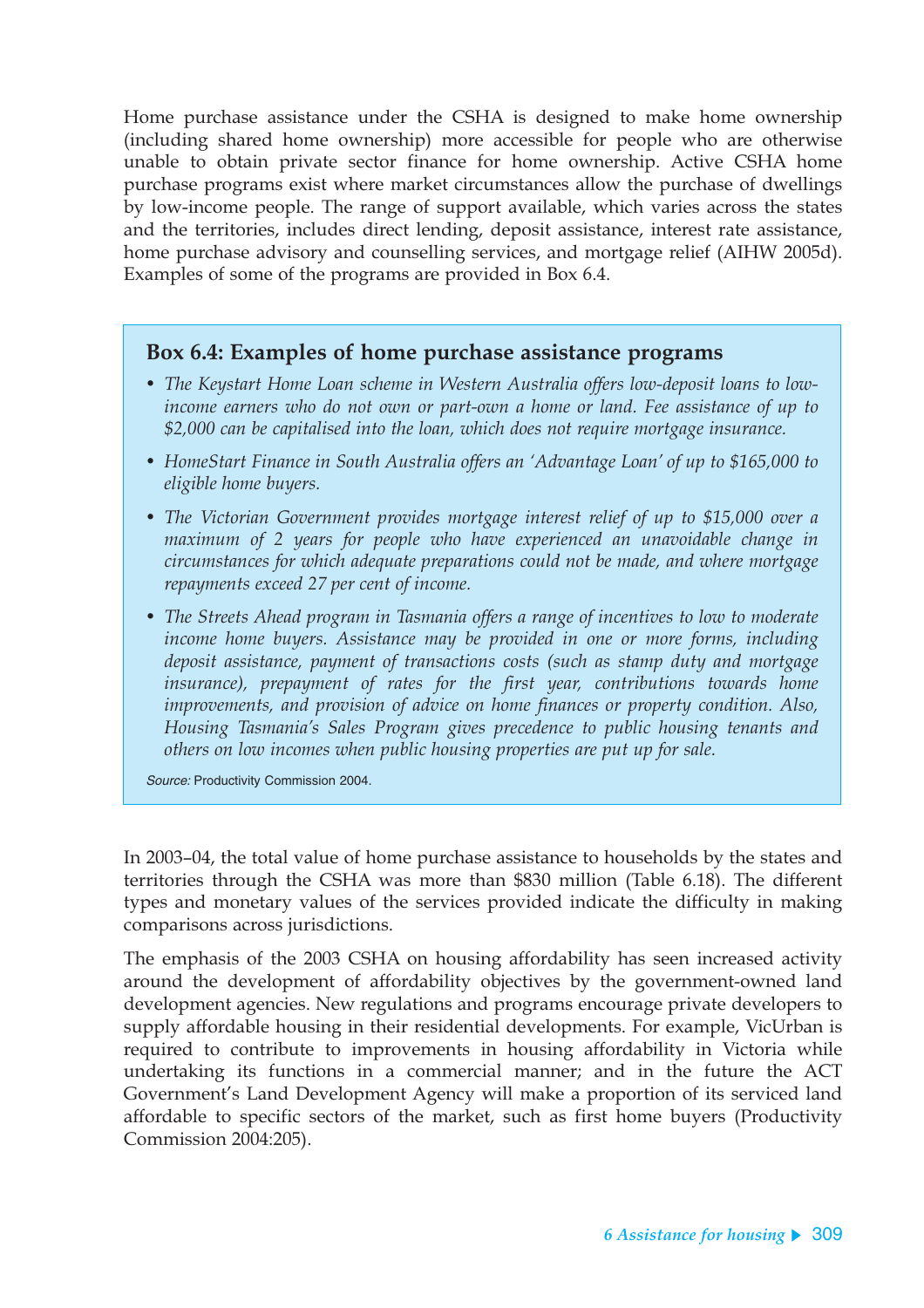|                                                    | <b>NSW</b>                                     | <b>Vic</b>        | Qld                 | <b>WA</b>            | <b>SA</b>            | Tas                  | <b>ACT</b>           | <b>NT</b>            | Aust.  |
|----------------------------------------------------|------------------------------------------------|-------------------|---------------------|----------------------|----------------------|----------------------|----------------------|----------------------|--------|
|                                                    | Total households receiving assistance (number) |                   |                     |                      |                      |                      |                      |                      |        |
| Direct lending                                     | $\ddotsc$                                      | 99 <sup>(a)</sup> | 41                  | 4,346                | 13,465               | 121                  | $\ddot{\phantom{a}}$ | 194                  | 18,266 |
| Deposit assistance                                 | .,                                             | . .               | 18                  | Ω.                   | $\ddot{\phantom{a}}$ | 244                  | $\ddot{\phantom{0}}$ | 281                  | 543    |
| Interest rate assistance                           | $\ddotsc$                                      | . .               | 160                 | 23                   | 3,070                | $\ddot{\phantom{a}}$ | $\sim$               | 505                  | 3,758  |
| Mortgage relief                                    | 172                                            | 6                 | 4                   | . .                  |                      | $\sim$               | $61^{(b)}$           |                      | 243    |
| Home purchase advisory<br>and counselling services | $12,329^{(c)}$                                 | . .               | .,                  | 4,346                | $\ddot{\phantom{0}}$ | $\sim$               | $\ddot{\phantom{1}}$ |                      | 16,675 |
| Other types of assistance                          | $\ddot{\phantom{a}}$                           | 61 <sup>(d)</sup> | 5                   | 742                  | . .                  |                      |                      |                      | 808    |
| <b>Total households</b><br>receiving assistance    | 12,501                                         | 166               | 228                 | 9,457                | 16,535               | 365                  | 61                   | 980                  | 40,293 |
|                                                    | Value of assistance (\$m)                      |                   |                     |                      |                      |                      |                      |                      |        |
| Direct lending                                     | $\mathbf{r}$                                   | 6.0               | 3.2                 | 530.3                | 247.2                | 6.0                  | $\sim$               | 20.4                 | 813.1  |
| Deposit assistance                                 |                                                | . .               | 0.07                | $\ddot{\phantom{a}}$ | $\ddot{\phantom{a}}$ | 1.0                  | . .                  | 0.4                  | 1.4    |
| Interest rate assistance                           | $\ddotsc$                                      |                   | n.a. <sup>(e)</sup> | 0.1                  | 12.4                 | $\sim$               | $\cdot$ $\cdot$      | 0.5                  | 13.0   |
| Mortgage relief                                    | 0.7                                            | 0.03              | 0.02                | $\ddot{\phantom{a}}$ |                      | $\ddotsc$            | 0.1                  | $\ddot{\phantom{a}}$ | 0.9    |
| Home purchase advisory<br>and counselling services | $\sim$                                         |                   | . .                 | 0.1                  | $\ddot{\phantom{0}}$ |                      |                      |                      | 0.1    |
| Other types of assistance                          | И.                                             | 0.3               | 0.05                | 1.5                  | $\cdot$ .            |                      |                      |                      | 1.9    |
| <b>Total value of assistance</b>                   | 0.7                                            | 6.3               | 3.4                 | 532.1                | 259.6                | 6.9                  | 0.1                  | 21.3                 | 830.4  |
|                                                    |                                                |                   |                     |                      |                      |                      |                      |                      |        |

#### **Table 6.18: CSHA home purchase assistance, 2003–04**

Note: Cell numbers may not add to total due to rounding

(a) Includes 48 households that sought refinancing through the private sector during the year.

(b) All ACT Government home buyer lending for public housing tenants ceased in 1996. New households assisted during the year refers to those households who had taken out a mortgage on their government home prior to that date in 1996 and who became eligible for deferred assistance in the 2003-04 financial year because their standard monthly loan instalment became greater than 27% of their household income.

(c) Total number of calls to the Home Purchase Advisory Service during 2003-04. Excludes calls from clients seeking general information about other forms of assistance provided by the Department of Housing.

(d) Excludes 4 loans approved in June 2004 but advanced in July 2004.

(e) Interest rates assistance is linked to direct lending as part of the product package. Therefore a specific value on the assistance provided is not available.

Source: AIHW 2005d.

### **Taxation expenditures**

Currently, there are no official estimates on the assistance provided through the taxation system to households owning or purchasing their home. However, recent research has shown that its impact is significant (Bourassa et al. 1995; Pender 1994; Yates 2002).

Owner-occupied housing is treated differently from other assets because the service, or imputed rent, from the dwelling is not taxed. Assets such as bank savings, shares and investment properties produce income that is taxed; owner-occupied housing provides an imputed income stream that is not. On the other hand, costs associated with producing the service are not tax exempt; for example, mortgage interest payments cannot be deducted from a person's taxable income. This presents a short-term disadvantage for purchasers, but the long-term advantage of a non-taxed imputed rent has been calculated to more than outweigh this at given rates of mortgage repayment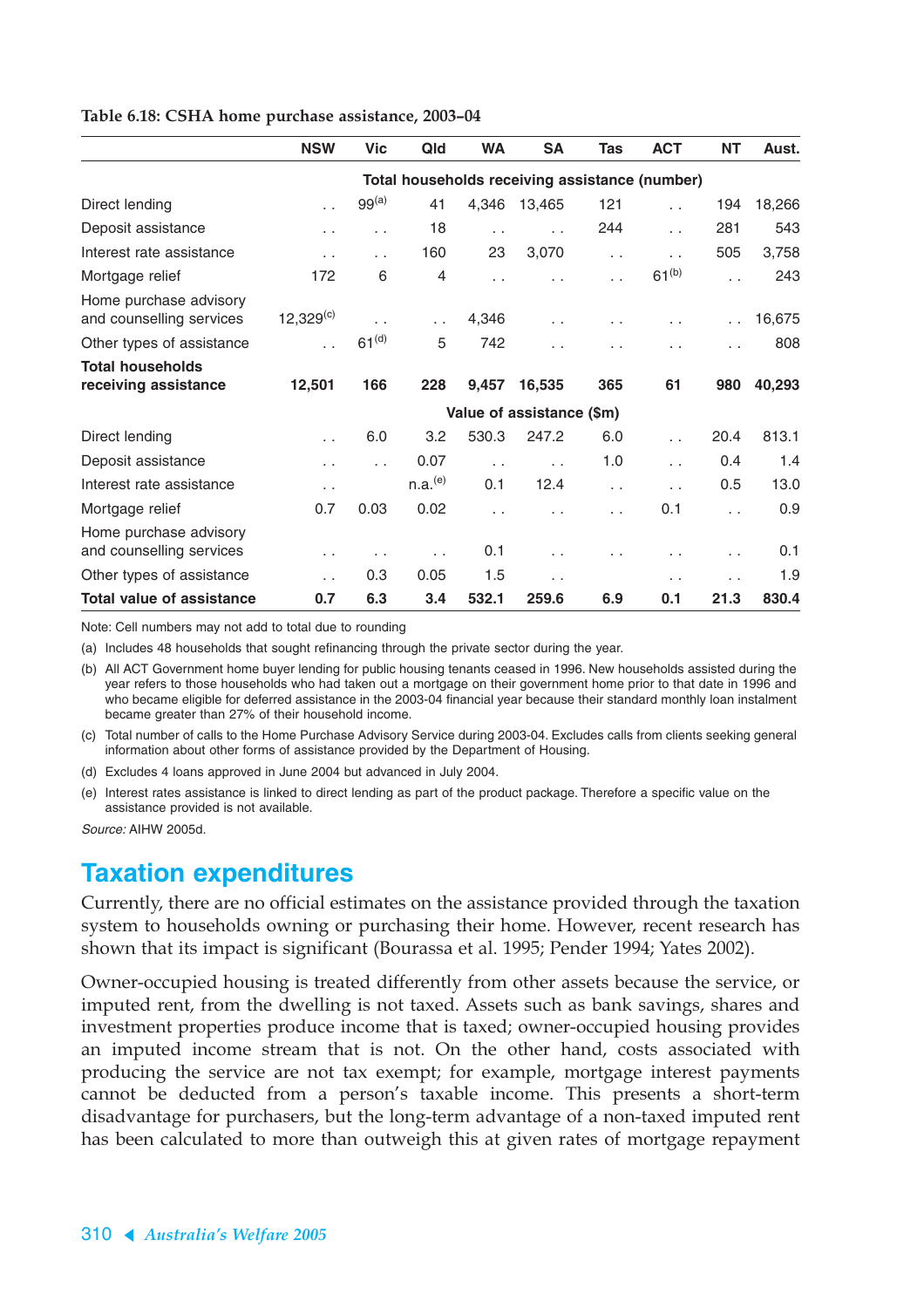(Bourassa et al. 1995; Yates 2002). The capital gains tax exemption for gains on the disposal of a taxpayer's main residence (Treasury 2001) is also recognised as an important area of housing assistance.

The value of indirect assistance provided to owner-occupied housing through taxation expenditures in 2001 was estimated to be \$21 billion (Yates 2002). This consisted of:

- \$13 billion arising from the non-taxation of capital gains under the post-1999 approach to taxing capital gains; and
- \$8 billion arising from the non-taxation of imputed rent, consisting of a \$13 billion benefit from the non-taxation of net imputed rent and a \$5 billion cost from the nondeductibility of mortgage interest costs.

The most recent analysis of how these benefits were distributed across the population showed that in 1999 the estimated distribution of the annual value of capital gains was \$1,200 per household that fully owned or were purchasing their dwelling, ranging from zero in the lowest income quintile to \$2,300 per household in the top income quintile (AIHW 2004e: table A3.2). The average annual value of non-taxation of the imputed rent was \$1,600 across all income groups. This ranged from zero for home owners in the lowest income quintile to \$2,400 per year per household in the top quintile. For owners without a mortgage (outright owners) the average value was \$3,200, while for owners with a mortgage (purchasers) the value was negative \$300 per year per household (Yates 2003).

# **6.6 Data development**

Under the NHDA (AIHW 2000a) and the Agreement on National Indigenous Housing Information (ANIHI) (AIHW 2000b), a variety of data development initiatives have been implemented to improve housing assistance data availability, quality and consistency. The major components of the NHDA Management Group work program are based on four priority policy areas for national data: public rental housing, private rental market assistance, community housing, and Indigenous housing. Indigenous housing priorities are being progressed jointly with the National Indigenous Housing Information Implementation Committee which operates under the ANIHI.

These groups are working to improve the policy relevance and quality of data to build on the development and standards work undertaken for the 1999 CSHA. That work included the development of national performance indicator frameworks and the establishment of standards to measure housing assistance across the range of performance areas, including the identification of Indigenous access to mainstream assistance and measuring priority access to those in greatest need (AIHW 2003i, 2004f,).

Under the 2003 CSHA several areas are given more prominence, such as measuring affordability, improving data on Indigenous access to mainstream assistance and improved reporting of financial data. Also, data gaps in areas such as community housing, public housing non-rebated tenants and measuring the impact of assistance on workforce participation will be examined. The emergence of longer term research ventures by AHURI in several of these areas requires a close relationship between researchers and statisticians.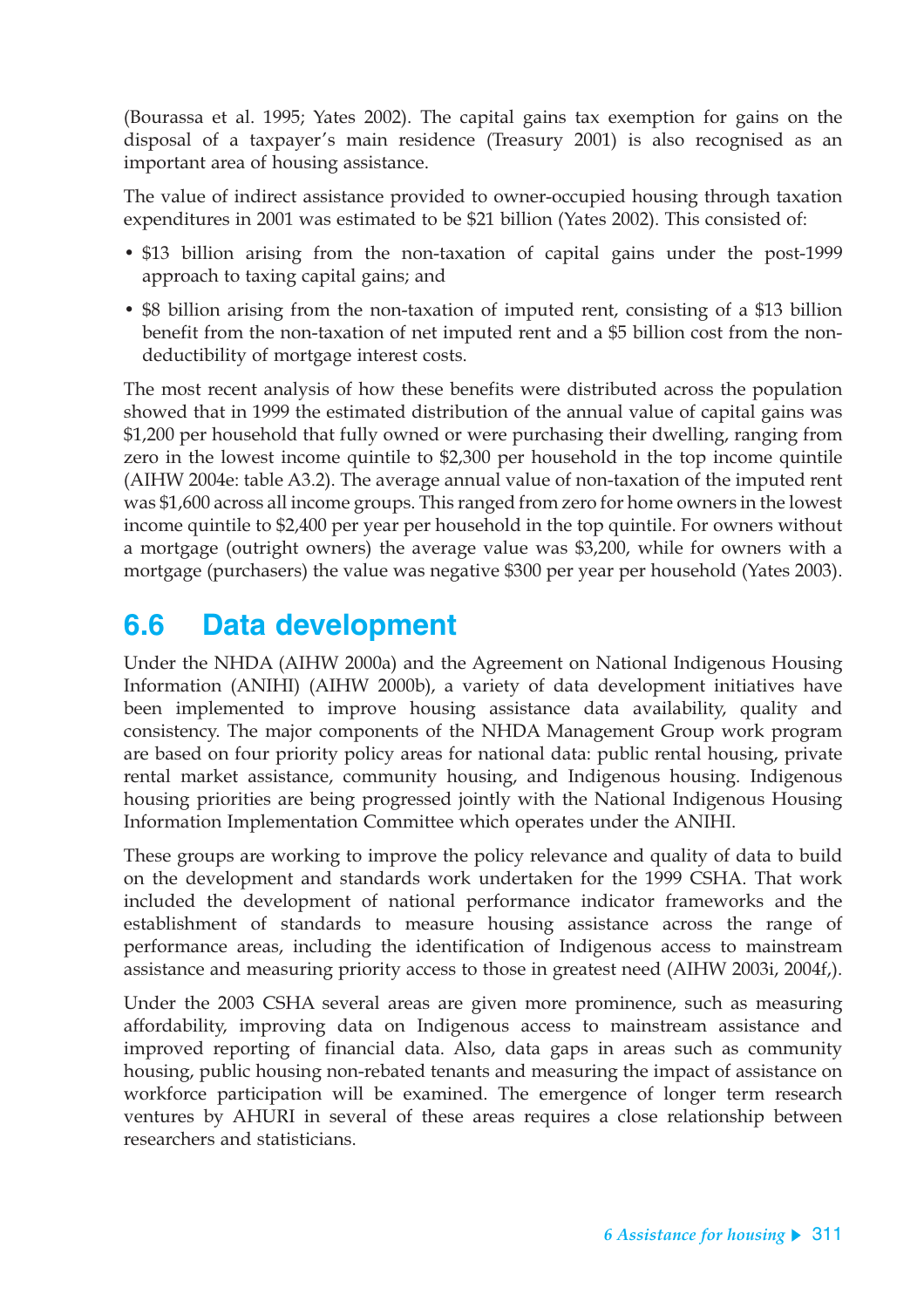The compatibility of mainstream and Indigenous housing data with the health and community services information is an objective of both the NHDA and the ANIHI. These agreements support relevant work across areas such as priority access to housing services and the links to community services programs such as the Supported Accommodation Assistance Program. Also, understanding the relationship of housing assistance and homelessness assistance for health target groups, such as persons with a mental illness, requires joint work with health data development.

As noted in the previous issue of *Australia's Welfare*, work is ongoing in improving the measures of households in different tenure types. In particular, work is continuing to better understand the different measures of affordability (Gabrielle et al. 2005; Karmel 1998) and variation in the way different tenures are identified in Census, survey and administrative data, including:

- Home ownership rates at the national level may vary by several percentage points in the same time period (AIHW 2001:56).
- Public rental housing numbers vary due to identification and definition differences, particularly in the treatment of public rental dwellings that are specifically targeted to Indigenous households (AIHW 2003j: table 5.39).
- Difficulties in measuring the size of the community housing sector arise due to the diversity of programs, variation in funding sources, and provider capacity to supply reliable data (AIHW 2001:75).

Through the NHDA and the ANIHI, state and territory housing authorities and FaCS work with the ABS and the AIHW to improve the understanding of data differences and their impact on policy and program reporting, and analysis will continue.

# **6.7 Conclusion**

Housing provides shelter and a place where people are guaranteed security and privacy, and where they can form and maintain relationships with family and friends. Having a home also enables people to engage with the wider community—socially, recreationally and economically—and may influence both their physical and mental health.

Housing assistance aims to meet housing needs as well as contribute to broader outcomes, such as the improved social and economic wellbeing of individuals, families and communities. Under the 2003 CSHA, research and data development are being undertaken to better understand the most appropriate ways of delivering assistance to those in need.

Population growth along with changes in household formation and in housing markets has affected the demand for housing assistance and this will continue as Australia's population ages. Also recent economic and social changes have contributed to changes in the demand for and supply of housing, particularly for low-income households. There is evidence of a change in home ownership patterns, indicating that home ownership is occurring at a later stage in the family life-cycle. The effect of tax expenditures in providing short- and long-term benefits to home owners and in influencing the type of housing stock produced is increasingly being recognised as an important area of housing assistance.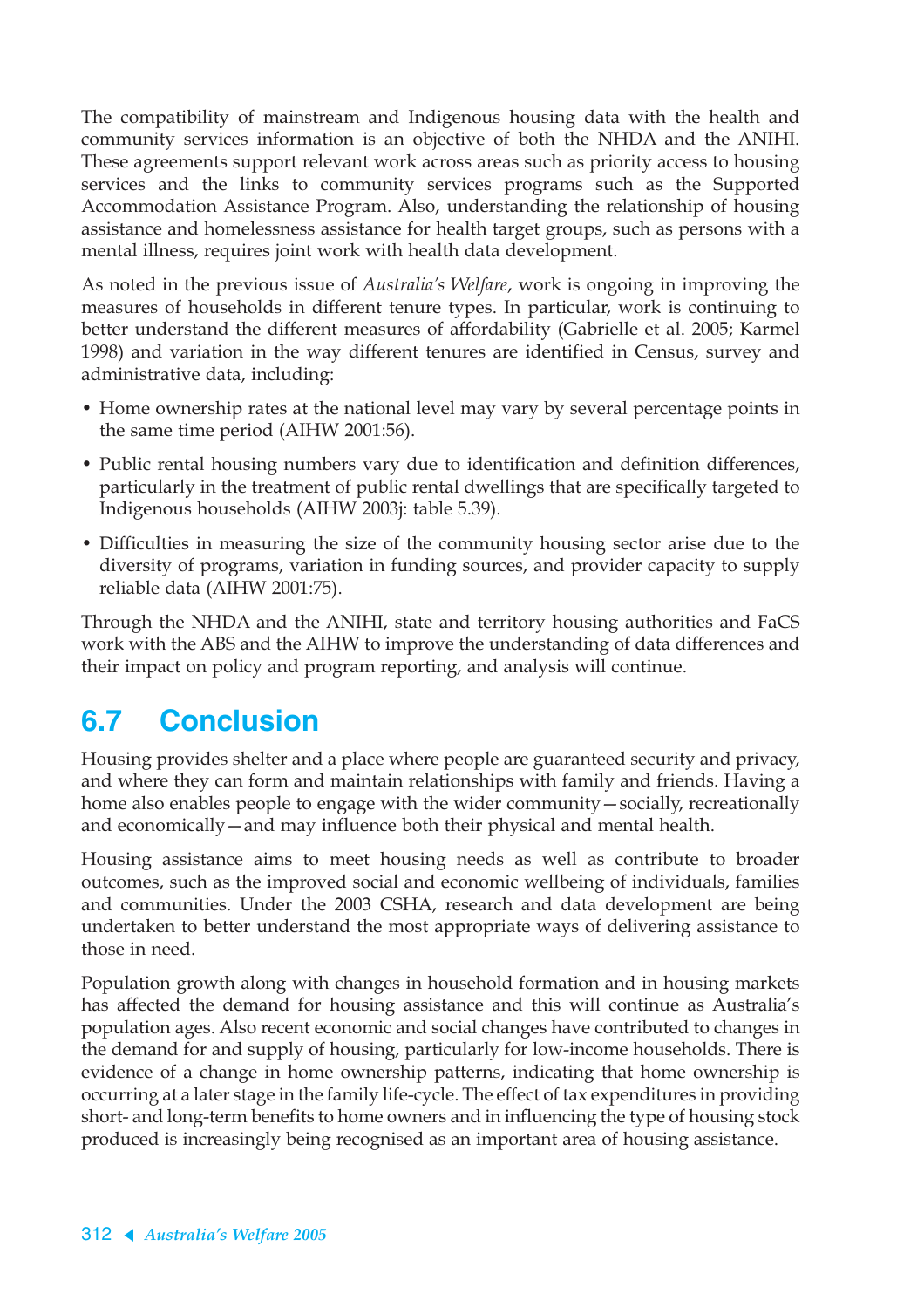The private rental sector has grown faster than other segments of the housing market but the supply of low-cost private rental properties has not shown a similar increase. Social housing is increasingly being targeted to those in greatest need. Increasing pressure on housing assistance to meet the diverse needs of homeless and other marginalised persons, at a time when public housing stock is diminishing, has emphasised the importance of the community housing sector to meet needs that cannot be met through the private rental market.

With concerns around housing affordability for low- and middle-income households, governments are looking to identify and develop new approaches to the provision of housing assistance. As the population ages, maintaining current levels of home ownership is important as, on current evidence, the capacity for private and social rental housing to meet the growing needs of low-income households is limited. Improvements to the supply of low-rent housing to meet housing needs will remain a major challenge to governments.

## **References**

- ABS (Australian Bureau of Statistics) 2002. Housing and infrastructure in Aboriginal and Torres Strait Islander communities, Australia 2001. Cat. No. 4102.0. Canberra: ABS.
- ABS 2003a. The health and welfare of Australia's Aboriginal and Torres Strait Islander peoples 2003. Cat. no. 4704.0. Canberra: ABS.
- ABS 2003b. General social survey, summary results. Cat. no. 4159.0. Canberra: ABS.
- ABS 2004a. Disability, ageing and carers: summary of findings, Australia 2003. Cat. no. 430.0. Canberra: ABS.
- ABS 2004b. Population by age and sex, Australian states and territories, June 2004. Cat. no. 3201.0. Canberra: ABS.
- ABS 2004c. Household and family projections, Australia 2001–2026. Cat. no. 3236.0. Canberra: ABS.
- ABS 2004d. Household income and income distribution 2002–03, Australia. Cat. no. 6523.0. Canberra: ABS.
- AHURI (Australian Housing and Urban Research Institute) 2002. Linkages among housing assistance, residential (re)location, and use of community health and social care by old–old adults: shelter and non–shelter implications for housing policy development. Final report. Melbourne: AHURI.
- AHURI 2004. Rental housing provision for lower income older Australians. Final report. Melbourne: AHURI.
- AHURI 2005. Research agenda 2005, viewed 4 July 2005, <http://www.ahuri.edu.au/research/ agenda/agenda\_2005.html>.
- AIHW: Karmel R, Wang H & Kanjanapan W 1998. Identifying rent assistance recipients in household survey data. In: Karmel R (ed.). Housing assistance: reports on measurement and data issues. Welfare Division Working Paper no. 17. Canberra: AIHW.
- AIHW 1999. Australia's welfare 1999: services and assistance. Canberra: AGPS.
- AIHW (Australian Institute of Health and Welfare) 2000a. National housing data agreement: a subsidiary agreement to the 1999-03 Commonwealth-State Housing Agreement. Prepared on behalf of the National Housing Data Agreement Management Group. Canberra: AIHW.
- AIHW 2000b. Agreement on national Indigenous housing information. Prepared on behalf of the National Indigenous Housing Information Implementation Committee. Canberra: AIHW.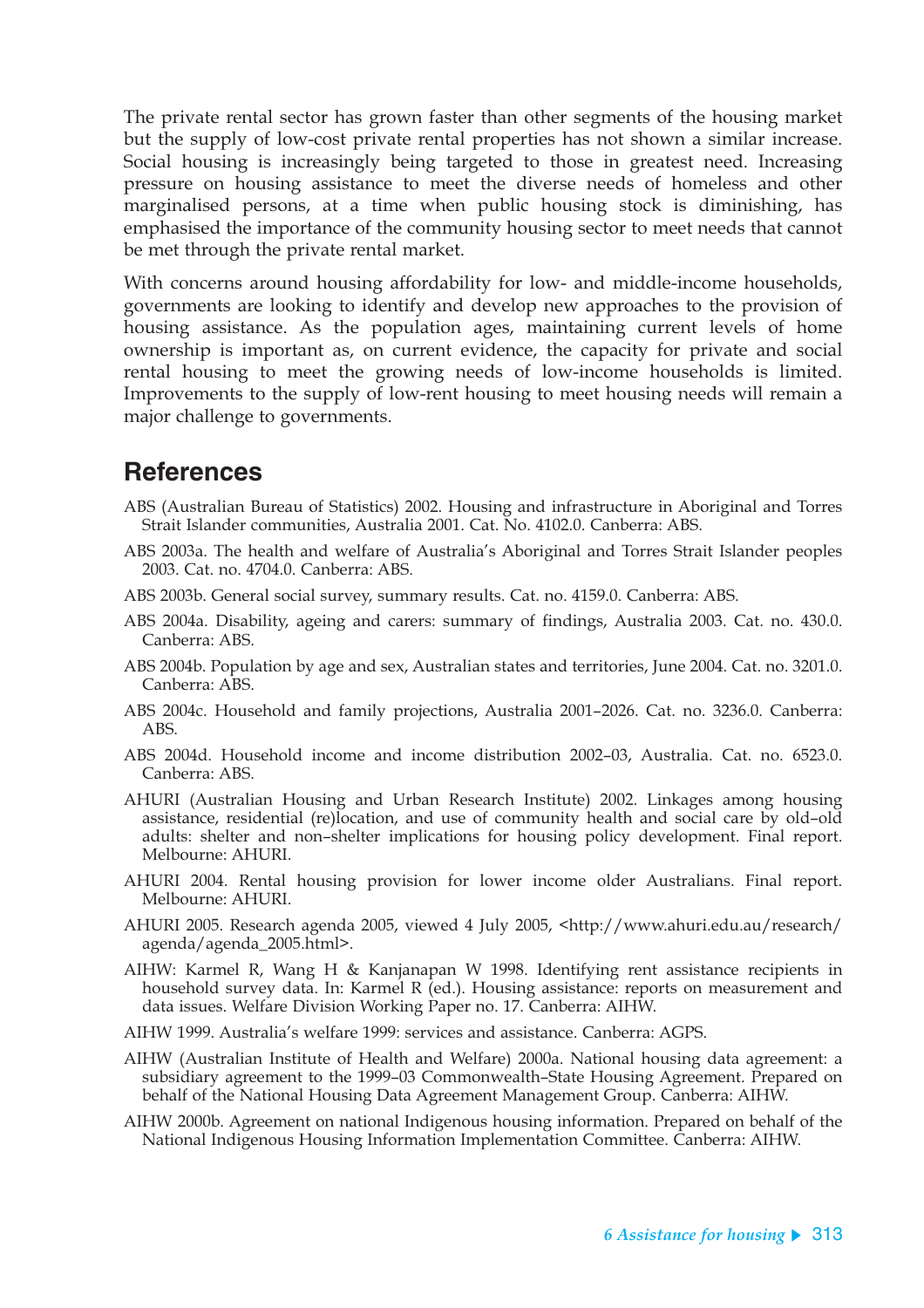- AIHW 2001. Australia's welfare 2001. Cat. no. AUS 24. Canberra: AIHW.
- AIHW 2003a. Commonwealth–State Housing Agreement national data reports 2002–03: CSHA community housing. Cat. no. HOU 101. Canberra: AIHW.
- AIHW 2003b. Commonwealth–State Housing Agreement national data reports 2002–03: public rental housing. Cat. no. HOU 100. Canberra: AIHW.
- AIHW 2003c. Commonwealth–State Housing Agreement national data reports 2002–03: state and territory owned and managed Indigenous housing. Cat. no. HOU 102. Canberra: AIHW.
- AIHW 2003e. Commonwealth–State Housing Agreement national data reports 2001–02: home purchase assistance. Canberra: AIHW.
- AIHW 2003f. Commonwealth–State Housing Agreement national data reports 2001–02: private rent assistance. Canberra: AIHW.
- AIHW 2003g. Commonwealth–State Housing Agreement national data reports 2001–02: public rental housing. Cat. no. HOU 100. Canberra: AIHW.
- AIHW 2003h. Indigenous households in Australia: their characteristics and access to housing assistance. Canberra: AIHW.
- AIHW 2003i. National Housing Assistance Data Dictionary Version 2. Cat. no. HOU 89. Canberra: AIHW (Housing Assistance Data Development Series).
- AIHW 2003j. Australia's welfare 2003. Canberra: AIHW.
- AIHW 2004a. Commonwealth–State Housing Agreement national data reports 2002–03: Crisis Accommodation Program. Cat. no. HOU 103. Canberra: AIHW.
- AIHW 2004b. Commonwealth–State Housing Agreement national data reports 2002–03: home purchase assistance. Cat. no. HOU 104. Canberra: AIHW.
- AIHW 2004c. Commonwealth–State Housing Agreement national data reports 2002–03: private rent assistance. Cat. no. HOU 105. Canberra: AIHW.
- AIHW 2004d. Commonwealth Rent Assistance, July 2002: a profile of recipients. Bulletin No. 14. Cat. no. AUS 45. Canberra: AIHW.
- AIHW 2004e. Measuring the distributional impact of direct and indirect housing assistance. Cat. no. HOU 108. Canberra: AIHW.
- AIHW 2004f. Measuring housing assistance: national data standards developed under the 1999 Commonwealth–State Housing Agreement. Cat. no. HOU 111. Canberra: AIHW.
- AIHW 2005a. Indigenous housing indicators 2003–04. Cat no. HOU 127. Canberra: AIHW.
- AIHW 2005b. Commonwealth–State Housing Agreement national data reports 2003–04: CSHA community housing. Cat. no. HOU 113. Canberra: AIHW (Housing Assistance Data Development Series).
- AIHW 2005c. Commonwealth–State Housing Agreement national data reports 2003–04: Crisis Accommodation Program. Cat. no. HOU 123. Canberra: AIHW (Housing Assistance Data Development Series).
- AIHW 2005d. Commonwealth–State Housing Agreement national data reports 2003–04: home purchase assistance. AIHW cat. no. HOU 124. (Housing Assistance Data Development Series). Canberra: AIHW.
- AIHW 2005e. Commonwealth–State Housing Agreement national data reports 2003–04: private rent assistance. Cat. no. HOU 125. Canberra: AIHW (Housing Assistance Data Development Series).
- AIHW 2005f. Commonwealth–State Housing Agreement national data reports 2003–04: public rental housing. Cat. no. HOU 114. Canberra: AIHW (Housing Assistance Data Development Series).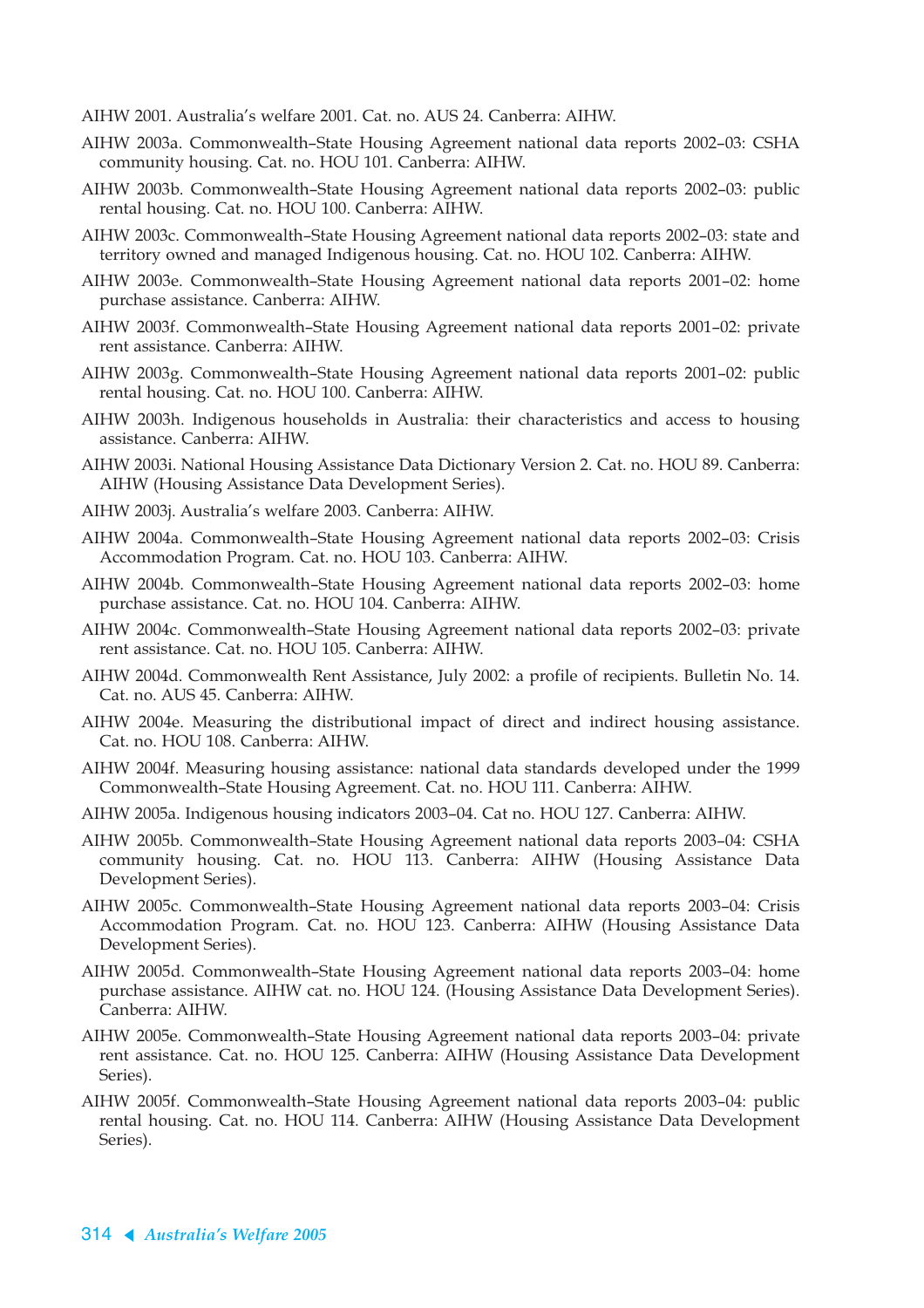- AIHW 2005g. Commonwealth–State Housing Agreement national data reports 2003–04: state owned and managed Indigenous housing. Cat. no. HOU 112. Canberra: AIHW (Housing Assistance Data Development Series).
- AIHW 2005h. (forthcoming) Public rental housing and SOMIH 2003-04: a profile of tenants. Canberra: AIHW.
- Baxter J & McDonald P 2004. Trends in home ownership rates in Australia: The relative importance of affordability trends and changes in population composition. Final Report, Melbourne: Australian Housing and Urban Research Institute (AHURI).
- Berry M & Hall J 2001. Policy options for stimulating private sector investment in affordable housing across Australia. Stage 1 report: outlining the need for action. Prepared for the Affordable Housing National Research Consortium by AHURI. Melbourne: AHURI.
- BIS Shrapnel 2004. Emerging trends in residential market demand from first home occupiers, upgraders, empty nesters and retirees. Sydney: BIS Shrapnel Pty Ltd.
- Bostock L, Gleeson B, McPherson A & Pang L 2001. Deinstitutionalisation and housing futures: a report. Final report. Melbourne: AHURI.
- Bourassa S, Greig A & Troy P 1995. The limits of housing policy: home ownership in Australia. Housing Studies 10(1):83–104.
- Bradbury B & Chalmers J 2003. Housing, location and employment. Final report. Melbourne: AHURI.
- Bridge C, Flatau P, Whelan S, Wood G & Yates J 2003. Housing assistance and non-shelter outcomes. Final report. Melbourne: AHURI.
- Burke T 2002. Entering rental housing. A positioning paper. Melbourne: AHURI.
- Burke T, Neske C & Ralston L 2002. Entering rental housing. Final report. Melbourne: AHURI.
- CBSR (Colmar Brunton Social Research) 2003. National social housing survey for public housing. Report to the Commonwealth Department of Family and Community Services. November 2003.
- Commonwealth of Australia 2003. 2003 Commonwealth State Housing Agreement. Commonwealth of Australia Gazette no. S276, Thursday 17 July 2003. Published by Commonwealth of Australia.
- COTA (Council on the Ageing) 1997. Submission to the Australian Senate Community Affairs References Committee: Inquiry into Housing Assistance. Housing assistance issues for older people.
- FaCS (Department of Family and Community Services) 2001a. Annual report 2000–01. Canberra: FaCS.
- FaCS 2001b. Housing Assistance Act 1996 annual report 1998–99. Canberra: AusInfo.
- FaCS 2002. A guide to Commonwealth Government payments: 20 March to 30 June 2002). Canberra: FaCS.
- FaCS 2003. Housing Assistance Act 1996 annual report 2002–03. Canberra: AusInfo.
- FaCS 2005. Housing Assistance Act 1996 annual report 2003–04. Canberra: AusInfo.
- Farrar A, Barbato C & Phibbs P (2003). How does community housing help strengthen communities? Final report. Melbourne: AHURI.
- FHOG (First Home Owner Grant) 2005. Viewed 25 May 2005, <http://www.firsthome.gov.au>.
- Gabrielle M, Jacobs K, Anderson K, Burke T and Yates J 2005. Conceptualising and measuring the housing affordability problem. Background Paper 1 for AHURI collaborative research venture 'Housing Affordability for Low Income Australians'. Melbourne: AHURI.
- Hall J & Berry M 2004. Operating deficits and public housing: policy options for reversing the trend. Final report. Melbourne: AHURI.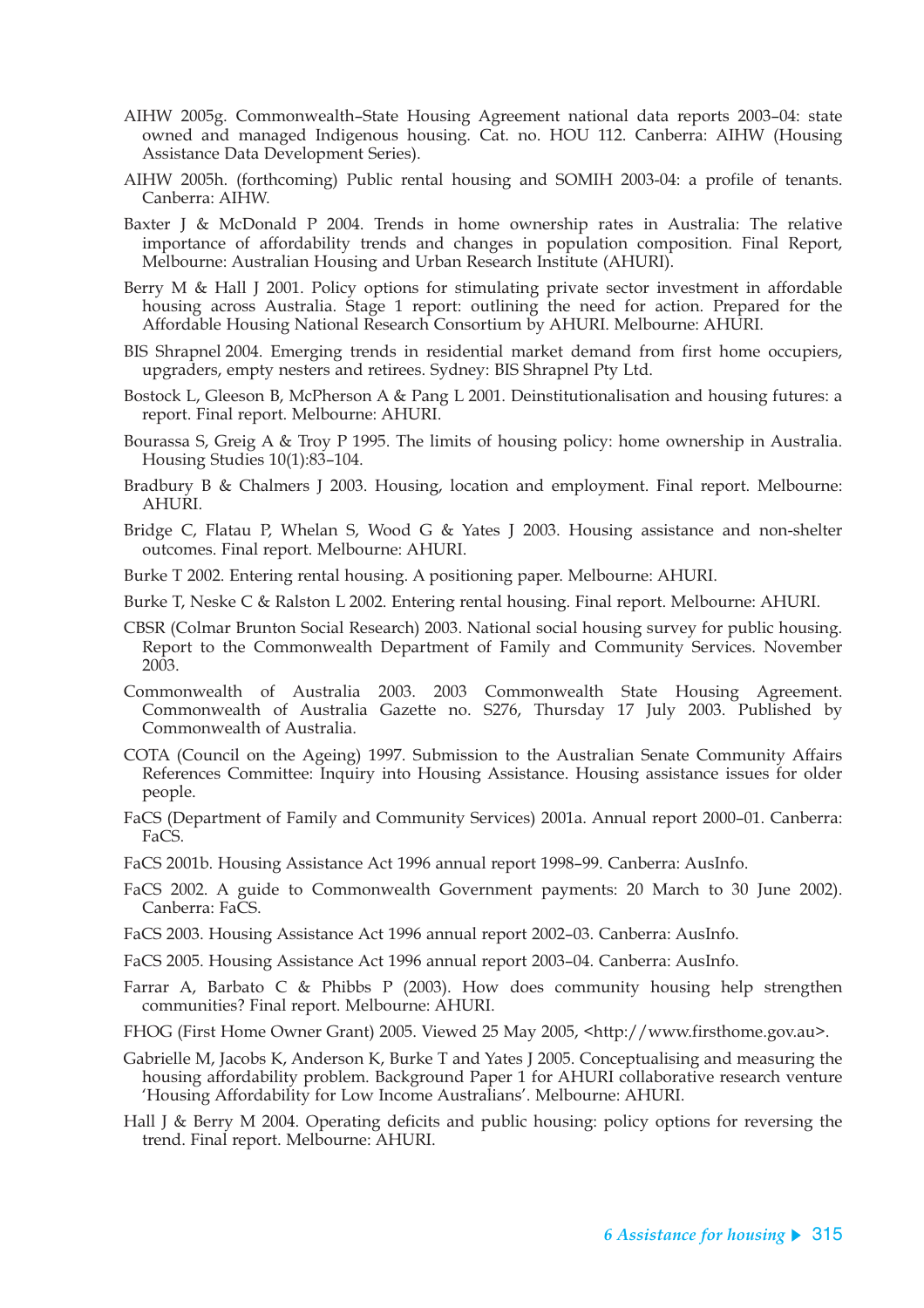- Harding A, Phillips B & Kelly S 2004. Trends in housing stress. Paper presented at the National Summit on Housing Affordability. Canberra: National Centre for Social and Economic Modelling, University of Canberra.
- HIA (Housing Industry Association) 2003. Restoring housing affordability: The housing industry's perspective. Canberra: HIA Ltd.
- Howe A 2003. Housing an older Australia: more of the same or something different? Keynote address presented to the Housing futures in an ageing Australia conference, Melbourne.
- Jones A, Bell M, Tilse C & Earl G 2003. Rental housing provision for low income older Australians. Position Paper. Melbourne: AHURI.
- Karmel R (ed.) (1998). Housing assistance: reports on measurement and data issues. Welfare Division Working Paper no. 17. Canberra: AIHW.
- McDonald P 2003a. Changing home ownership rates in Australia: issues in measurement and interpretation. Position Paper. Melbourne: AHURI.
- McDonald P 2003b. Medium and long term projections of housing demand in Australia. Final Report. Melbourne: AHURI.
- McNeils S & Herbert T 2003. Independent living units: clarifying their current and future role as an affordable housing option for older people with low assets and low incomes. Position Paper. Melbourne: AHURI.
- Milligan V, Fagan K, Phibbs P & Gurran N 2005. Towards an evaluation framework for affordable housing initiatives. Discussion Paper for AHURI collaborative research venture 'Housing Affordability for Lower Income Australians' Melbourne: AHURI.
- Milligan V, Phibbs P, Fagan K & Gurran N 2004. A practical framework for expanding affordable housing services in Australia: learning from experience. Final report. Melbourne: AHURI.
- Mullins P & Western J 2001. Examining the links between housing and nine key socio cultural factors. Final report. Melbourne: AHURI.
- National Shelter & Australian Council of Social Service 2003. Rent Assistance: does it deliver affordability? Viewed 20 November 2003, <http://www.coss.net.au/news/upload/info\_RA\_ final\_sendthis.doc>.
- NCHF (National Community Housing Forum) 1998. State of play: community housing in Australia, 1996–97 report. Sydney: NCHF.
- NCHF 1999. Community housing mapping project: report on findings. Sydney: NCHF. Sydney: NCHF.
- NCHF 2003. Community housing responses to homelessness. Sydney: NCHF.
- NFO Donovan Research 2002. National social housing survey (community housing). Final draft report to FaCS. May. Perth: NFO.
- NHS (National Housing Strategy) 1991a. The housing needs of people with disabilities. National Housing Strategy. Canberra: AGPS.
- NHS 1991b. Taxation and housing. Background paper no. 5. Canberra: AGPS.
- Pender H 1994. Fairness, taxation and housing. National Housing Action. December, 21–6.
- Phibbs P & Young P 2005. Housing assistance and non-shelter outcomes. Final report. Melbourne: AHURI.
- Phibbs P, Kennedy R & Tippett V 1999. A scoping study to identify and design a methodology to measure the social and economic impacts of unmet housing need: Report to the Australian Housing Research Fund.
- Powall M & Withers G 2004, National summit on housing affordabilty: resource paper, <http:// www.housingsummit.org.au>.
- Productivity Commission 2003a. First home ownership. Discussion draft. Melbourne.